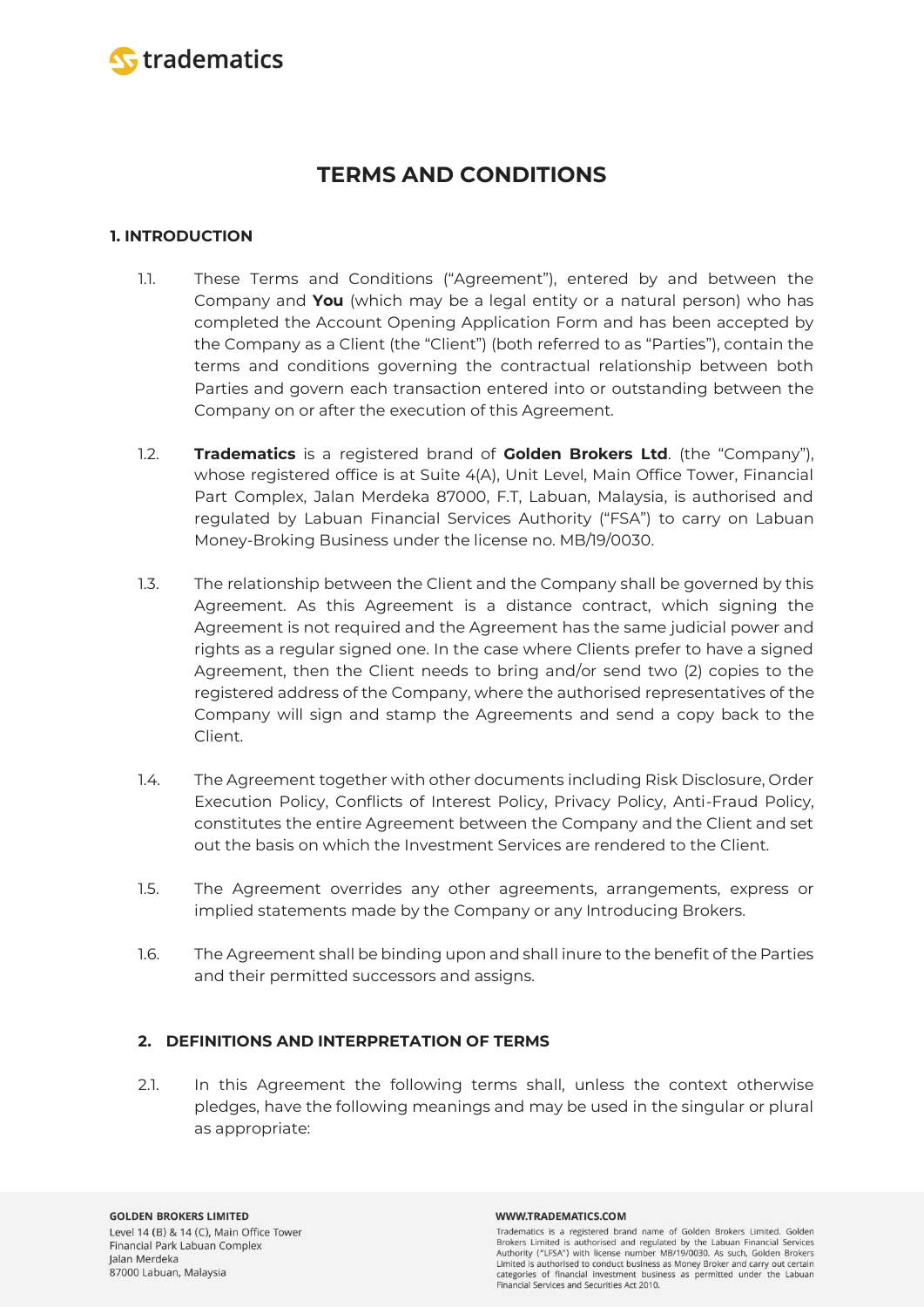

- "Abusive Trading" shall include any of the following actions such as, but not limited to pip-hunting, placing "buy stop" or "sell stop" Orders prior to the release of news relevant to the Underlying Market or Asset, arbitrage, manipulations or exploitation of any temporal and/or minor inaccuracy in any rate or price offered on the Platform, a combination of faster/slower feeds, abuse of the cancelation of trades feature available on the Platform (abuse of the cancelation feature will be considered as an abuse if the Client canceled positions accede 20% of the number of executed trades from its last 25 positions) or use (without the prior and written consent of the Company) of any robots, spiders or other automated data entry system with the Platform, use of any software which applies artificial intelligence analysis to the Company's systems and/or Platform(s) and/or Client Account.
- "Access Codes" mean any credentials provided by the Company for accessing the Company's trading platform or credentials used by the Client to access the Company's Client portal.

"Account Opening Application Form"

shall mean the application form/questionnaire completed by the Client in order to apply for the Company's Investment Services under this Agreement and a Client Account, via which form/questionnaire the Company will obtain amongst other things information for the Client's identification and due diligence, in accordance with the Applicable Laws and Regulations.

- "Account Statement" mean a periodic statement of the transactions credited or debited to a Client Account.
- "Agreement" shall mean this "Client Agreement" together with its Appendices 1 and 2 and any other Appendices added thereto and the following documents which are found on the Website of the Company: Privacy Policy, Conflicts of Interest Policy, Order Execution Policy, Risk Disclosure and Warnings Notice, Anti-Fraud Policy, as amended from time to time.

"Applicable Laws and Regulations"

means the rules of any relevant regulatory authority, rules if any relevant exchange, and all other applicable laws and rules in force from time to time.

- "Ask" shall mean the higher price in a Quote at which the price the Client may buy.
- "Automatic Orders" shall mean all Orders automatically by following/copying the trading activity of a Signal Provider.

#### WWW.TRADEMATICS.COM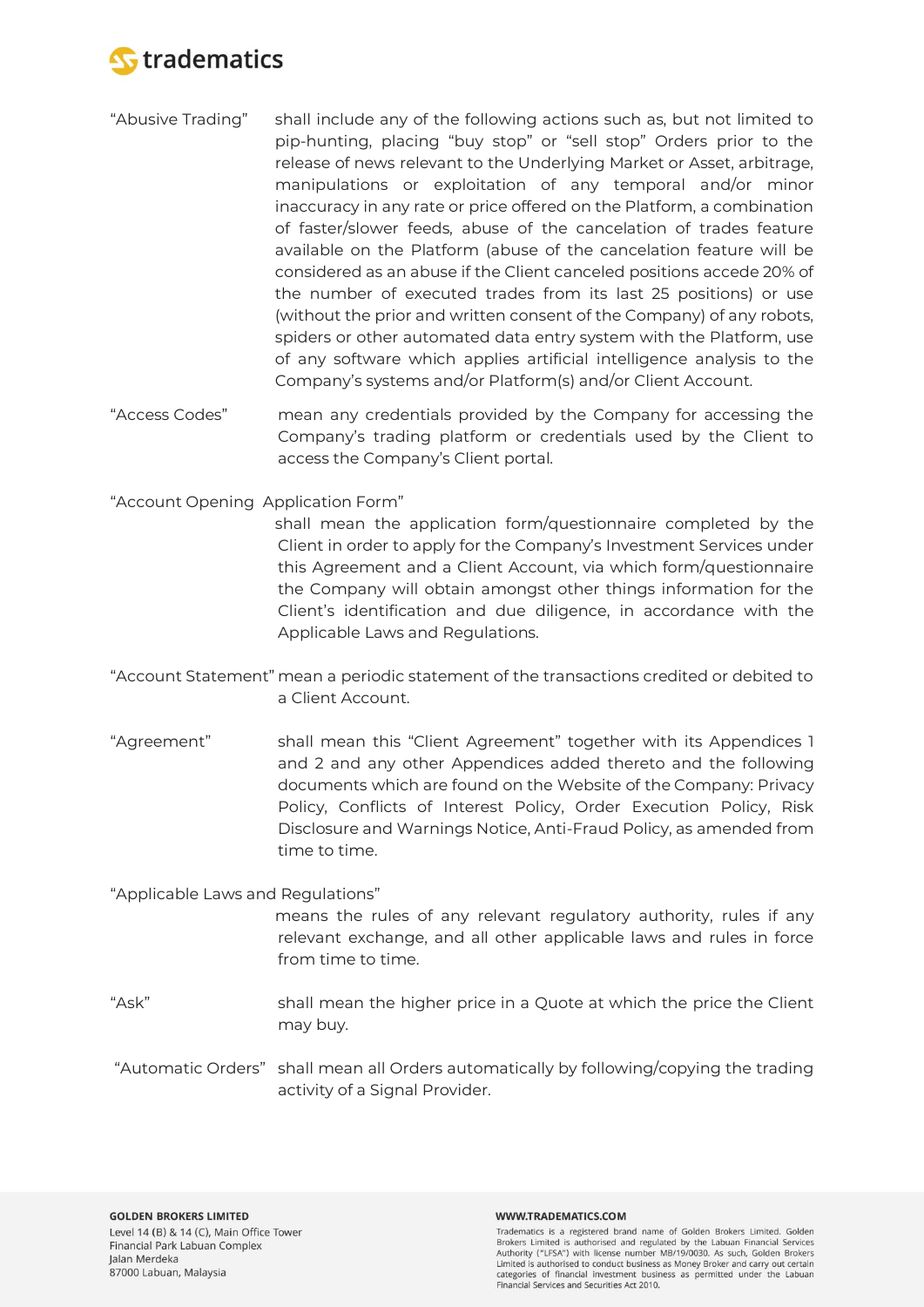

- "Balance" shall mean the total financial result in the Client Account after the last Completed Transaction and depositing/withdrawal operation at any period of time.
- "Base Currency" shall mean the first currency in the Currency Pair against which the Client buys or sells the Quote Currency.
- "Bid" shall mean the lower price in a Quote at which the Client may sell.
- "Business Day" means any day, other than a Saturday or a Sunday, or the 25th of December, or the 1st of January or any other international holidays announced on the Company's Website.
- "Client Account" shall mean the unique personalised account of the Client consisting of all Completed Transactions, Open Positions and Orders in the Platform, the Balance of the Client money and deposit/withdrawal transactions of the Client money.
- "Closed Position" shall mean the opposite of an Open Position.
- "Completed Transaction" in a CFD shall mean two counter deals of the same size (opening a position and closing a position): buy then sell and vice versa.
- "Contract for Differences" ("CFD") shall mean a contract, which is a contract for differences by reference to variations in the price of an Underlying Asset. A CFD is a Financial Instrument.
- "Contract Specifications" shall mean the principal trading terms in CFD (for example Spread, Swaps, Lot Size, Initial Margin, Necessary Margin, Hedged Margin, the minimum level for placing Stop Loss, Take Profit and Limit Orders, financing charges, charges etc.) for each type of CFD as determined by the Company from time to time. These are found on the Platform and/or the Website.
- "Client Classification" mean the Company's overall, product, or transaction specific classification of Clients.
- Client's Bank Account means an account held in the name of the Client and/or the name of the Company on behalf of the client with a bank or other institution or any electronic payment provider or a credit card processor.
- "Commercial Use" means any use of the Trading Platform by Clients which are legal entities or firms.
- "Counterparties" shall mean banks and/or brokers through whom the Company may cover its contracts with Clients or with whom the Company otherwise deals in relation to Clients' transactions.

#### WWW.TRADEMATICS.COM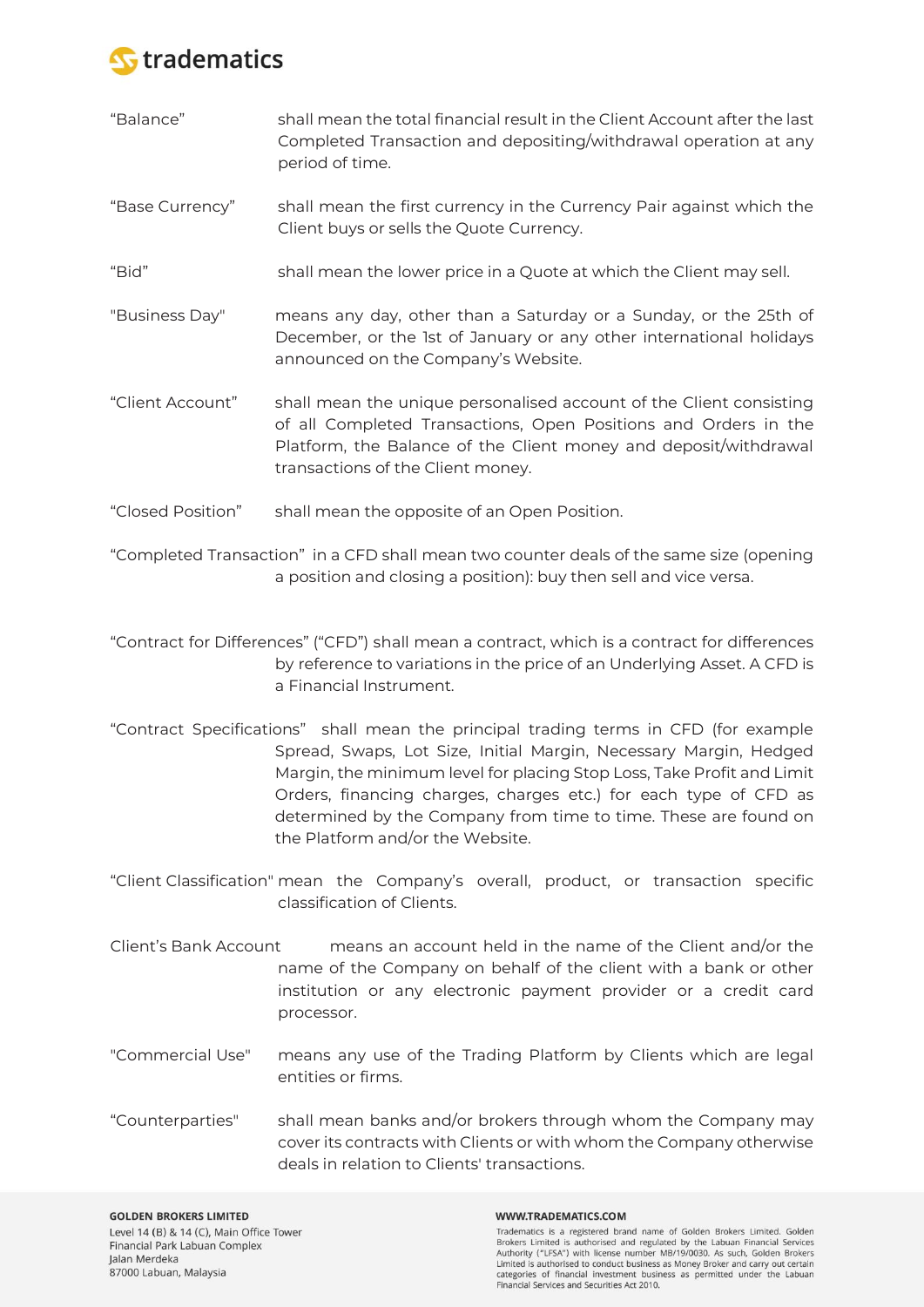

"Contract Specification" means the trading information details including spreads, swaps, margin requirements, lot sizes per each Financial Instrument offered by the Company.

"Currency of the Client Account"

- shall mean the currency that the Client Account is denominated in, which may be US Dollar or any other currency as offered by the Company from time to time.
- "Currency Pair" shall mean the object or Underlying Asset of a CFD based on the change in the value of one currency against the other. A Currency Pair consists of two currencies (the Quote Currency and the Base Currency) and shows how much of the Quote Currency is needed to purchase one unit of the Base Currency.
- "Difference" shall mean the difference in price upon the opening of a Transaction and the closing of such Transaction.
- "Durable Medium" means any instrument which enables the Client to store information in a way accessible for future reference for a period of time adequate to the purposes of the information and which allows the unchanged reproduction of the information stored.
- "Electronic Systems" any trading facility offered by the Company (eg. MetaTrader platforms, web-based platforms, mobile platforms, etc.), including the Company's Client portal.
- "Equity" shall mean the Balance plus or minus any Floating Profit or Loss that derives from an Open Position and shall be calculated as: Equity = Balance + Floating Profit - Floating Loss.
- "Essential Details" shall mean the required details in order for the Company to be able to place the Order for example but not limited to the type of Financial Instrument, the type of Order, the Direction (Buy or Sell), the volume, type of Underlying Asset, if the Client places a Pending Order (limit or stop) the Client will indicate the intended price in which the Order will go in the market and any Stop Loss and or Take Profit etc.
- "Expert Advisor" shall mean a mechanical online trading system designed to automate trading activities on the Platform. It can be programmed to alert the Client of a trading opportunity and can also trade his Client Account automatically managing all aspects of trading operations from sending Orders directly to the Platform to automatically adjusting Stop Loss, Trailing Stops and Take Profit levels.
- "Financial Instruments" include Contracts For Differences on Forex, as per Section 86 of the Financial Services and Securities Act 2010 ("Financial Instruments").

#### **GOLDEN BROKERS LIMITED** Level 14 (B) & 14 (C), Main Office Tower Financial Park Labuan Complex Jalan Merdeka 87000 Labuan, Malaysia

#### WWW.TRADEMATICS.COM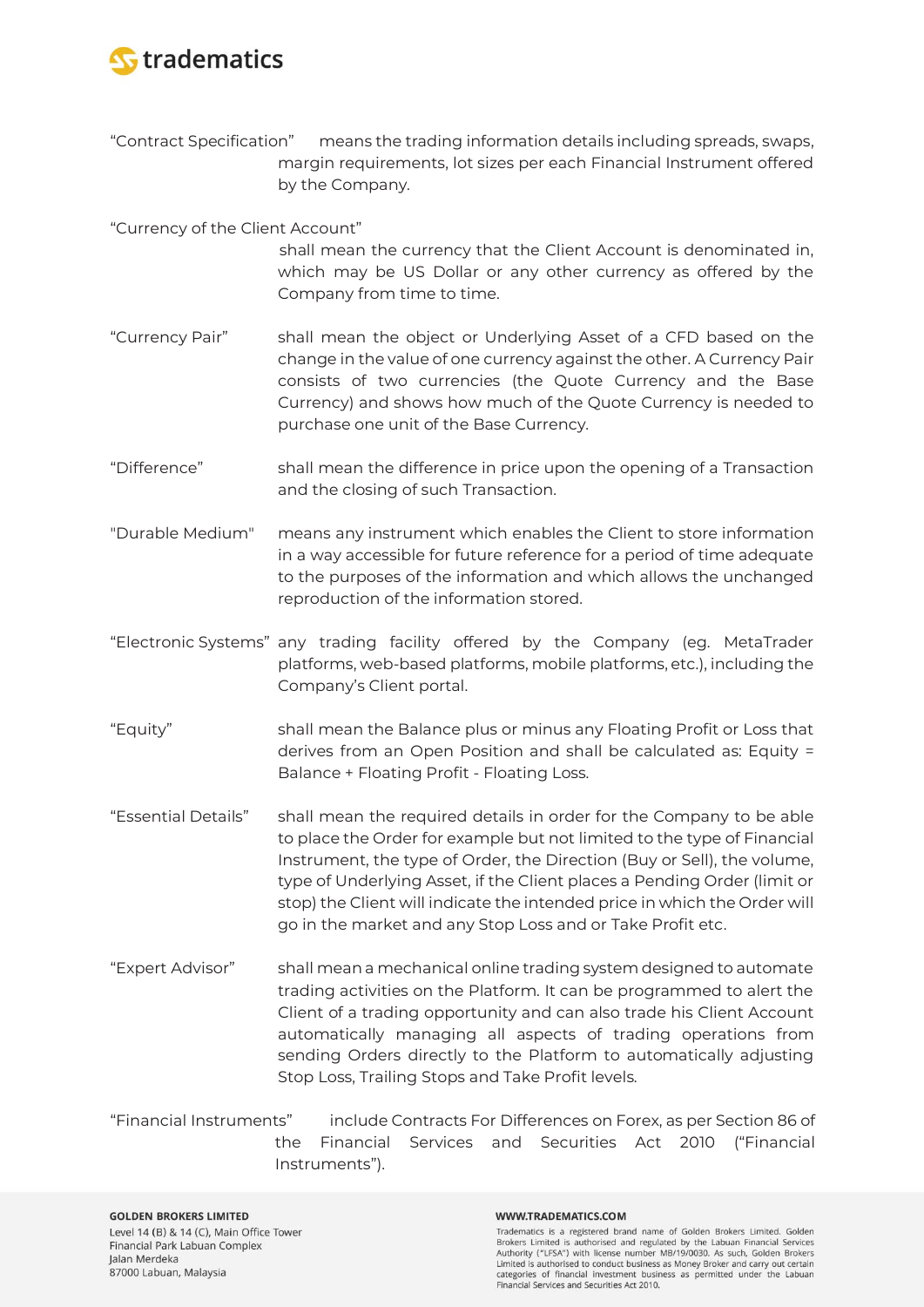

"Floating Profit/Loss" in a CFD shall mean current profit/loss on Open Positions calculated at the current Quotes (added any commissions or fees if applicable).

- "Free Margin" shall mean the amount of funds available in the Client Account, which may be used to open a position or maintain an Open Position. Free Margin shall be calculated as: Equity less (minus) Necessary Margin [Free margin = Equity- Necessary Margin].
- "Hedged Margin" for CFD trading shall mean the necessary amount of money required by the Company so as to open and maintain Matched Positions.
- "Initial Margin" for CFD trading shall mean the necessary amount of money required by the Company so as to open a position.
- "Investment Services" shall mean the Services under the Company's license.
- "Inside Information" shall mean non-published information which is likely to have a noticeable effect on the pricing of a Contract if it was made public.
- "Introducing Broker" any legal entity or a natural person obtaining remuneration from the Company and/or Clients for introducing Clients to the Company as per the provisions of the "Introducers Agreement" entered into between the parties which related to a distinct act of mediation for the conclusion of an agreement between the Company and its Clients.
- "Leverage" for CFD trading shall mean a ratio in respect of Transaction Size and Initial Margin. 1:100 ratio means that in order to open a position, the Initial Margin is one hundred times less than the Transactions Size.
- "Long Position" for CFD trading shall mean a buy position that appreciates in value if Underlying Market prices increase. For example, in respect of Currency Pairs: buying the Base Currency against the Quote Currency.
- "Lot" shall mean a unit measuring the Transaction amount specified for each Underlying Asset of a CFD.
- "Lot Size" shall mean the number Underlying Assets in one Lot of a CFD.
- "Maintenance Margin" shall mean the necessary guarantee funds so as to maintain an Open Position.
- "Management Fee" shall mean a fee for holding Open Position in Physical Stocks. This fee will be charged at the end of each business day and each Wednesday the fee will be tripled.

#### WWW.TRADEMATICS.COM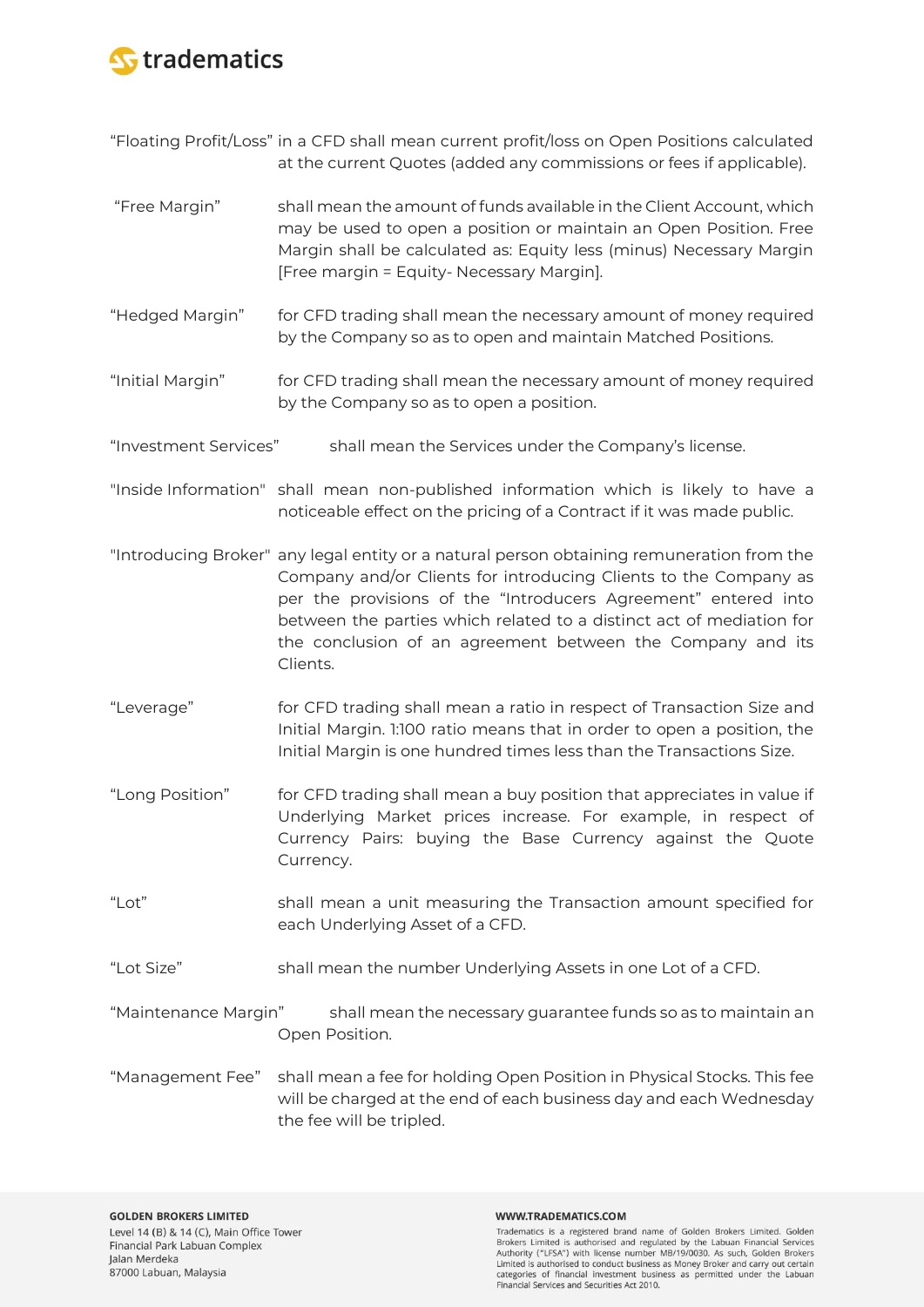

- "Margin" shall mean the necessary guarantee funds so as to open or maintain Open Positions in a CFD Transaction.
- "Margin Call" shall mean the situation when the Company informs the Client to deposit additional funds when the Client does not have enough Margin to open or maintain Open Positions.
- "Margin Level" for CFD trading shall mean the percentage of Equity to Necessary Margin ratio. It is calculated as: Margin Level = (Equity / Necessary Margin) x 100%.
- "Margin Trading" for CFD trading shall mean Leverage trading when the Client may make Transactions having less funds on the Client Account in comparison with the Transaction Size.
- "Market Rules" shall mean the rules, regulations, customs and practices from time to time of any exchange, clearing house or other organisation or market involved in, or otherwise relevant to, the conclusion, execution, terms or settlement of a transaction or Contract and any exercise by any such exchange, clearing house or other organization or market of any power or authority conferred on it.
- "Matched Positions" for CFD trading shall mean Long and Short Positions of the same Transaction Size opened on the Client Account for the same CFD.
- "Multilateral Trading" means a multilateral system operated by an Investment Firm Facility ("MTF") or market operator, which brings together or facilitates the bringing together of multiple third-party buying and selling interests in financial instruments – in the systems in accordance with its nondiscretionary rules – in a way that results in a contract.
- "Necessary Margin" for CFD trading shall mean the necessary margin required by the Company so as to maintain Open Positions.
- "Normal Market Size" for CFD trading shall mean the maximum number of units of the Underlying Asset that are transmitted by the Company for execution.
- "Open Position" shall mean any Long Position or a Short Position which is not a Completed Transaction.
- "Order" shall mean an instruction from the Client to trade in Financial Instruments.
- "Order Level" for CFD trading shall mean the price indicated in the Order.
- "Parties" shall mean the parties to this Agreement –i.e. the Company and the Client.

#### WWW.TRADEMATICS.COM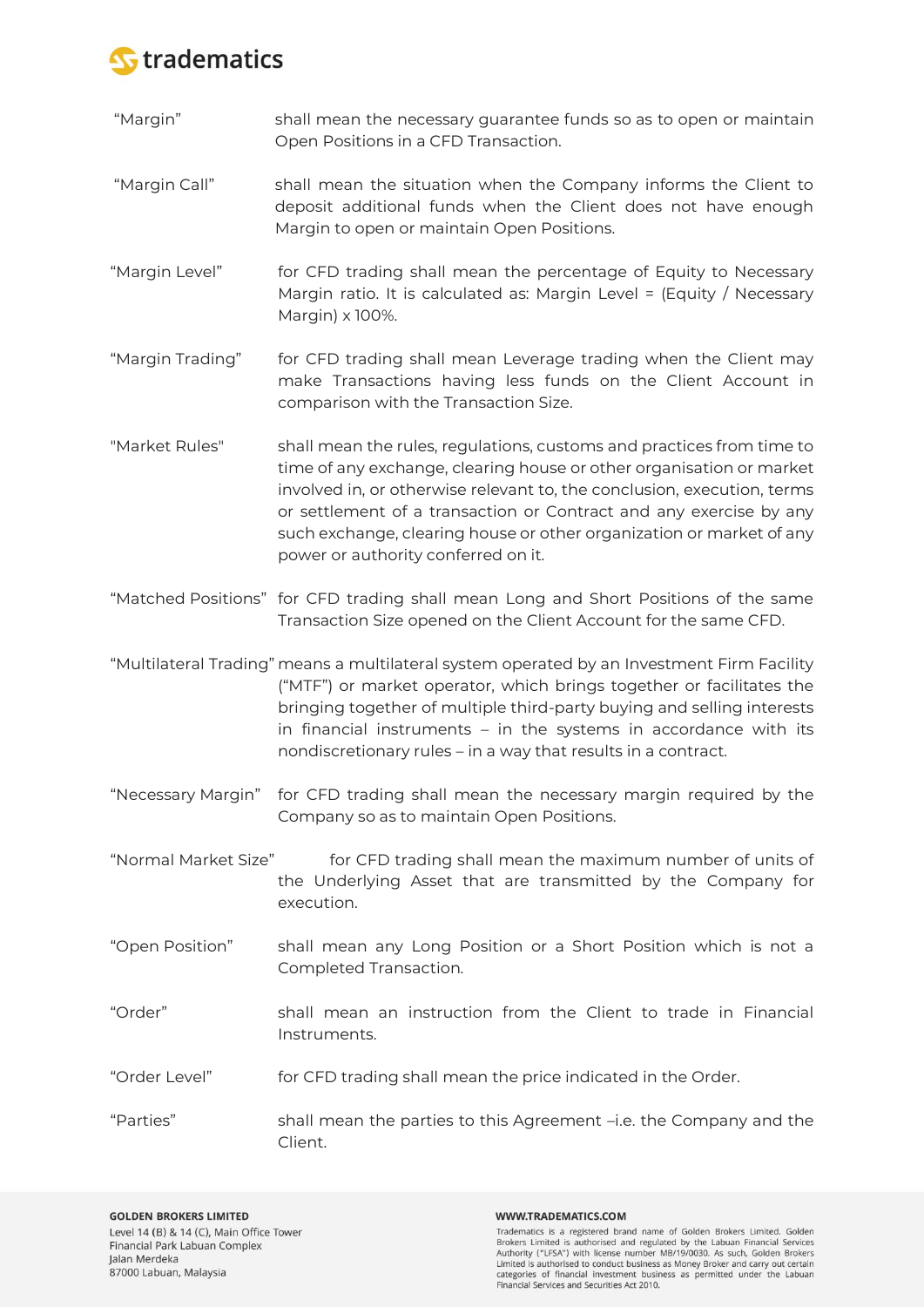

| "Power of Attorney"                | the power to authorize a third party to act on behalf of the Client in all<br>the business relationships with the Company.                                                                                                                                                                                                                                                                                                                      |
|------------------------------------|-------------------------------------------------------------------------------------------------------------------------------------------------------------------------------------------------------------------------------------------------------------------------------------------------------------------------------------------------------------------------------------------------------------------------------------------------|
| "Private Use"<br>persons.          | means any use of the Trading Platform by Clients that are physical                                                                                                                                                                                                                                                                                                                                                                              |
| "Physical Shares"                  | shall mean equity investments that represent ownership in a<br>company that are traded on the major stock exchanges.                                                                                                                                                                                                                                                                                                                            |
| "Platform"                         | shall mean the electronic mechanism operated and maintained by<br>the Company, consisting of a trading platform, computer devices,<br>software, databases, telecommunication hardware, programs and<br>technical facilities, which facilitates trading activity of the Client in<br>Financial Instruments via the Client Account.                                                                                                               |
| "Quote"                            | shall mean the information of the current price for a specific<br>Underlying Asset, in the form of the Bid and Ask prices.                                                                                                                                                                                                                                                                                                                      |
| "Quote Currency"                   | shall mean the second currency in the Currency Pair which can be<br>bought or sold by the Client for the Base Currency.                                                                                                                                                                                                                                                                                                                         |
| "Quotes Base"                      | in relation to CFD trading shall mean Quotes Flow information stored<br>on the Server.                                                                                                                                                                                                                                                                                                                                                          |
| "Quotes Flow"                      | shall mean the stream of Quotes in the Platform for each CFD.                                                                                                                                                                                                                                                                                                                                                                                   |
| "Regulated Market"                 | means the multilateral system managed or operated by a market<br>operator and which brings together or facilitates the bringing<br>together of multiple third-party buying and/or selling interests in<br>financial instruments - in the system and in accordance with its non-<br>discretionary rules - in a way that results in a Contract, in respect of<br>the financial instruments admitted to trading under its rules and/or<br>systems. |
| "Robot"<br>automatically the CFDs. | shall mean an automated trading software that trades                                                                                                                                                                                                                                                                                                                                                                                            |
| "Security"                         | means any securities or other assets deposited with the Company by<br>the Client.                                                                                                                                                                                                                                                                                                                                                               |

"Services" mean the services offered by the Company to the Client subject to the terms and conditions of the Agreement.

"Settlement/Trade Confirmation"

mean a notification from the Company to the Client confirming the Client's entry into a Contract.

#### WWW.TRADEMATICS.COM

**Tradematics is a registered brand name of Golden Brokers Limited. Golden Brokers Limited is authorised and regulated by the Labuan Financial Services Authority ("LFSA") with license number MB/19/0030. As such, Golden Brok**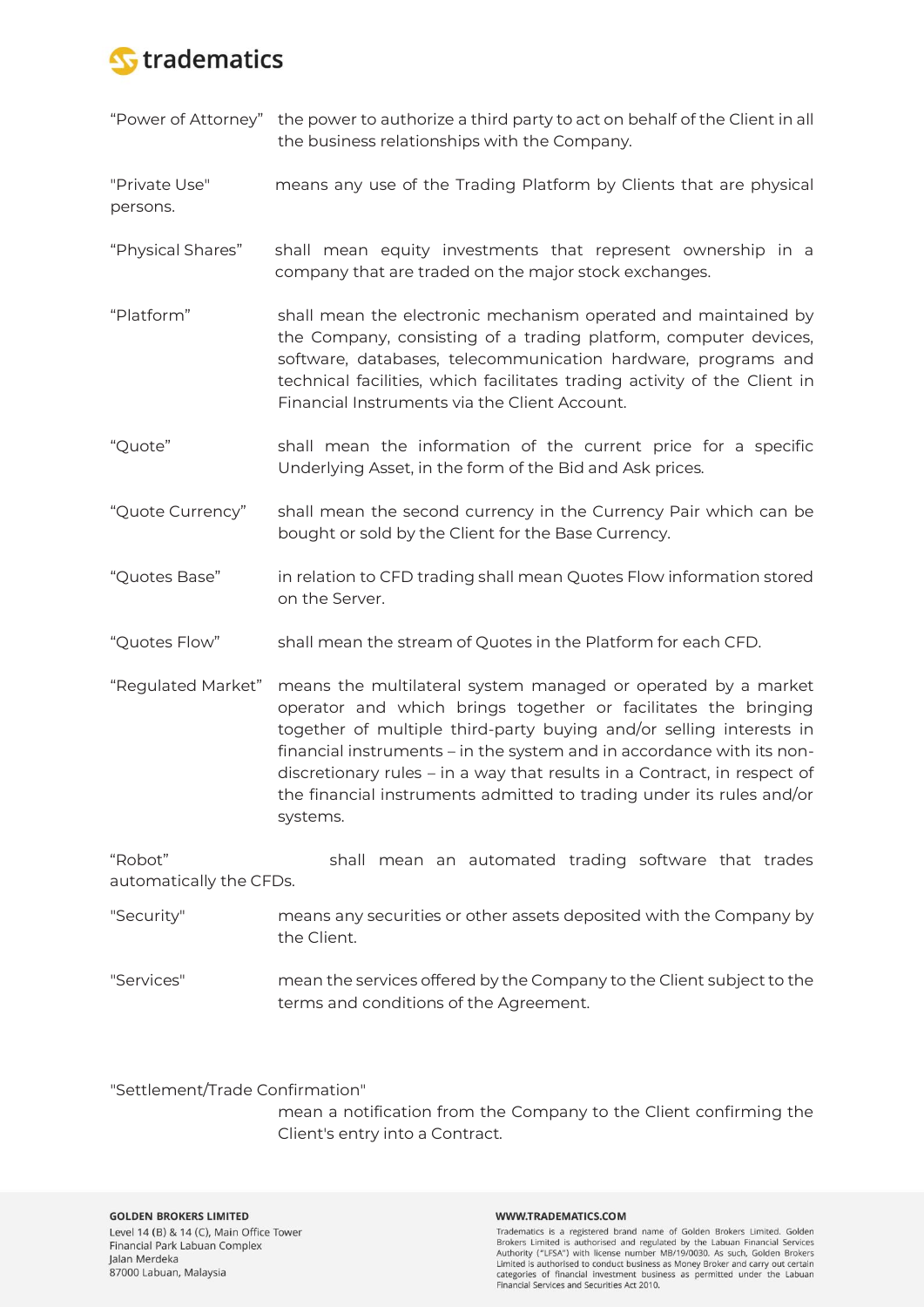

- "Short Position" for CFD trading shall mean a sell position that appreciates in value if Underlying Market prices fall. For example, in respect of Currency Pairs: selling the Base Currency against the Quote Currency. Short Position is the opposite of a Long Position.
- "Signal Provider" shall mean a person who has agreed to provide the Company with information about his trading, which may be followed by other Clients via the Automatic Orders.
- "Slippage" shall mean the difference between the expected price of a Transaction in a CFD and the price the Transaction is actually executed at. Slippage often occurs during periods of higher volatility (for example due to due to news events) making an Order at a specific price impossible to execute, when market Orders are used, and also when large Orders are executed when there may not be enough interest at the desired price level to maintain the expected price of trade.
- "Social Trading" shall mean trading in CFDs via the use of the Automatic Orders, whereby the Client is following/copying the trading activity of a Signal Provider, as opposed to manually placing Orders himself.
- "Spread" for CFD trading shall mean the difference between Ask and Bid of an Underlying Asset in a CFD at that same moment.
- "Swap or Rollover" for CFD trading shall mean the interest added or deducted for holding a position open overnight.
- "Trading Account" mean a trading account of the Client with the Company.
- "Trading Platform" mean any online trading platform made available by the Company under the Agreement.
- "Trailing Stop" in CFD trading shall mean a stop-loss Order set at a percentage level below the market price - for a long position. The trailing stop price is adjusted as the price fluctuates. A sell trailing stop order sets the stop price at a fixed amount below the market price with an attached "trailing" amount. As the market price rises, the stop price rises by the trail amount, but if the pair price falls, the stop loss price doesn't change, and a market order is submitted when the stop price is hit. Trailing Stop Order may not be executed on the Platform.
- "Transaction" shall mean any CFD or Physical Share transaction arranged for execution on behalf of the Client under this Agreement.
- "Transaction Size" for CFD trading shall mean Lot Size multiplied by number of Lots.
- "Underlying Asset" shall mean the object or underlying asset in a CFD which may be Currency Pairs, Futures, Metals, Equity Indices, Stocks and

#### WWW.TRADEMATICS.COM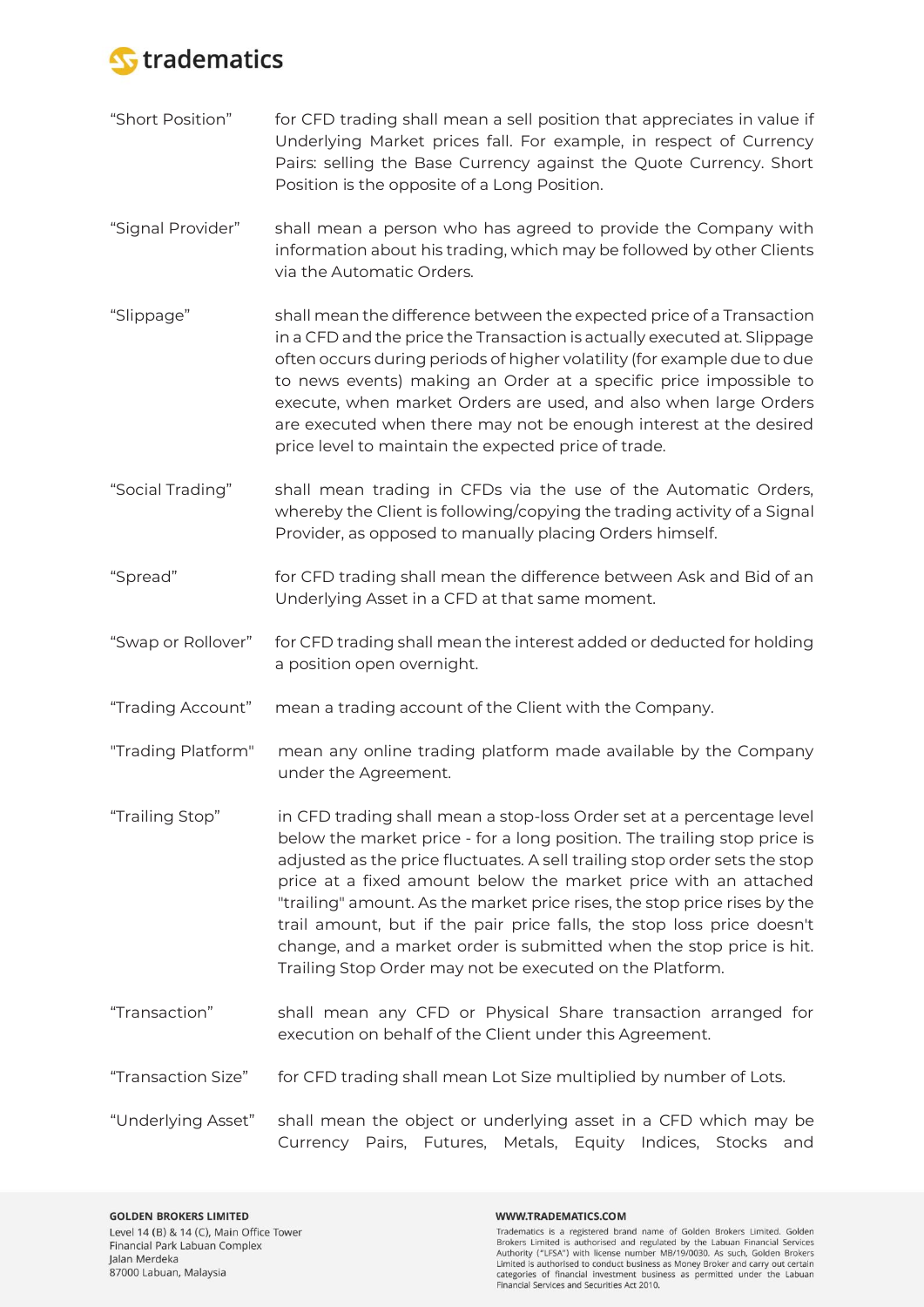

Commodities. It is understood that the list is subject to change and Clients must refer each time on the Platform.

- "Underlying Market" shall mean the relevant market where the Underlying Asset of a CFD is traded.
- "Website" shall mean the Company's website at or www.goldenbrokers.my and any other website as the Company may maintain as its brands.
	- 2.2. If there is any conflict between this Agreement and relevant Market Rules, the Market Rules shall prevail.
	- 2.3. In this Agreement any reference to an individual person shall include bodies corporate, unincorporated associations, partnerships and individuals.
	- 2.4. Words importing the singular shall import the plural and vice versa. Words importing the masculine shall import the feminine and vice versa. Words denoting persons include corporations, partnerships, other unincorporated bodies and all other legal entities and vice versa.
	- 2.5. Headings and notes in this Agreement for reference only and shall not affect the contents and interpretation of the Agreement.
	- 2.6. In this Agreement references to any law, statute or regulation or enactment shall include references to any statutory modification or re-enactment thereof or to any regulation or order made under such law, statute or enactment (or under such a modification or re-enactment).

# **3. COMMENCEMENT**

- 3.1. The Agreement shall take effect and commence after the Client fills in and submits the Account Opening Application Form together with all the required identification documentation required by the Company for its own internal checks and the Company accepts the submitted documents as sufficient. It is understood that the Company is not to be required (and may be unable under Applicable Regulations) to accept a person as its Client until all documentation it requires has been received by the Company, properly and fully completed by such person and all internal Company checks (as the case may be) have been duly satisfied. It is further understood that the Company reserves the right to impose additional due diligence requirements to accept Clients residing in certain countries.
- 3.2. This Agreement supersedes any previous agreement between the Client and the Company on the same subject matter and takes effect when the Client indicates his/her acceptance via the Website. This Agreement shall apply to all transactions contemplated under this Agreement.

#### WWW.TRADEMATICS.COM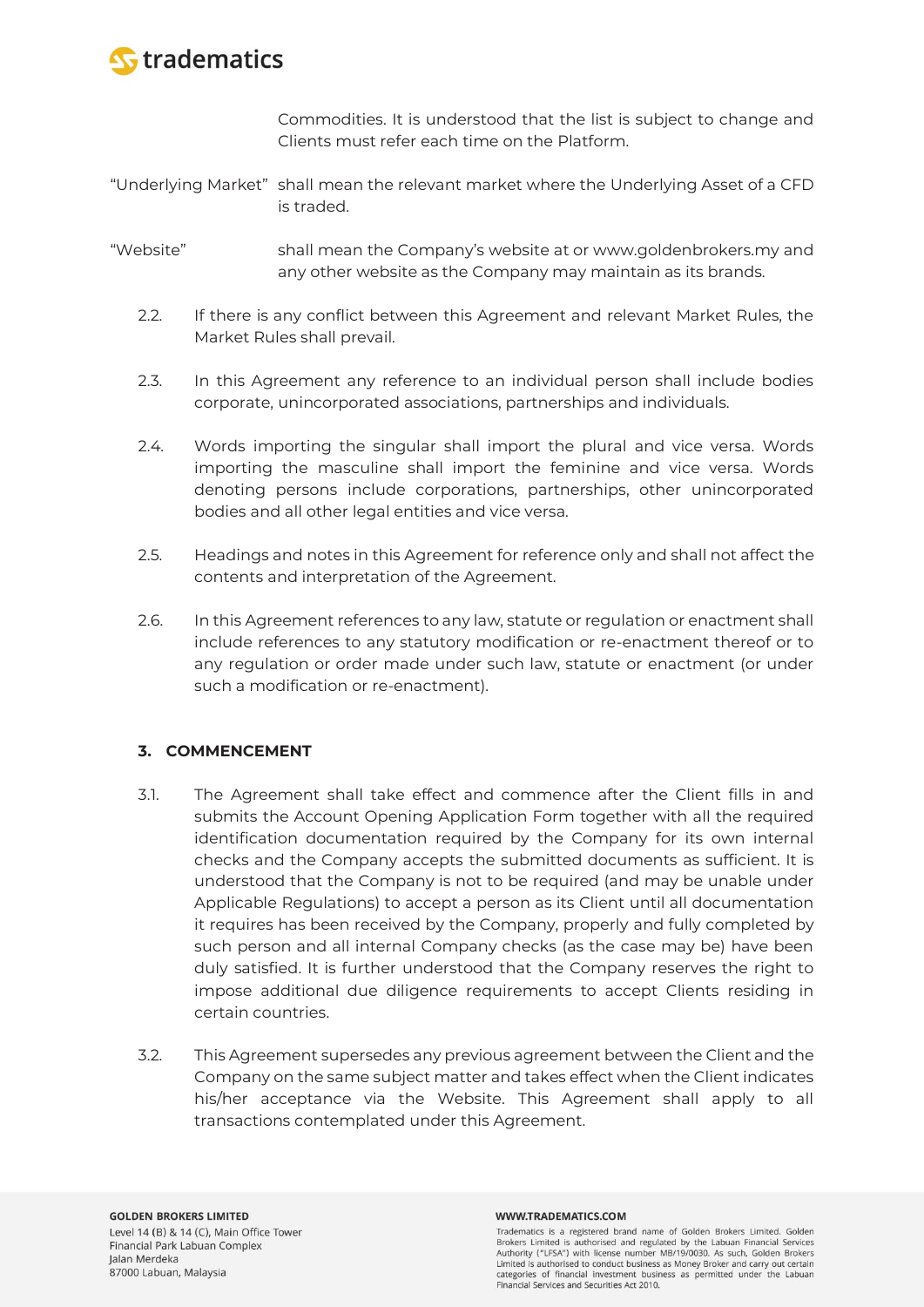

# **4. SCOPE AND APPLICATION**

- 4.1. The Agreement sets out the basis on which the Company agrees to provide Investment Services it is licensed for. Depending on the service and Financial Instrument, the Company will be subject to, among other things, as relevant, the Applicable Regulations, the protection of Personal Data Law and other codes of conduct and/or circulars applicable to the provision of relevant services issued by FSA.
- 4.2. The Agreement is provided to assist the Client in making an informed decision about the Company, its Investment Services and the risks of the provided Financial Instruments.
- 4.3. The Agreement should be read in its entirely in deciding whether to acquire or to continue to hold any Financial Instrument and/or to be provided by the Company any Investment Services.

# **5. ASSESMENT**

- 5.1. In providing the Investment Services, the Company seeks information from a Client or potential Client regarding his knowledge, experience in the investment field, so as to enable the Company to assess whether the Investment Services or Financial Instrument is appropriate for the Client. Where a Client or potential Client elects not to provide the information regarding his knowledge, experience, or where he provides insufficient information regarding his knowledge, experience, the Company will not be able to determine whether the Investment Services or Financial Instrument is appropriate for him. Where this information is provided, the Company shall assume that information about his knowledge, experience is accurate and complete, and the Company shall have no responsibility to the Client if such information is incomplete or misleading or changes or becomes inaccurate, unless the Client has informed the Company of such changes.
- 5.2. In providing the Investment Services and/or Portfolio Management, the Company will seek information from a Client or potential Client (for example via the Client Account Application Form) regarding the Client's knowledge, experience in the investment field relevant to the specific type of Financial Instrument or service, as well as his financial situation, so as to be able, based on this information, to recommend to the Client the Investment Services and the Financial Instruments that are suitable for him/her. The Company is entitled, at its sole discretion, to request additional information regarding the Client or/and to request an update of the data notified by the Client, whenever it deems this necessary. The Company shall assume that information provided from the Client to the Company is accurate and complete and the Company shall have no responsibility to the Client if such information is incomplete or misleading or changes or becomes inaccurate, unless the Client has informed the Company of such changes.

#### WWW.TRADEMATICS.COM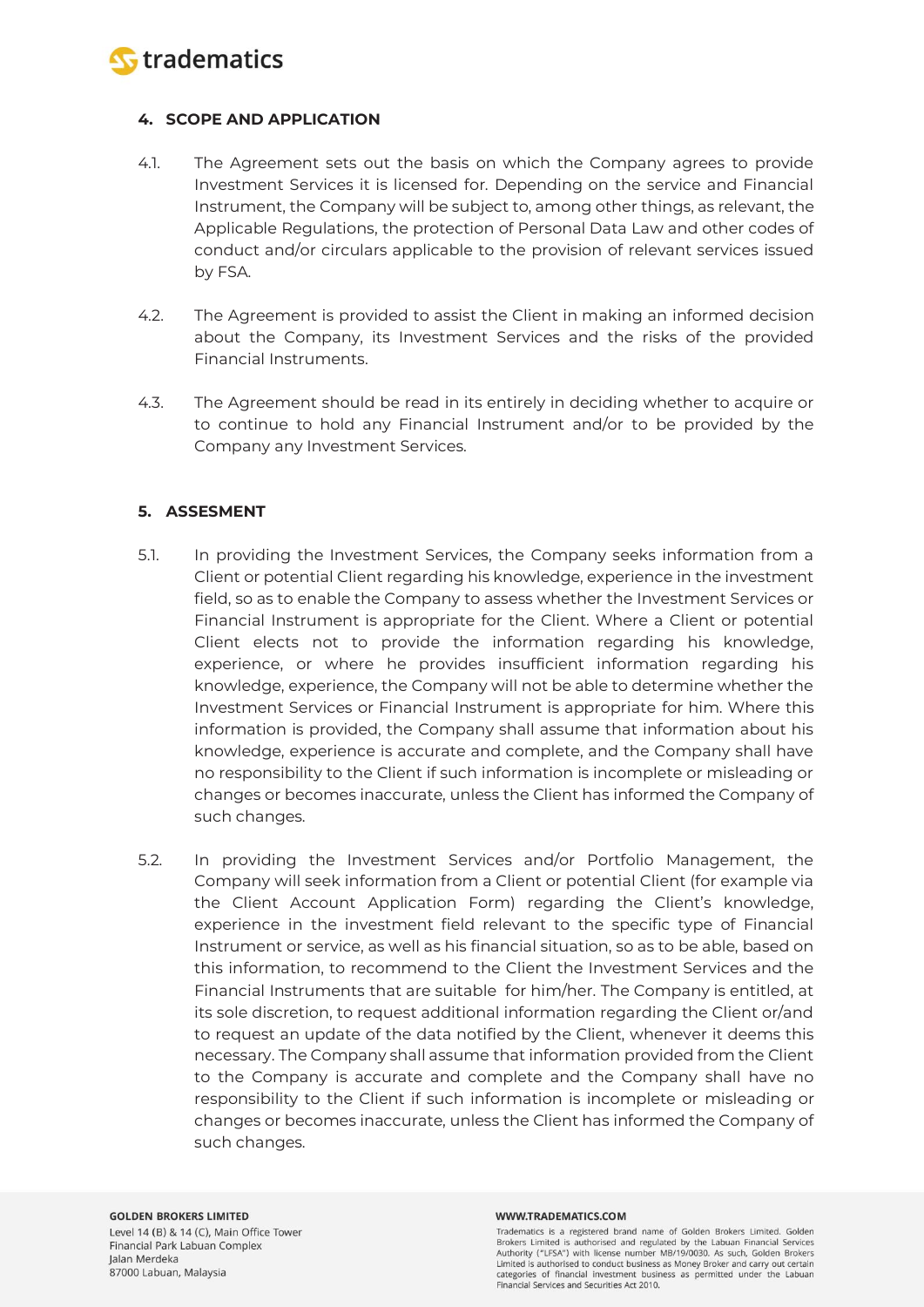

# **6. SERVICES**

- 6.1. This Agreement covers the provision of the following Investment Services from the Company to the Client:
	- Reception and transition of Orders of the Client in Financial Instruments  $\mathbf{u} = \mathbf{u}$ offered by the Company from time to time;
	- Execution of Orders in Financial Instruments offered by the Company from time to time.
	- **Portfolio management;**
	- Cash/collateral management;
	- Foreign currency services provided they are associated with the provision of the reception and transmission service;
	- **Investment research and financial analysis or other forms of general** recommendation relating to transactions in financial instruments;
	- Any other Services requested by the Client from time to time that the Company is licensed for to render.
- 6.2. The Company shall open one or more Client Account(s) for the Client and issue access data to allow him to gain access to the Platform and place Orders manually himself and/or engage in Social Trading.
- 6.3. It is understood that not all of the Services under paragraph 6.1. of this Agreement may be applicable for each Client.
- 6.4. It is understood that when trading in CFDs, there is no delivery or safekeeping of the Underlying Asset to which the CFD is referring to.
- 6.5. The Services of paragraph 6.1 shall involve transactions in Financial Instruments not admitted to trading in Regulated Markets or an MTF. By accepting this Agreement, the Client acknowledges, and gives his express consent for executing such transactions.

# **7. RIKS ACKNOWLEDGEMENT**

- 7.1. The Client acknowledges, recognises and understands that trading and investments in leveraged as well as non-leveraged Financial Instruments is:
	- $\blacksquare$ highly speculative;
	- may involve an extreme degree of risk; and
	- is appropriate only for persons who, if they trade on margin, can assume risk of loss in excess of their margin deposit.
- 7.2. The Client unreservedly acknowledges, recognizes, understands and accepts that:

#### WWW.TRADEMATICS.COM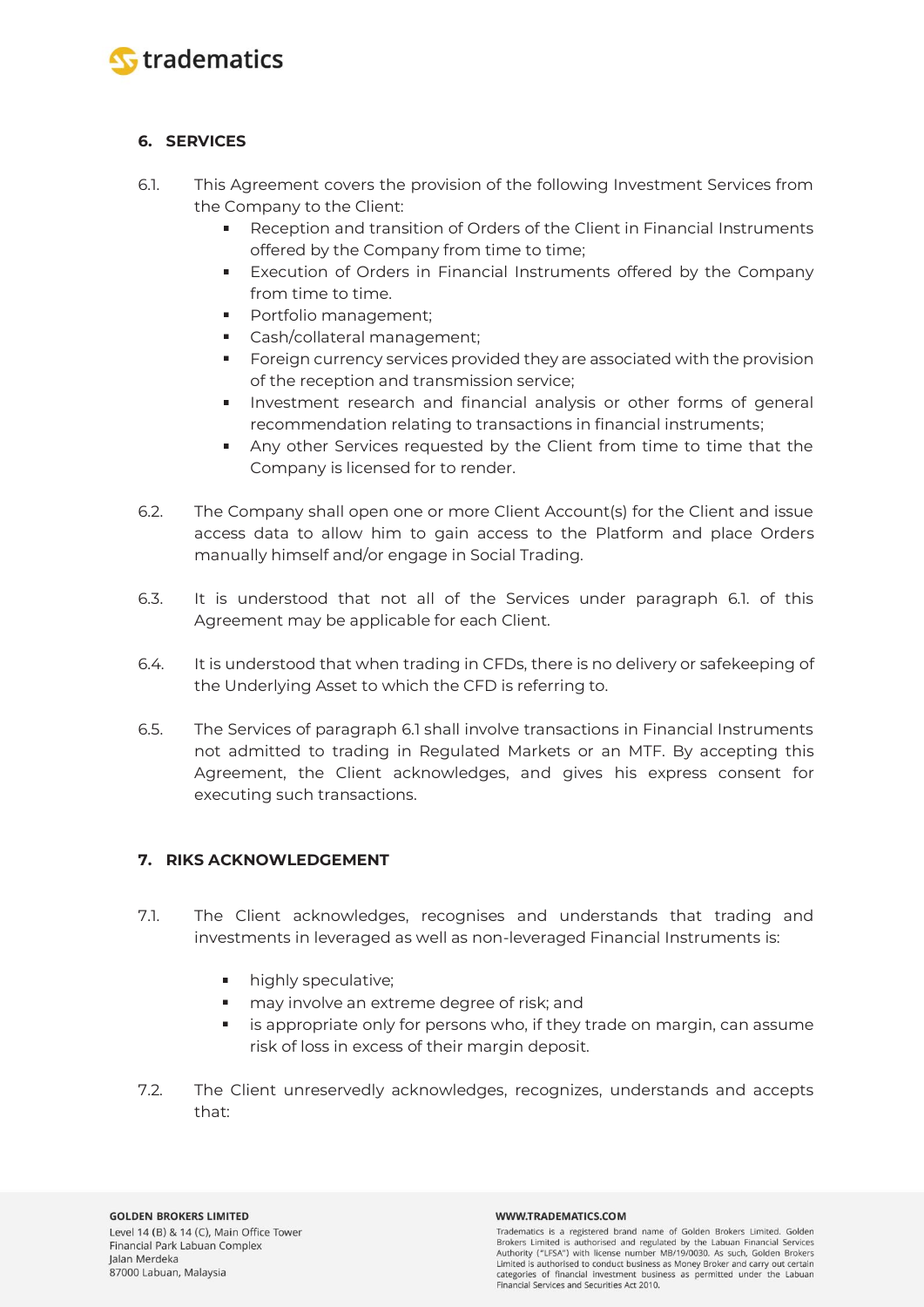

- unless it is otherwise specifically agreed, the Company shall not conduct  $\blacksquare$ any continuous monitoring of the transactions already entered into by the Client neither individually nor manually. Hence, the Company cannot be held responsible for the transactions developing differently from what the Client might have pre-supposed and/or to the disadvantage of the Client;
- guarantees of profit or freedom from loss are impossible in investment trading;
- he has received no such guarantees or similar representations from the Company, from an Introducing Broker, or representatives hereof;
- he is recommended to seek a specialist independent financial advisor and/or legal advice, in particular, regarding suitability of complex Financial Instruments in trading;
- he runs a great risk of incurring losses and damages as a result of the purchase and/or sales of any Financial Instruments and the Client accepts and declares that he is willing to undertake this risk. These losses may substantially exceed the Client's investment;
- regardless of any information that may be offered by the Company, the  $\blacksquare$ value of any investment in Financial Instruments may increase or decrease and it is even probable that the investment may become of no value;
- 7.3. Where applicable, any general views expressed to the Client (whether orally or in writing) on economic climate, markets, investment strategies or investments, trading suggestions, research or other such information are not to be viewed as investment advice or Company's recommendations and will not give rise to any advisory relationship. Each decision by the Client to enter into a Contract for Differences or any other trading product offered by the Company is an independent decision by the Client. The Company is not acting as an advisor to, or serving as fiduciary of, the Client, and the Company specifically disclaims any such duties.
- 7.4. When the Client makes a decision to trade in any Financial Instrument, the Client should consider the risks inherent in such Financial Instrument and in any strategies related thereto. The Client's risk assessment should include a consideration of various risks such as credit risk, market risk, liquidity risk, interest rate risk, foreign exchange risk, business, operational and insolvency risk, the risks of "over the counter" (as opposed to on-exchange) trading, etc.
- 7.5. The preceding paragraph does not constitute investment advice based on the Client's personal circumstances, nor is it a recommendation to enter into any of the services or investment in any Financial Instrument. Where the Client is unclear as to the meaning of any of the above disclosures or warnings, the Client is strongly recommended to seek independent legal or financial advice.

# **8. ADVICE AND COMMENTARY**

#### WWW.TRADEMATICS.COM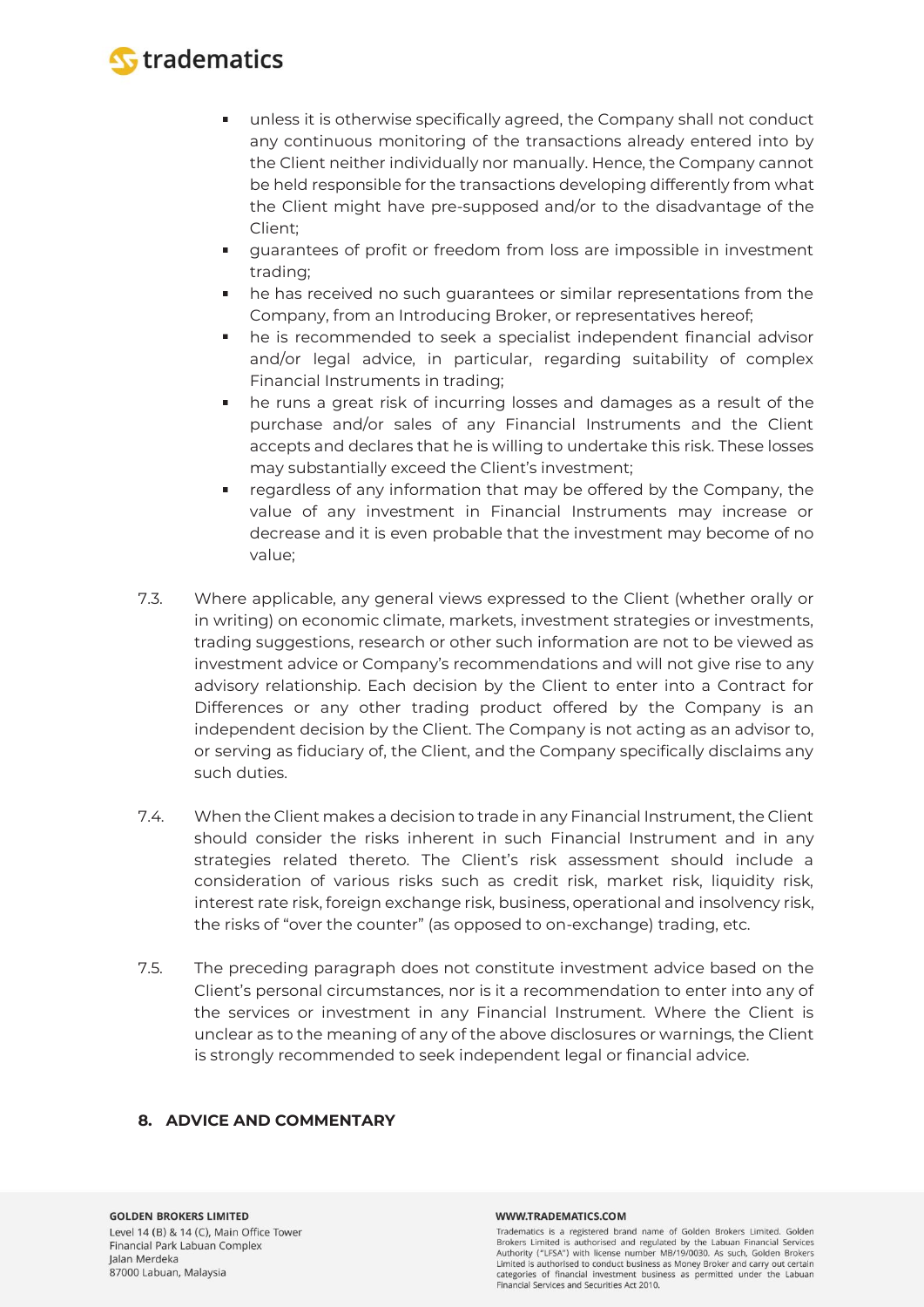

- 8.1. Unless specifically requested by the Client and agreed between the Parties in writing, the Company will not give the Client any form of Investment Advice. The Client alone will decide how to handle his Client Account, place Orders and take relevant decisions based on his own judgement.
- 8.2. The Company will not be under any duty to provide the Client with any legal, tax or other advice relating to any Transaction. The Client may wish to seek independent advice before entering into a Transaction.
- 8.3. The Company may, from time to time and at its sole discretion, provide the Client with information, recommendations, news, market commentary or other information (hereinafter called "Information") which shall not be considered as part of its Services to the Client. Where it does so:
	- The Company will not be responsible for such Information;
	- $\mathbf{u}$  . The Company gives no representation, warranty or guarantee as to the accuracy, correctness or completeness of such Information or as to the tax or legal consequences of any related Transaction;
	- This Information is provided solely to enable the Client to make his own investment decisions and does not amount to investment advice or unsolicited financial promotions to the Client;
	- If the Information contains a restriction on the person or category of persons for whom that Information is intended or to whom it is distributed, the Client agrees that he will not pass it on to any such person or category of persons;
	- The Client accepts that prior to dispatch, the Company may have acted upon it itself to made use of the information on which it is based. The Company does not make representations as to the time of receipt by the Client and cannot guarantee that he will receive such Information at the same time as other Clients.
- 8.4. It is understood that market commentary, news, or other Information provided or made available by the Company to the Client are subject to change and may be withdrawn at any time without notice.

# **9. ELECTRONIC SYSTEM AND TRADING**

- 9.1. The Company shall provide the Client with access codes for entering into transactions or dealings with the Company. Such access codes can be used to access the Company's Electronic Systems. Any such dealings will be carried out on the bases set out in this paragraph and on the basis of any additional agreement which the Company may enter into with the Client to regulate such activity.
- 9.2. The Client acknowledges and accepts that the Company has the right to restrict any access to its Electronic Systems where it deems appropriate, for the smooth operation of its Electronic Systems as well as to protect other Client's interest

#### WWW.TRADEMATICS.COM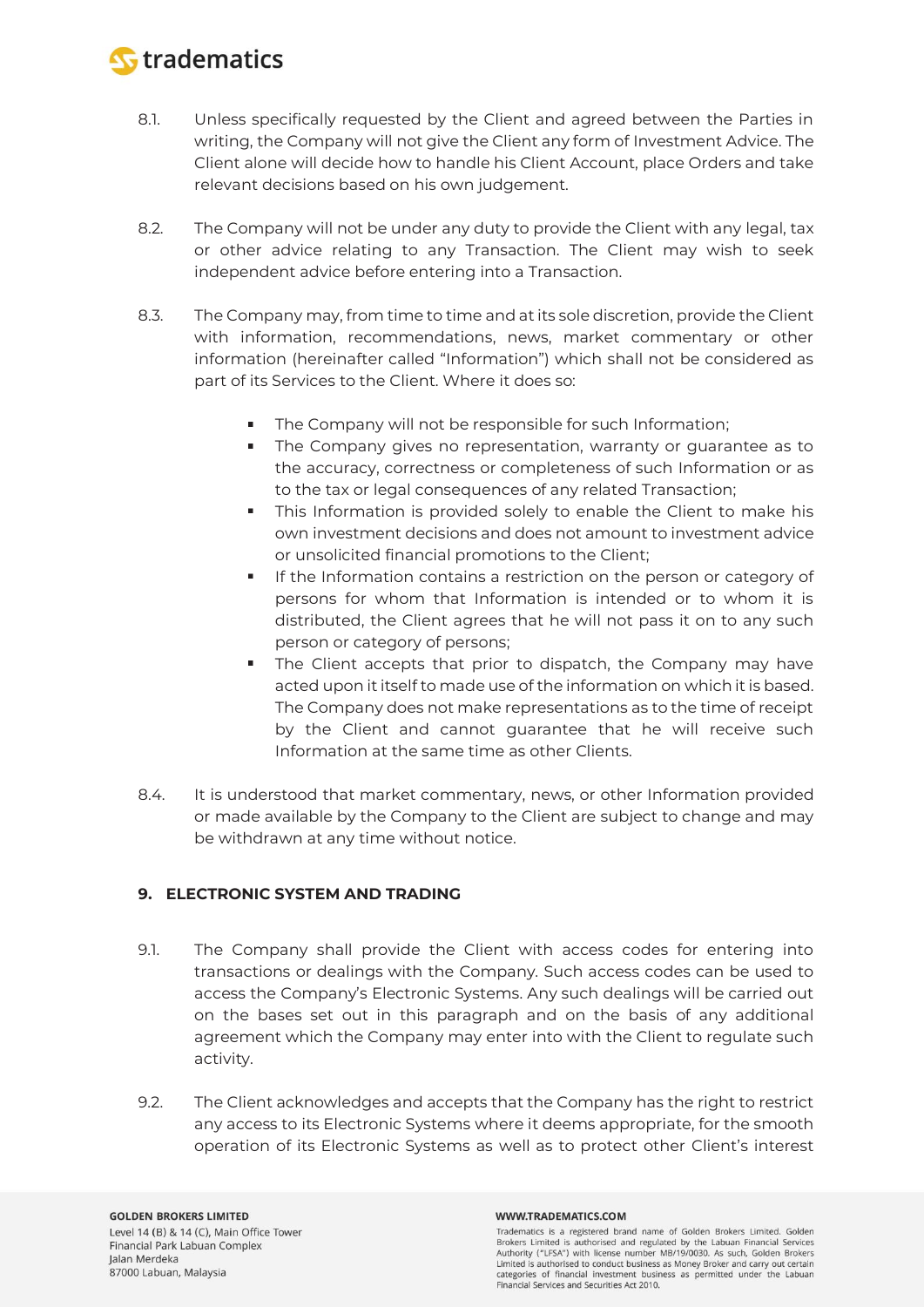

and its own. The Client will only be entitled to access the Company's Electronic Systems and enter into dealings for his own internal business use on a nonexclusive, non-transferable basis.

- 9.3. All rights and interests and all intellectual property rights (including, without limitation, all trademarks and trade names in or relating to the Company) are owned by the Company or Company's suppliers and will remain our property or that of the Company's suppliers at all times. The Client will have no right or interest in those intellectual property rights other than the right to access the Company's Electronic Systems.
- 9.4. The Client acknowledges that in the case of any electronic communication that can cause a delay and/or disruption, including internet or trading platform or electricity, and the Client wishes to execute his order then, they must contact the Company via phone/email to place their instruction. The Client acknowledges and accepts that the Company has the right not to accept any verbal/written instruction in case the caller/Client does not provide clear instructions to the Company. The Client acknowledges that verbal/written instructions will be treated on the first come, first served basis and the Company bears no responsibility of possible delays on placing the verbal/written instruction to the Company.
- 9.5. The Client undertakes the necessary precautions to ensure the confidentially of all information, including, but not limited to, the access codes of the Company's Electronic Systems, transaction activities, account balances, as well as all other information and all orders. The Client acknowledges that the Company bears no responsibility in the case that the access codes are used unauthorized by any third party. The Client is strongly advised not to use any public computer to login with his access codes. The Client should always logout from the Company's Electronic Systems.
- 9.6. The Client undertakes to notify the Company immediately if it comes to his attention that the Client's Electronic System access codes are being used unauthorized.
- 9.7. The Client is solely responsible for providing and maintaining the compatible equipment necessary to access and use the Platform(s), which includes at least a personal computer or mobile phone or tablet (depending on the Platform used), internet access by any means and telephone or other access line. Access to the internet is an essential feature and the Client shall be solely responsible for any fees necessary in order to connect to the internet.
- 9.8. To the extent permitted by the applicable Law:
	- the Company will not be liable for any loss, liability or cost (including consequential loss) suffered or incurred by the Client as a result of instructions given, or any other communications being made, via the internet;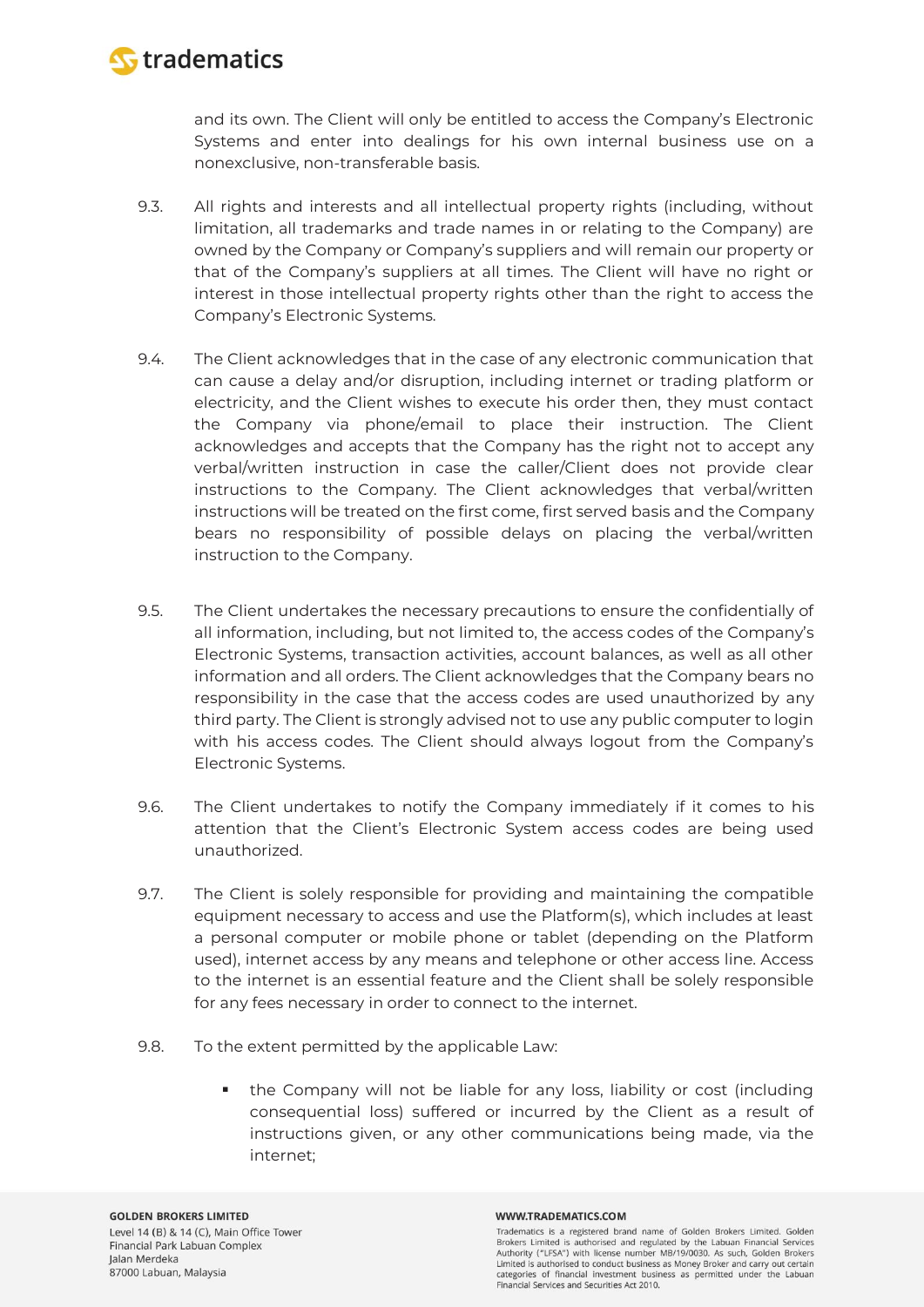

- the Client will be solely responsible for all orders, and the accuracy of all information, sent via the internet using access codes; and
- the Company is not liable for any loss or damages that may be caused to any equipment or software due to any viruses, defects or malfunctions in connection with the access to, or use of, the Company's Electronic Systems.
- 9.9. The Company will not be liable to the Client should his computer system or mobile phone or tablet fail, damage, destroy and/or format his records and data. Furthermore, if the Client incurs delays and any other form of data integrity problems that are a result of his hardware configuration or mismanagement, the Company shall not be liable.
- 9.10. The Company will not be liable for any such disruptions or delays or problem in any communication experienced by the Client when using the Platform(s).
- 9.11. Orders with the Company are placed on the Platform(s), with the use of access data through the Client's compatible personal computer connected to the internet. It is agreed and understood that the Company will be entitled to rely and act on any Order given by using the Access Data on the Platform(s) without any further enquiry to the Client and any such Orders will be binding upon the Client.

### **10. INSTRUCTIONS AND ORDERS**

- 10.1. The Client understands and acknowledges that all orders executed between the Client and the Company are orders executed outside a Regulated Market.
- 10.2. The Client can open and close a position via its Company's Trading Platform and add or modify orders by placing Buy/Sell, Buy Limit, Buy Stop, Sell Limit, Sell Stop, Stop Loss and/or Take Profit on any Financial Instrument.
- 10.3. The Client's orders are executed at the Bid and Ask prices that are offered by the Company. The Client places his instant execution request at the prices he sees on his client terminal and the execution process is initiated. Due to the high volatility and the server, the prices requested by the Client and the current market price may change, during this process, in this event, the Company has the right to decline the Client's requested prices and offer a new quote to the Client.
- 10.4. The Client may use a Power of Attorney to authorize a third person (representative) to act on behalf of the Client in all business relationships with the Company as defined in this Agreement. The Power of Attorney should be provided to the Company accompanied by all identification documents of the representative. If there is no expiry date, the Power of Attorney will be considered valid until the written termination by the Client. The use of a Power of Attorney is subject to approval of the Company.

#### WWW.TRADEMATICS.COM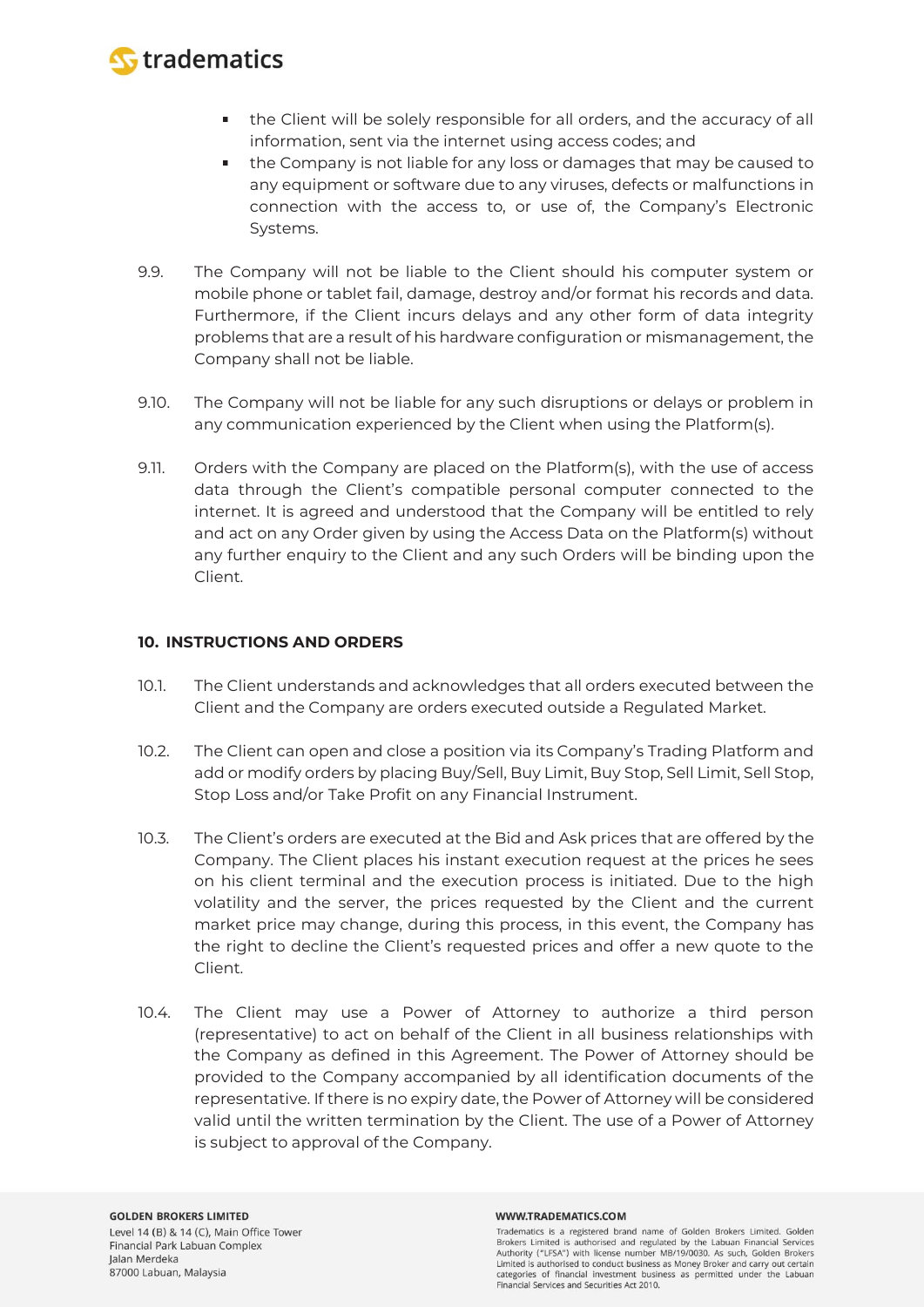

- 10.5. The Company may record telephone conversations, without any prior warning (unless required to do so by Applicable Regulations), to ensure that the material terms of a Transaction and/or order placed by the Client and/or any other material information relating to a Transaction are properly recorded. Such records will be the Company's property and will be accepted by the Client as evidence of his orders or instructions. The Company may use recordings and/or transcripts thereof for any purpose that it deems desirable.
- 10.6. The Client acknowledges that the Company has the right to refuse accepting orders and/or instructions by the Client when they are not clear or during the following cases: opening a position, closing a position, modifying or removing orders.
- 10.7. If any underlying asset of the Financial Instrument becomes subject to possible adjustments as a result of any of the events (referred to as "Corporate Event"), the Company will determine the appropriate adjustment, if any, to be made to the opening/closing price, size, value and/or quantity of the corresponding transaction (and also the level or size of the corresponding orders). The action is made in order to (i) account for the diluting or concentrating effect necessary to preserve the economic equivalent of the rights and obligations of the parties under that transaction immediately prior to that Corporate Event, and/or (ii) replicate the effect of the Corporate Event upon someone with an interest in the relevant underlying security, to be effective from the date determined by the Company.
- 10.8. The events to which sub-clause above refers to are any of the following, by the declaration of the issuer if a security:
	- a subdivision, consolidation or reclassification of shares, a share buy-back  $\blacksquare$ or cancellation, or a free distribution of bonus shares to existing shareholders, capitalization or share split or reverse share split or similar event;
	- a distribution to existing holders of the underlying shares or additional shares, other share capital or securities, granting the right to payment of dividends and/or proceeds from the liquidation of the issuer equally proportionate to such payments to holders of the underlying shares, securities, or warrants granting the right to receive or purchase shares for less than the current market price per share;
	- any other event regarding shares analogous to any of the above events or otherwise having a diluting or concentrating effect on the market value of shares; or
	- any event analogous to any of the above events or otherwise having a diluting or concentrating effect on the market value of any security not based on shares;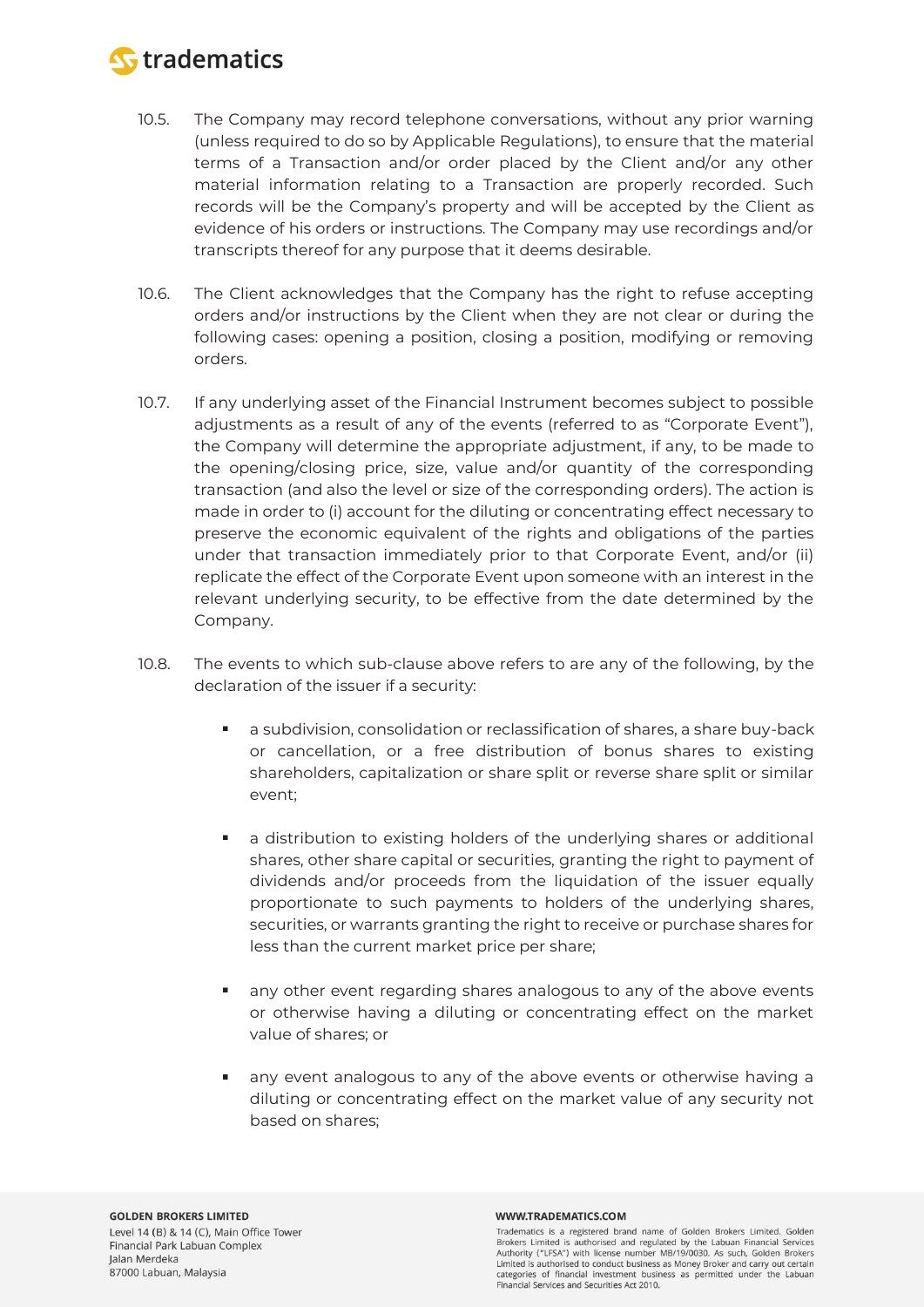

- any event that is caused by a merger offer made regarding the company of the underlying asset.
- 10.9. If any underlying asset of the Financial Instrument becomes subject to a specific risk resulting in a predicted fall in value, the Company reserves the right to restrict short selling or even withdraw the specific or even withdraw the specific Financial Instrument from the Company's Trading Platform.
- 10.10. Determination of any adjustment or amendment to the opening/closing price, size, value and/or quantity of the Transaction (and/or the level or size of any order) shall be at the Company's sole discretion and shall be conclusive and binding upon the Client.
- 10.11. In the case where the Client has any open positions on the ex-dividend day for any of the underlying assets of the Financial Instrument, the Company has the right to close such positions at the last price of the previous trading day and open the equivalent volume of the underlying Financial Instrument at the first available price on the ex-dividend day.
- 10.12. The Company shall not be liable for any loss, expense, cost or liability (including consequential loss) suffered or incurred by the Client as a result of instructions being given, or any other communication being made via the internet or other electronic media. The Client will be solely responsible for all orders, and for the accuracy of all information, sent via such electronic media. The Company shall not be held responsible for delays or inaccuracies in the transmission of any instruction, information or the execution of orders due to any cause beyond the reasonable control of the Company.
- 10.13. The Company shall not be liable for any delays or other errors caused during the transmission of the Client's order via the Company's Trading Platforms. The delay can be caused by various reasons depending on the current market conditions (eg. high market volatility) as well as having a slow/weak internet connection between the Client's terminal or any other trading platform offered by the Company and the Company's server.
- 10.14. The Company being dependent on third party technology providers (such as webtrader, etc.) shall not be liable for any loss, expense or cost or liability (including consequential loss) suffered or incurred by the Client, as a result of interruption and/or failure or service from such thirds party technology providers.
- 10.15. Client's orders such as Buy/Sell, Buy Limit, Buy Stop, Sell Limit, Sell Stop, Stop Loss and/or Take Profit on any Financial Instrument shall be executed by the Company at the Client's requested prices. However, in the case of any communication or technical failure as well as any incorrect reflection on the quotes feed (i.e. prices to freeze/stop updating or price spikes), the Company reserves the right not to execute an order or in case in which the order was executed to change the opening and/or closing price of a particular order or to cancel the said executed order.

#### WWW.TRADEMATICS.COM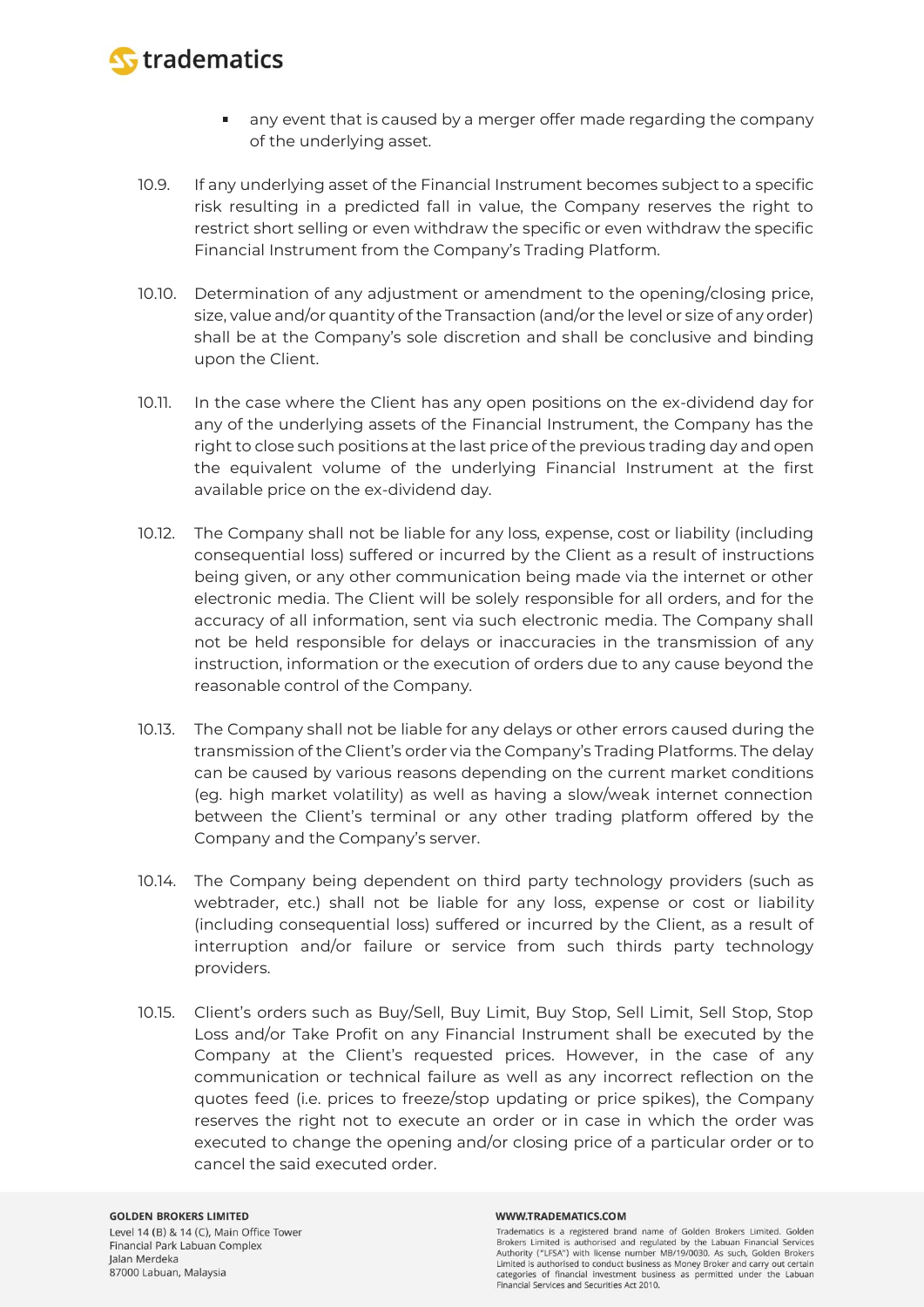

- 10.16. Considering the levels of volatility affecting both price and volume, the Company is constantly seeking to provide client orders with the best execution reasonably possible under the prevailing market conditions. Client's orders (Buy/Sell, Buy Limit, Buy Stop, Sell Limit, Sell Stop, Stop Loss and/or Take Profit) are executed at the requested/declared price. However, during periods of volatile market conditions, during news announcements, on opening gaps (trading session starts), or on possible gaps where the underlying instrument has been suspended or restricted on a particular market, Buy/Sell Stop orders or Stop Loss orders above/below Buy Stop/Sell Stop orders during activation will be removed. The same execution policy applies when a trading strategy is deemed as abusive, because it is aiming towards potential riskless profit or another strategy deemed by the Company to be abusive. Accordingly, placing a Stop Loss order will not necessarily limit the Client's losses at the intended amount.
- 10.17. Considering the volume of the Client's order and the current market conditions, the Company has the right to proceed with partial execution.
- 10.18. The Company has the right at its desecration to increase or decrease spreads of Financial Instruments depending on the current market conditions as well as the size of the Client's order.
- 10.19. The swap rate is mainly dependent on the level of interest rates as well as the Company's fee for having an open position overnight. The Company has the discretion to change the level of the swap rate on each Financial Instrument at any given time and the Client acknowledges that he will be informed by the Company's Website. The Client further acknowledges that he is responsible for reviewing the Contracts specifications located on the Company's Website for being updated on the level of swap rate prior to placing any order with the Company. In addition, the Company reserves the right to amend the swap values of a specific Client in case of any suspect of a trading abuse.
- 10.20. The Company reserves the right to disable and/or enable swap free trading for Client's Trading Account and/or reverse any cumulative profits derived from the said trading at any given time. This can occur at times where the Client abuses the Company's trading conditions/systems or where the Client's trading strategy imposes a threat to the Company's trading facility or where the Company deems necessary in order to protect the smooth operation of its trading facility. The Client further acknowledges that swap free applies for twenty (20) calendar days only. Therefore, swap free account holding a position open for more than twenty (20) calendar days, will be credited or debited swap accordingly. Note that a storage amount may apply instead for swap free account equivalent to the swap rates. In such case, the storage amount will be credited/debited in the form of deposit/withdrawal from the account equity.
- 10.21. All orders are placed in lot sizes. The Client further acknowledges that he is responsible for reviewing the Contract Specifications located on the Company's Website for being updated on the level of swap rate prior to placing any order with the Company.

#### **GOLDEN BROKERS LIMITED** Level 14 (B) & 14 (C), Main Office Tower Financial Park Labuan Complex Jalan Merdeka 87000 Labuan, Malaysia

#### WWW.TRADEMATICS.COM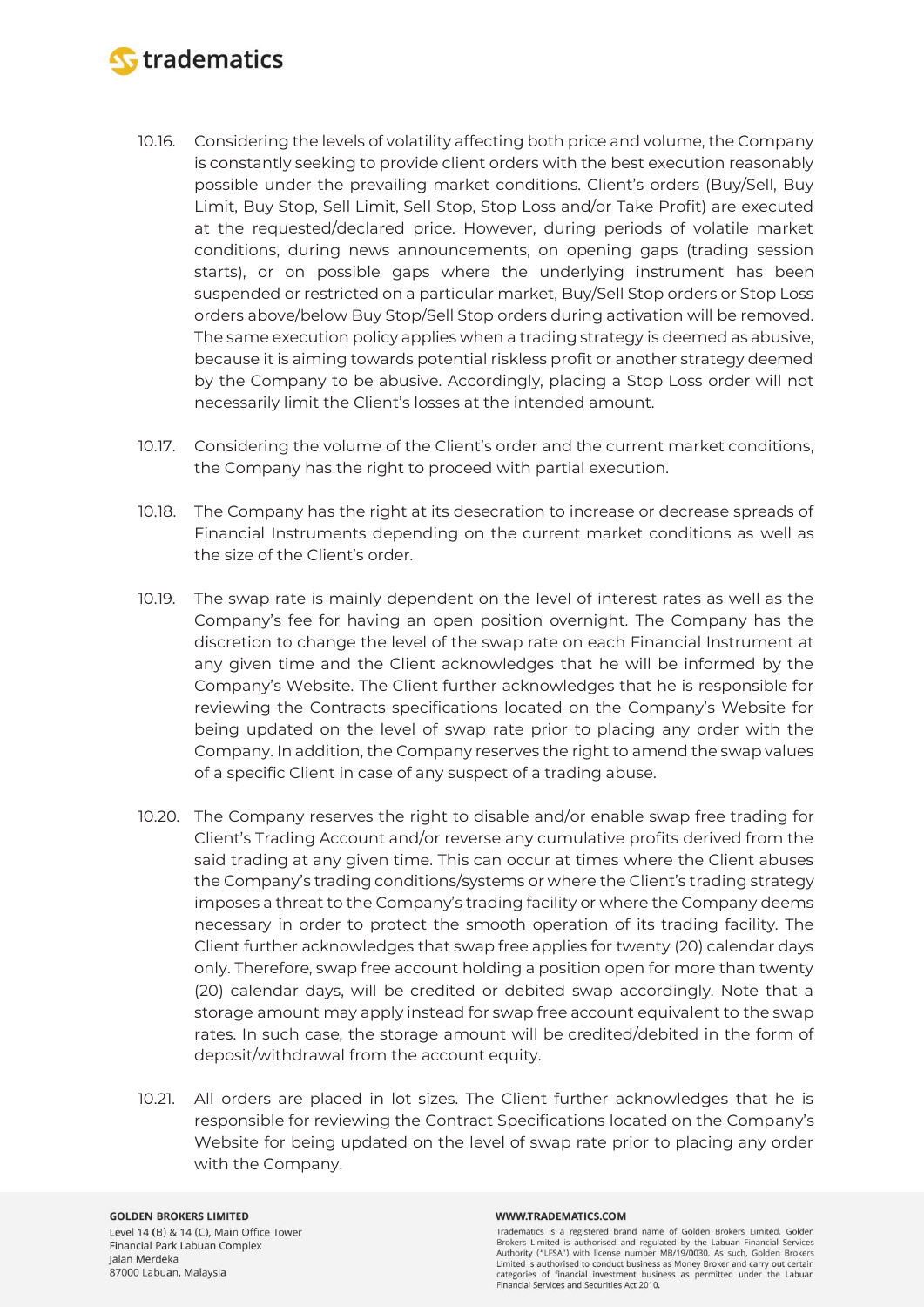

- 10.22. The Client can request to change his account leverage at any time by contacting the Company. The Client acknowledges that the Company has the discretion to change the Client's trading account leverage at any given time, without the Client's consent, either on a permanent basis or for a limited period of time. The Company maintains a maximum leverage of 1:100.
- 10.23. The Company shall have the right to start closing Client's positions starting from the most unprofitable, when the margin level is less than 50%. In the case where the margin level is equal to or less than 50%, then Client's positions are automatically closed, starting from the most unprofitable, at the market price.
- 10.24. In case where a Client is trading in a way that aims to take advantage of price disparities resulting from rare/occasional price latencies with the purpose of benefiting from a possible pricing arbitrage to the Company's detriment, either by using additional functionalities/plug-ins (i.e. Expert Adviser, etc.) or by any other means, then the Company has the right to terminate the Trading Account.
- 10.25. The Company has the right to refuse to execute an order without any given notice and/or explanation to the Client. Among the cases that the Company is entitled to do so are the following (this list is not exhaustive):
	- If the Client does not have the required funds deposited in the Company's Client Trading Account;
	- If the order violates the smooth operation or the reliability of the Company's Trading Platform;
	- **If the order aims at manipulating the market of the specific Financial** Instrument;
	- If the order is a result of the use of inside confidential information (insider trading); e.) If the order aims to legalize the proceeds from illegal acts or activities (money laundering).
- 10.26. It is understood that any refusal by the Company to execute any Order shall not affect any obligation which the Client may have towards the Company or any right which the Company may have against the Client or his assets.

# **11. CLIENT CATEGORISATION**

- 11.1. The Company attaches different levels of regulatory protection to each category and hence to Clients within each category. In particular, Retail Clients are afforded the most regulatory protection; Professional Clients are considered to be more experienced, knowledgeable and sophisticated and able to assess their own risk and are thus afforded fewer regulatory protections.
- 11.2. The Company offers its Clients the possibility to request reclassification online and thus to increase or decrease the level of regulatory protections afforded. Where a Client requests a different categorisation (either on an overall level or

#### WWW.TRADEMATICS.COM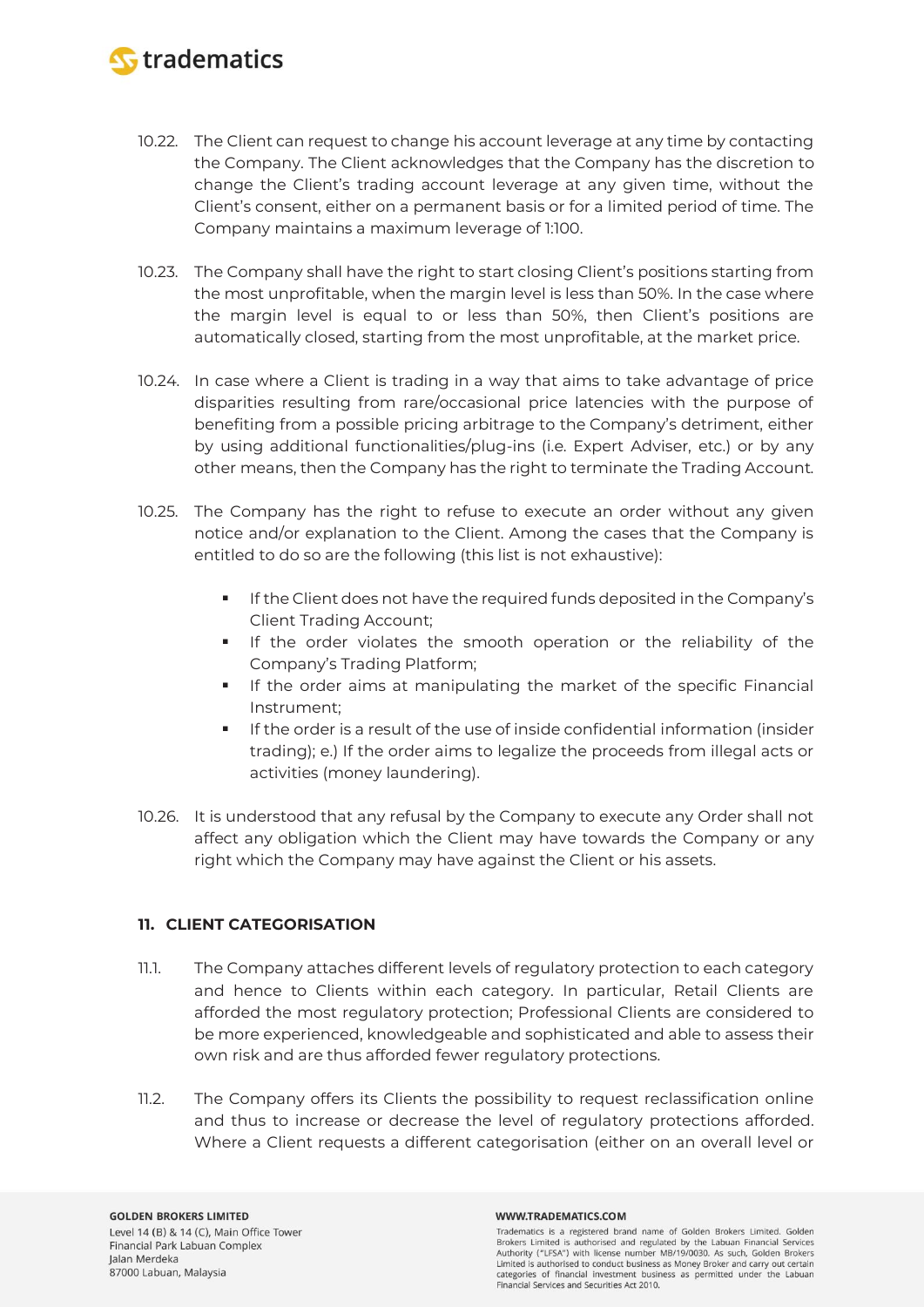

on a product level), the Client needs to meet certain specified quantitative and qualitative criteria.

11.3. On the basis of the Client's request, the Company undertakes an adequate assessment of the expertise, experience, and knowledge of the Client to give reasonable assurance, in the light of the nature of transactions or services envisaged that the Client is capable of making his/her own investment decisions and understanding the risks involved. However, if the above-mentioned criteria are not met, the Company reserves the right to choose whether to provide services under the requested classification.

### **12. SPECIAL NOTE ON THE USE OF THE TRADING PLATFORM**

- 12.1. The Client shall enter his user ID and password when logging on to the Trading Platform. The Client should memorize the password. The Client is obligated to notify the Company without undue delay on becoming aware of unauthorized use of the Trading Platform, or if the Client suspects that the password has been misappropriated by a third party, the Client shall contact the Company immediately to block his Trading Platform. The Client can then order a new password.
- 12.2. The right to use the Trading Platform is personal, and the Client shall not allow other persons to use his user ID and/or his password. If the Client wants to allow a third party to trade on the Client's account, the Client shall issue a separate Power of Attorney to the relevant third party. The issue of the Power of Attorney shall be approved by the Company.
- 12.3. The Client is solely responsible for providing and maintaining the compatible equipment necessary to access and use the Platform(s), which includes at least a personal computer or mobile phone or tablet (depending on the Platform used), internet access by any means and telephone or other access line. Access to the internet is an essential feature and the Client shall be solely responsible for any fees necessary in order to connect to the internet.
- 12.4. The Company shall not be liable for losses in cases of abnormal and unforeseeable circumstances beyond the control of the Company pleading for the application of those circumstances, the consequences of which would have been unavoidable despite all efforts to the contrary.
- 12.5. The Company shall not be responsible for losses resulting from the Client's installation and use of the computer programs used on the Trading Platform, unless such liability follows from indispensable rules of law. Where the Trading Platform is used for Commercial Use, the Client shall be responsible for ensuring that the Trading Platform is adequately insured against direct and indirect losses which may result from the installation and use of the computer programs in the Client's computer system. Furthermore, the Client shall be obliged to make backup copies of data which, should such data be lost, might result in losses for the Client.

#### WWW.TRADEMATICS.COM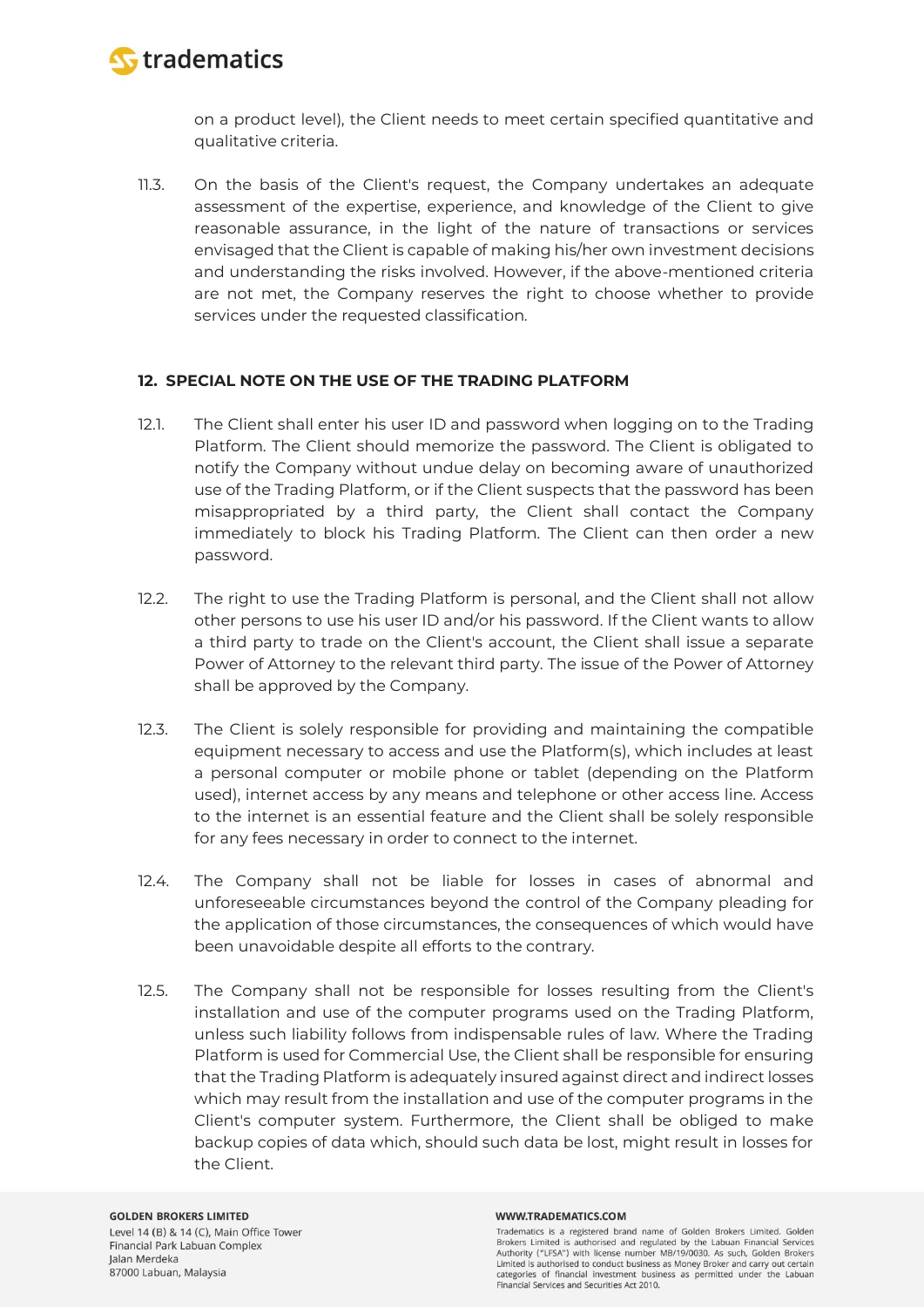

- 12.6. The Client represents and warrants that he has installed and implemented appropriate means of protection relating to the security and integrity of his computer or mobile phone or tablet and that he has taken appropriate actions to protect his system from computer viruses or other similar harmful or inappropriate materials, devices, information or data that may potentially harm the Website, the Platform(s) or other systems of the Company. The Client further undertakes to protect the Company from any wrongful transmissions of computer virus or other similarly harmful or inappropriate material or device to the Platform(s) from his personal computer or mobile phone or tablet.
- 12.7. The Company will not be liable to the Client should his computer system or mobile phone or tablet fail, damage, destroy and/or format his records and data. Furthermore, if the Client incurs delays and any other form of data integrity problems that are a result of his hardware configuration or mismanagement, the Company shall not be liable.
- 12.8. The Company will not be liable for any such disruptions or delays or problem in any communication experienced by the Client when using the Platform(s).
- 12.9. Orders with the Company are placed on the Platform(s), with the use of access data through the Client's compatible personal computer connected to the internet. It is agreed and understood that the Company will be entitled to rely and act on any Order given by using the Access Data on the Platform(s) without any further enquiry to the Client and any such Orders will be binding upon the Client.

# **13. CLIENT'S TRADING ACCOUNT**

- 13.1. The Client shall open a Trading Account with the Company in order to conclude any Transactions as specified in this Agreement.
- 13.2. The Client does not intend to use his Trading Account for payment to third parties.
- 13.3. If the Client has opened more than one Trading Account, the Company shall be authorized to consider and treat these different Trading Accounts as a single unit. Among other rights that the Company has in the way of handling these Trading Accounts is the transferring of funds between Trading Accounts to cover possible negative balances, without this affecting in any way the other rights of the Company.
- 13.4. Any funds received in a currency for which the Client does not hold a Trading Account shall be converted by the Company into the Client's Base Currency. The

#### WWW.TRADEMATICS.COM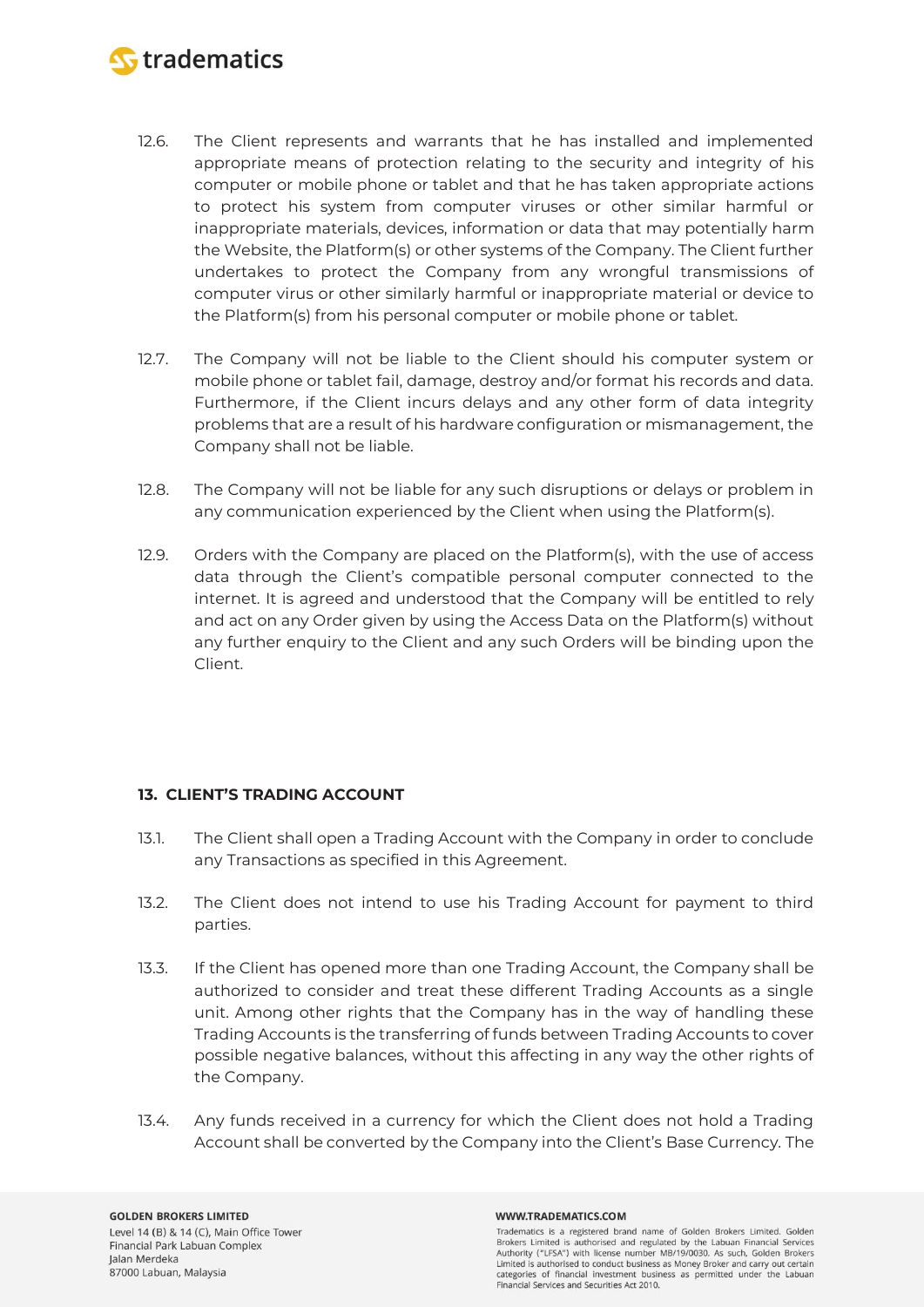

conversion shall be made at the exchange rate applied on that day and at the time when the relevant funds are at the disposal of the Company.

### **14. SETTLEMENT OF TRANSACTIONS**

- 14.1. The Company shall proceed to a settlement of all transactions upon execution of such transactions. Unless otherwise agreed, the settlement of Transactions shall be in accordance with the normal practice for the Financial Instrument or market concerned.
- 14.2. The Client Account Statement shall be available via the Company's Trading Platform.

### **15. ORDER EXECUTION POLICY**

- 15.1. The Company takes all reasonable steps to obtain the best possible results for its Clients, either when executing Client orders or receiving and transmitting orders for execution in relation to financial instruments. The Company's Order Execution Policy sets out a general overview on how orders are executed as well as several other factors that can affect the execution of a financial instrument.
- 15.2. The Client acknowledges and accepts that he has read and understood the "Order Execution Policy" document, which is uploaded on the Company's Website.
- 15.3. Likewise, and further to the above, the Client shall be deemed to have given his consent to the Company to execute or receive and transmit an order for execution outside a regulated market or an MTF.

### **16. COMPANY FEES**

- 16.1. For any services provided to the Client as presented under this Agreement, the Company is entitled to receive fees from the Client as well as compensation for the expenses it will incur for the obligations it will undertake during the execution of the said services. From time to time, the Company reserves the right to modify the size, the amounts and the percentage rates of its fees and the Client will be informed accordingly on the Website.
- 16.2. The Company reserves the right to change its fee structure, e.g. commission, charges, spreads, swaps and/or maintenance fee at any times by notification posted on its Website and without further notice to the Client. The Client is strongly advised to check the Website on a regular basis for any changes in fee structure.
- 16.3. The Client will pay the Company any amount which he owes, when due, in freely transferable, cleared and available same day funds, in the currency and to the

#### WWW.TRADEMATICS.COM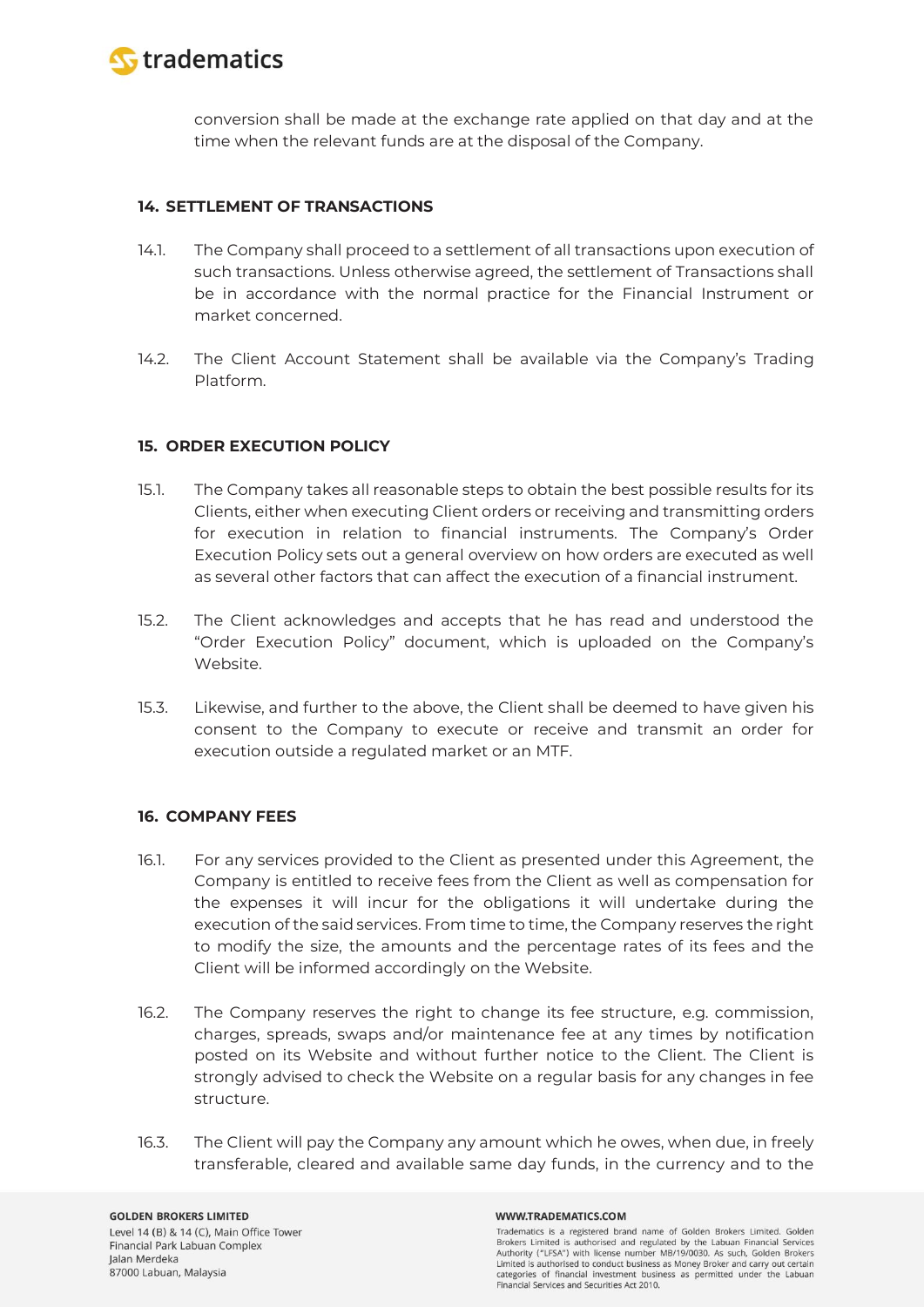

accounts which will be specified, and without making any off-set, counterclaim, deduction or withholding, unless the Client is required to do so by law.

- 16.4. The Company may deduct any sum which is due and owing to it from the Client from any funds which it holds on the Client's behalf. For this purpose, the Company will be entitled to combine or make transfers between any of the Client's Trading Accounts. The Company has the right to close any open positions of the Client in order to settle any obligations owed by the Client to the Company.
- 16.5. Where applicable, the Company will charge the Client interest on any amounts due, which are not paid, at such a rate as is reasonably determined by the Company as representing the cost of funding such overdue amounts. Interest will accrue on a daily basis. Furthermore, in the case that the Client fails to make the required deposit within the given deadline, the Company may also proceed with the sale of Financial Instruments from his Trading Account(s) without further notice unless otherwise agreed upon by the Company and the Client. The Company will then notify the Client of the effected sale orally, via email or by sending a relevant notification via our Trading Platform.
- 16.6. The Company may deduct or withhold all forms of tax from any payment if obliged to do so under Applicable Regulations. If the Client is required by law to make any deduction or withholding in respect of any payment, the Client agrees to pay such amount to the Company and this will result in the Company receiving an amount equal to the full amount which would have been received had no deduction or withholding been required. The Company may debit amounts due from any of Client's Accounts.
- 16.7. The Company is not responsible for paying Client's tax obligations in relation to possible income tax or similar taxes imposed on him by his jurisdiction on profits and/or for trading in Financial Instruments.
- 16.8. The Client acknowledges and accepts that in the case of no activity in the Trading Account, including funding or trading, within one month, the Company reserves the right to charge a fixed administrative fee of 100 USD, subject to the Client having sufficient funds available. In the case the funds are not available the Company will charge a lower amount and close the Client's Account.
- 16.9. By accepting this Agreement, the Client has read, understood and accepted all the charges as these are uploaded on the Company's Website, in which all related commission, costs and financing fees are explained. The Company reserves the right to amend at its discretion all such commission, costs and financing fees and the new information will be available on the Company's Website. It is the Client's responsibility to visit the Company's Website and review it the time he is dealing with the Company as well as prior of placing any orders to the Company.

### **17. EVENTS OF DEFAULT**

**GOLDEN BROKERS LIMITED** Level 14 (B) & 14 (C), Main Office Tower Financial Park Labuan Complex Jalan Merdeka 87000 Labuan, Malaysia

#### WWW.TRADEMATICS.COM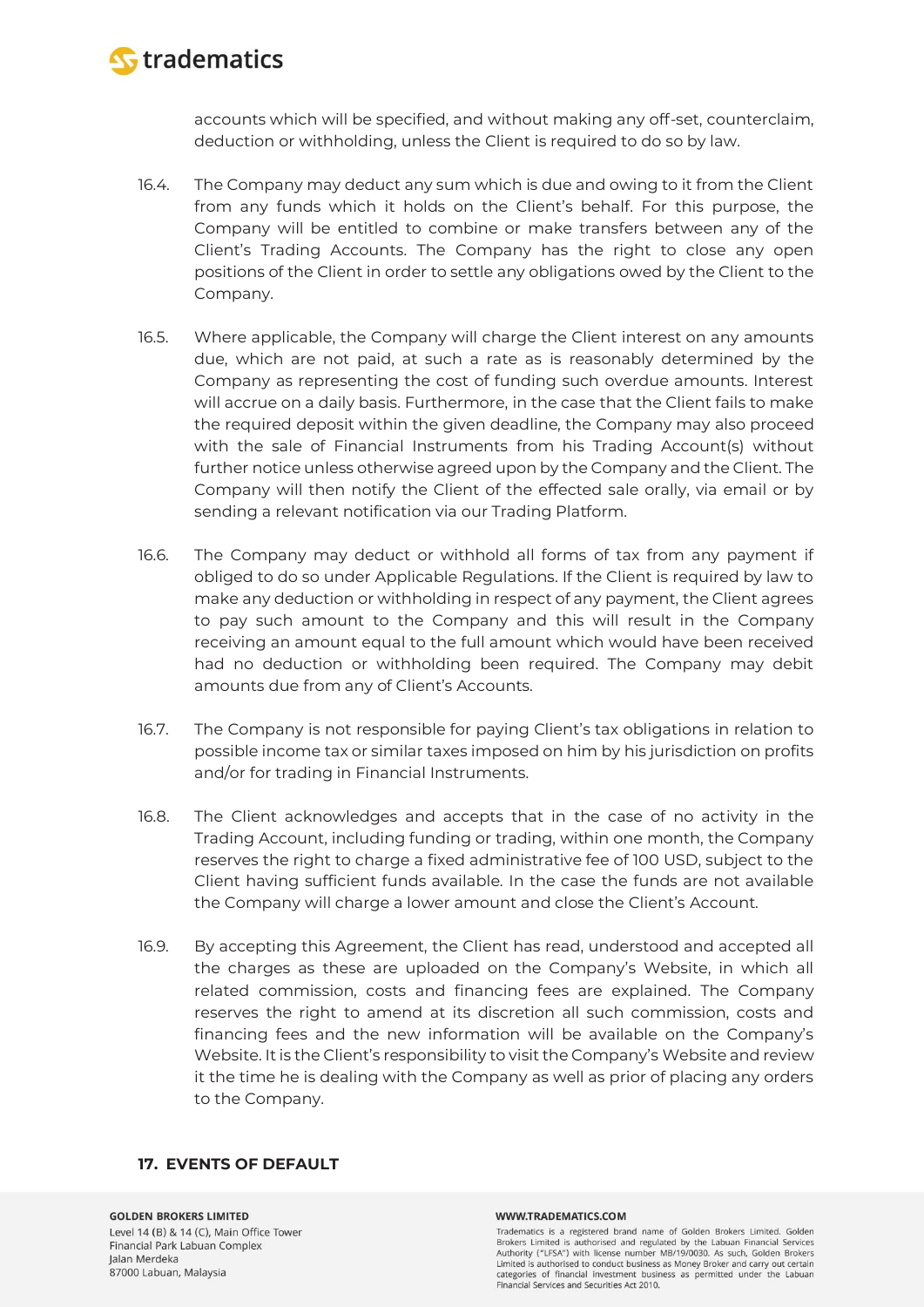

- 17.1. Each of the following constitutes an "Event of Default":
	- The failure of the Client to perform any obligation due to the Company;
	- The Client is unable to pay the Client's debts when they fall due;  $\mathbf{u}$  .
	- Where any representation or warranty made by the Client becomes untrue;
	- The Client (if the Client is an individual) dies or is declared absent or becomes of unsound mind;
	- **Any other circumstance where the Company reasonably believes that it** is necessary or desirable to take any action set out in paragraph 17.2. of this Client Agreement;
	- An action set out in paragraph 17.2 of this Agreement is required by a competent regulatory authority or body or court;
	- The Client involves the Company in any type of fraud or illegality or breach of Applicable Regulations or the Company is placed at risk of being involved in any type of fraud or illegality or breach of Applicable Regulations if it continues offering Services to the Client, even when this is not due to the Client's wrongdoing;
	- **In cases of material violation by the Client of the requirements** established by the applicable legislation or other countries having jurisdiction over the Client or his trading activities, such being materiality determined in good faith by the Company;
	- If the Company suspects that the Client is engaged into money laundering activities or terrorist financing or card fraud or other criminal activities;
	- The Company reasonably suspects that the Client performed a Prohibited Action;
	- The Company reasonably suspects that the Client performed Abusive Trading;
	- The Company reasonably suspects that the Client opened the Client Account fraudulently;
	- **The Company reasonably suspects that the Client performed forgery or** used a stolen card to fund his Client Account;
- 17.2. If an Event of Default occurs the Company may, at its absolute discretion, at any time and without prior Written Notice, take one or more of the following actions:
	- a. Terminate this Agreement immediately without prior notice to the Client;
	- b. Cancel any Open Positions;
	- c. Temporarily or permanently bar access to the Platform(s) or suspend or prohibit any functions of the Platform(s) or suspend the Cancelation feature of the Platform;
	- d. Reject or Decline or refuse to transmit or execute any Order of the Client;
	- e. Restrict the Client's trading activity;
	- f. In the case of fraud, reverse the funds back to real owner or according to the instructions of the law enforcement authorities of the relevant country;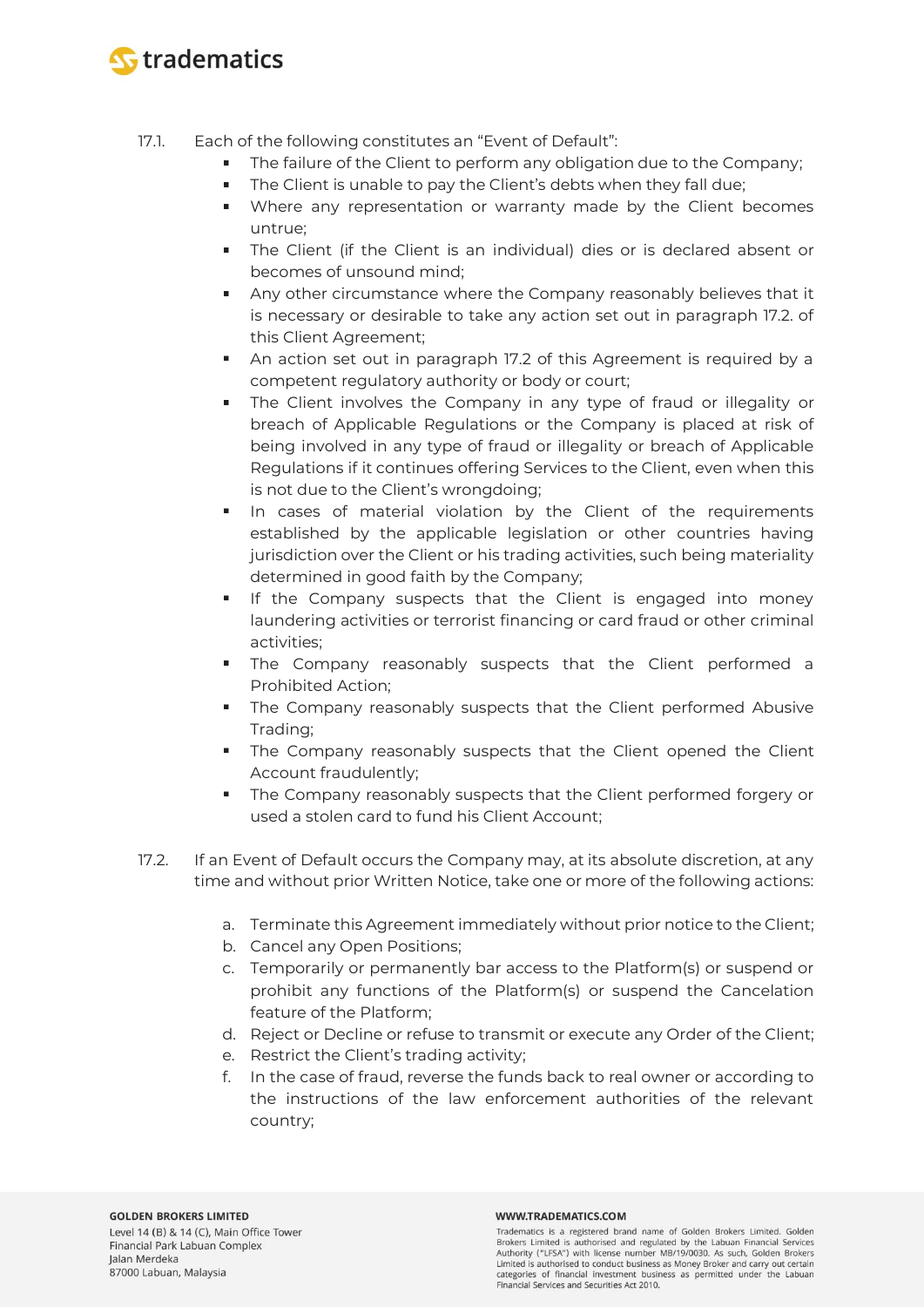

- g. Cancel of profits gained through Abusive Trading or the application of artificial intelligence as well as robot in the Client Account or through the performance of a Prohibited Action as set out in Terms of Business;
- h. Take legal action for any losses suffered by the Company;
- i. Immediatelly close the Client Account.

### **18. SAFEGUARDING OF CLIENT'S FUNDS**

- 18.1. When holding Client's Funds, the Company shall take every possible measure to safeguard the funds against the use of Client funds for its own account.
- 18.2. Client's funds will be held in any Client's Bank Account that the Company may specify from time to time.
- 18.3. The Company will maintain separate records in the accounting system of its own funds/assets and the funds/assets kept on behalf of the Clients so as at any time and without delay to distinguish funds held for one Client from funds held by any other Client, and from its own funds/assets.
- 18.4. The financial institution to which the Company will pass Client money may hold it in an omnibus account. Hence, in the event of the insolvency or any other analogous proceedings in relation to that financial institution, the Company may only have an unsecured claim against the financial institution on behalf of the Client, and the Client will be exposed to the risk that the money received by the Company from the financial institution is insufficient to satisfy the claims of the Client.
- 18.5. The Company may hold Client money and the money of other clients in the same account (omnibus account).
- 18.6. The Company may deposit Client money in overnight deposits and will be allowed to keep any interest.
- 18.7. It is agreed that the Company shall have the right to transfer the Client money to successors or assignees or transferees or buyers, with ten (10) Business Days prior Written Notice to the Client.
- 18.8. The Company shall not conclude title transfer financial collateral arrangements with any Client who is a Retail Client for the purpose of securing or covering present or future, actual or contingent or prospective obligations of such Client.
- 18.9. The Company shall not grant security interests, liens or rights of set-off over Client money enabling a third party to dispose of the Client's money in order to recover debts that do not relate to the Client or provision of services to the Client, unless this is required by Applicable Laws and Regulations in a third country jurisdiction in which the Client money may be held. If the Company will enter into such an agreement, it will amend this Client Agreement accordingly to reflect this.

#### WWW.TRADEMATICS.COM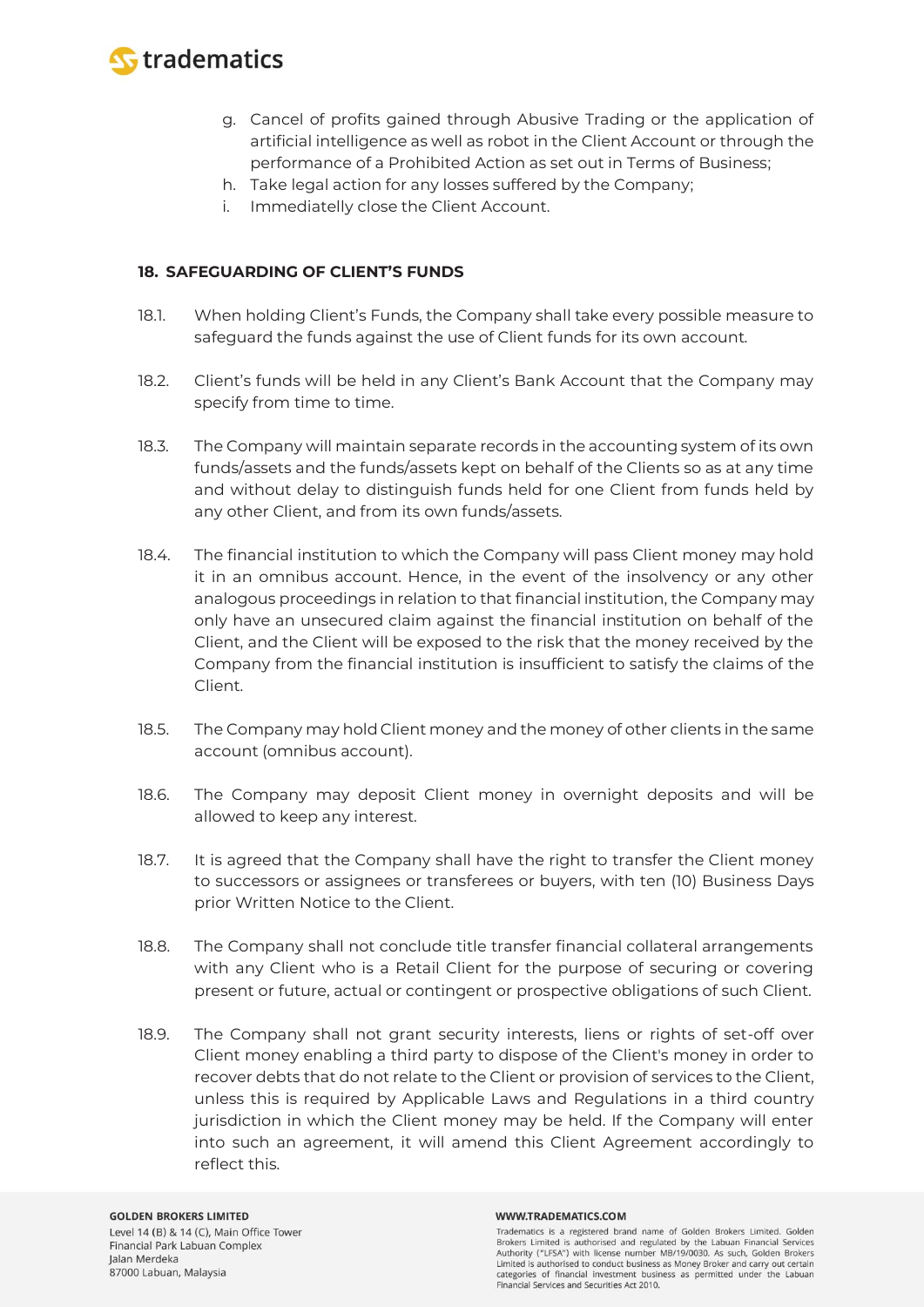

18.10. The Company provides to the Client access to an online system on which the Client can obtain information in relation to the Client money that the Company holds on behalf of the Client, as provided by Applicable Laws and Regulations.

### **19. DEPOSITS AND WITHDRAWALS AND TRANSFERS OF FUNDS**

- 19.1. The Client may deposit funds into the Client Account at any time during the course of this Agreement. Deposits will be made via the methods and in the currencies accepted by the Company as amended from time to time. The detailed information about deposit options is shown on the Website.
- 19.2. The Company shall have the right to request the Client at any time any documentation to confirm the source of funds deposited into the Client Account. The Company shall have the right to reject a deposit of the Client if the Company is not duly satisfied as to the legality of the source of funds.
- 19.3. Any amounts transferred by the Client to the Client's Bank Account will be deposited in the Client's Account at the "value date" of the received payment as soon as cleared and net of any deduction/charges by the Client's Bank Account providers. In case the Client's account reached a stop-out during the processing period if the deposit, the Company bears no responsibility for any losses suffered.
- 19.4. The Company has the right to refuse a Client's transferred funds in any of the following cases (this list is not exhaustive):
	- ×. If the funds are transferred by third party;
	- If the Company has reasonable grounds for suspecting that the person who transferred the funds was not a duly authorized person;
	- If the transfer violates the Applicable Laws and Regulation.
- 19.5. In any of the above cases the Company will send back the received funds to the remitter by the same method as they were received, and the Client will suffer the relevant Client's Bank Account provider charges.
- 19.6. If the funds sent by the Client are not deposited in the Client Account when they were supposed to, the Client shall notify the Company and request from the Company to make a banking investigation of the transfer. The Client agrees that any charges of the investigation shall be paid by the Client and deducted from his Client Account or paid directly to the bank performing the investigation. The Client understands and agrees that in order to perform the investigation the Client shall have to provide the Company with the requested documents and certificates.
- 19.7. Upon satisfying the terms and conditions set out in the Agreement, the Company shall execute withdrawals of Client funds from the Client Account upon the Company receiving a duly filled and signed withdrawal form ("Withdrawal Form") in the method accepted by the Company from time to time.

#### WWW.TRADEMATICS.COM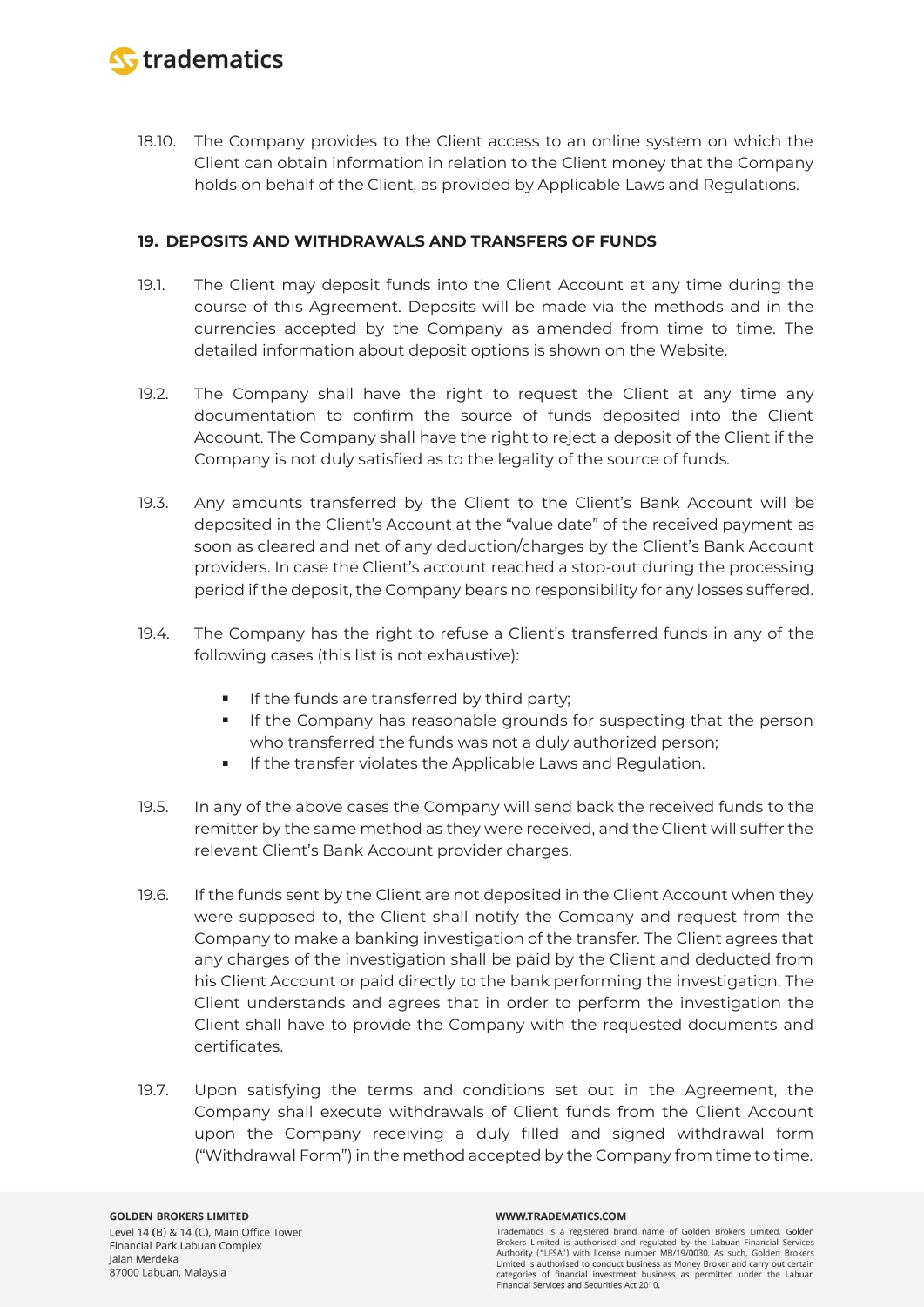

- 19.8. The Client has the right to withdraw the funds which are not used for margin covering, free from any obligations (i.e. Free Margin) from the Client's Account without closing the said account.
- 19.9. The Company shall process the payment of the requested withdrawing amount as soon as possible but no later than the next Business Day following the submission of the Withdrawal Form, provided and only if the following requirements are met:
	- the withdrawal instruction is submitted in a Withdrawal Form, i.e. a form prescribed and accepted by the Company and which includes all required information, including all mandatory fields in the Withdrawal Form are filled in;
	- the instruction is to make a transfer to the originating account (whether that is a bank account, a payment system account etc.) from which the money was originally deposited in the Client;
	- Account provided that such bank account belongs to the Client;
	- the Client has signed the Withdrawal Form and the signature of the Client on the Withdrawal Form corresponds almost exactly to the signature of the Client on his/her official ID document, passport or any other officially verified document accepted by the Company;
	- at the moment of payment, the Client has sufficient funds in the Client Account and processing of such request will not result in a Client receiving a Margin Call;
	- **there is no Force Majeure event which prohibiting the Company from** effecting the withdrawal.
- 19.10. In case any of the above-mentioned conditions have not been met, the Company shall at its sole discretion take any necessary actions to ensure that (i) the identity of the Client is appropriately verified, (ii) the transfer is affected to the account that belongs to the Client, (iii) the Client has sufficient funds in his Client Account in order to maintain all Open Positions. All such necessary actions shall be processed in a reasonable time, which may exceed the time period set out in paragraph.
- 19.11. It is agreed and understood that the Company will not accept third party or anonymous payments in the Client Account and will not allow to make withdrawals to any other third party or anonymous account.
- 19.12. The Company reserves the right to reasonably decline a withdrawal request of the Client asking for a specific transfer method and the Company has the right to suggest an alternative.
- 19.13. All payment and transfer charges of third parties will be borne by the Client and the Company shall debit the relevant Client Account for these charges.
- 19.14. Withdrawal fees may apply. The applicable fees may be found on the Company's Website.

# **GOLDEN BROKERS LIMITED**

Level 14 (B) & 14 (C), Main Office Tower Financial Park Labuan Complex Jalan Merdeka 87000 Labuan, Malaysia

#### WWW.TRADEMATICS.COM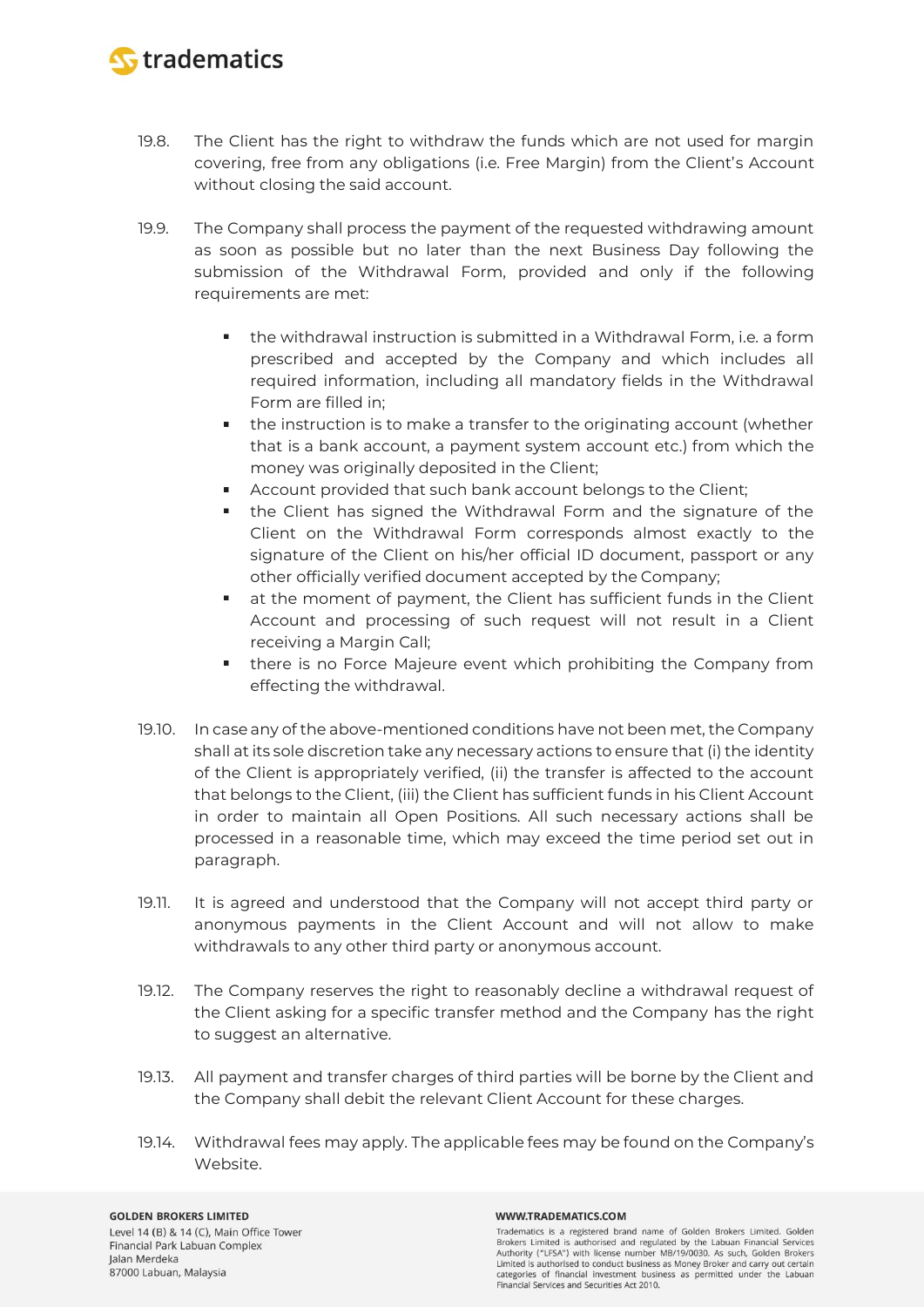

- 19.15. The Client may send the request for internal transfer of funds to another Client Account held by him with the Company. Internal transfers shall be subject to the Company's policy from time to time.
- 19.16. Mistakes made by the Company during transfer of funds shall be refunded to the Client. It is understood that should the Client provide wrong instructions for a transfer the Company may be unable to correct the mistake and the Client may have to bear the loss.
- 19.17. The Client gives his consent and authorizes the Company to make deposits and withdrawals from the Client's Bank Account on the Client's behalf, including but not limited to, the settlement of Transactions performed by or on behalf of the Client, for payment of all amounts due by or on behalf of the Client to the Company or any other person.
- 19.18. Unless the Parties otherwise agree, in writing, any amount payable by the Company to the Client, shall be transferred directly to the Client's personal account. Fund transfer requests are processed by the Company within the time period specified on the Company's Website and the time needed for crediting into the Client's personal account will depend on the Client's personal account will depend on the Client's Bank Account provider.
- 19.19. Client's withdrawals should be made using the same method used by the Client to fund his Client Account and to the same remitter. The Company reserves the right to decline a withdrawal with a specific payment method and will suggest another payment method where the Client needs to proceed with a new withdrawal request or request further documentation while processing the withdrawal request. Where applicable, the Company reserves the right to send Client's funds only in the currency as these funds were deposited. Where applicable, if the Company is not satisfied with any documentation provided by the Client, then we will reverse the withdrawal transaction and deposit the amount back to the Client's Account net of any charges/fees charged by the Client's Bank Account providers.
- 19.20. Client fund transfer requests and withdrawals will be performed from the Company's Client portal located on its Website.
- 19.21. The Client acknowledges that in case where a Client's Bank Account is freeze for any given period and for any given reason the Company assumes no responsibility and Client's funds will also be freeze. Furthermore, the Client acknowledges that he has read and understood the additional information provided on each payment method available on the Company's Client portal.
- 19.22. By accepting this Agreement, the Client gives his consent and authorizes the Company, where applicable, to transfer/hold his funds to another authorized broker in which the Client's funds will be located on a segregated Client's Bank Account. The Client also consents that his funds, where applicable, can be deposited in an omnibus account.

#### WWW.TRADEMATICS.COM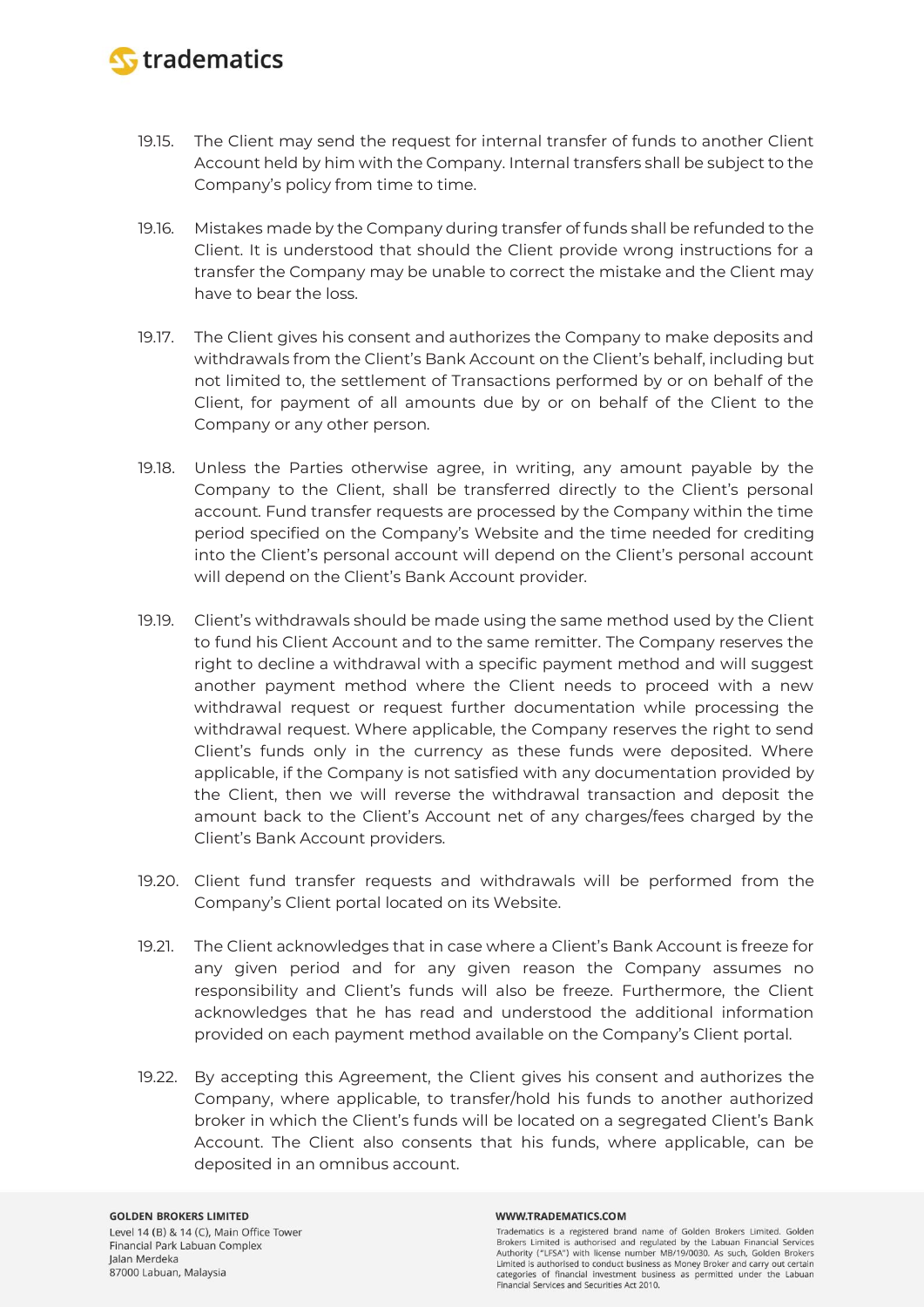

### **20. INTEREST AND CURRENCY CONVERSIONS**

- 20.1. Subject to the Clause below and save as otherwise agreed in writing, the Company shall not be liable to:
	- and the pay interest to the Client on any credit balance in any Trading Account or on any other sum held by the Company; or
	- account to the Client for any interest received by the Company on such sums or in-connection with any Contract.
- 20.2. The Client is entitled to interest on the basis of the Client's positive swaps.
- 20.3. The Client is obliged to pay interest on the basis of the Client's negative swaps.
- 20.4. The Company may vary such interest rates and/or thresholds for interest calculation without notice when changes are to the Client's advantage, or the grounds for changes are due to external circumstances beyond the Company's control. Such circumstances are, but not limited to,
	- Changes in the monetary or credit policies domestic or abroad that affect the general interest level in a way that is of importance to the Company;
	- Other changes in the general interest level, including in the money and bond markets, that is of importance to the Company;
	- Changes in the relationship with the Company's Counterparties, which affect the Company's cost structures.

# **21. CHARGEBACK POLICY**

- 21.1. The Company reserves the right to charge up to "200 USD research fee" if a chargeback is placed with the Client's credit card company (either intentionally or unintentionally) for any deposit made to the Client Account. This fee will be used to cover all investigative expenses to prove that the deposit was made the Client upon receiving the chargeback from the Company's merchant provider.
- 21.2. All fraud including credit card fraud will not be accepted by the Company and as such will be fully investigated and pursued under the law to its fullest extent. Any losses resulting on the Company will be fully pursued in a civil lawsuit to claim back any losses incurred covering all business, legal fees, research costs, human resource and loss of income.
- 21.3. The Company has systems installed to monitor fraudulent activities and any transactions that are detected are immediately cancelled along with any Orders associated with the transaction.

#### WWW.TRADEMATICS.COM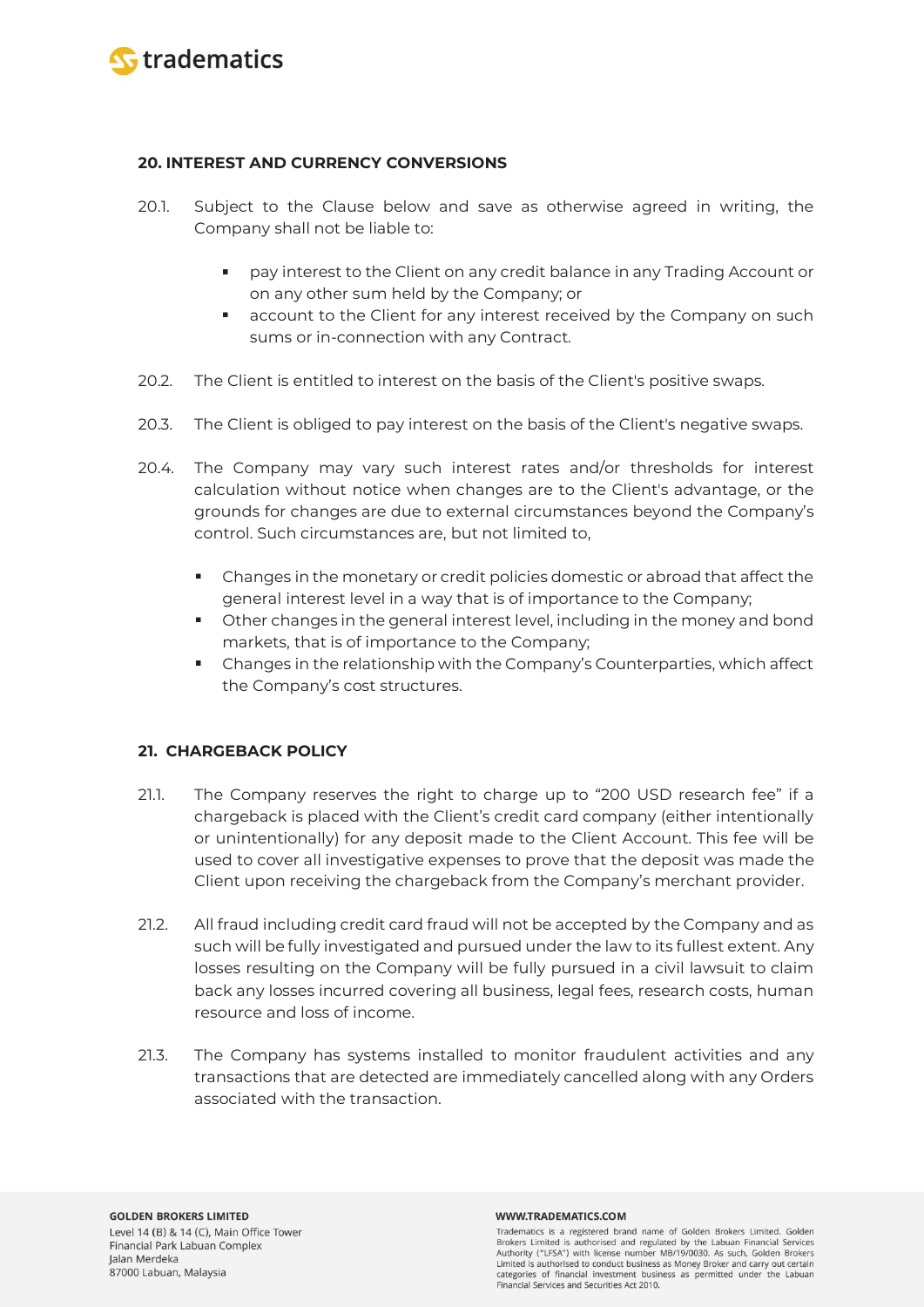

- 21.4. Any chargebacks made to the Company will be regarded as fraudulent if no attempt is made by the Client to help solve any issues related to a deposit. All unnecessary chargebacks result in costs for the Company and therefore:
	- When suspicious activity relating to any deposit is detected by the Company, the respective deposit will be placed as 'Pending' and fraud detection checks will be performed during this time. Access to the Client Account will also be temporarily prohibited in order to reduce the Client's exposure to risk;
	- All reviews are generally completed within one (1) Business Day; however, it may take longer for those deposits posing a potentially higher risk as more extensive fraud detection checks will be performed by the Company's compliance department. As a backup precaution, the Company may also make direct contact with the Client. The deposit will be immediately canceled and the funds will be refunded to the credit card in the case that the deposit is determined to be high-risk. In addition, it is at the Company's sole discretion to close any (and all) of the Client Accounts in such cases. Any active Orders will be cancelled immediately if associated with the same fraudulent credit card and/or Client Account;
	- Any chargeback case that is made against the Company and is not successful will result in the sum being reimbursed to the Company along with charges for research and processing totaling 400 USD (the '200 USD research fee' as mentioned above and an additional '200 USD administrative processing fee'). Through this Agreement, the Client hereby gives his permission for any charges to be made to his credit card; if these charges are in anyway disputed, the Company reserves the right to take any legal action necessary in order to recover any losses associated with these claims;
	- Any charges that are made against the Company and result as inconclusive will be passed to a third-party agency for collection and the appropriate credit bureaus will be informed of the Client's actions; in some countries this may lead to the Client's credit rating being affected for a number of years. Once the case reaches this stage, no settlement of the Client's debt will be accepted, the Company will only accept full payment. The Client's local police department will also be informed, and all necessary action will be taken as allowed by law;
	- In addition, the Company will exercise its right to block the Client's access to the Platform and close the Client Account with the Company. Consequently, any profits or revenues may be seized, and the Company reserves the right to inform any third party. The Company is continually developing its tools to monitor any fraudulent activity and any cases from such activity will be decided on case by case basis and any decision made shall be final and non-negotiable;
	- The Company reserves the right to deduct the disputed amount until any investigation is completed;
	- Fraud is taken very seriously by the Company, all IP addresses are monitored and logged, and any fraudulent chargebacks will be investigated fully under the law.

#### WWW.TRADEMATICS.COM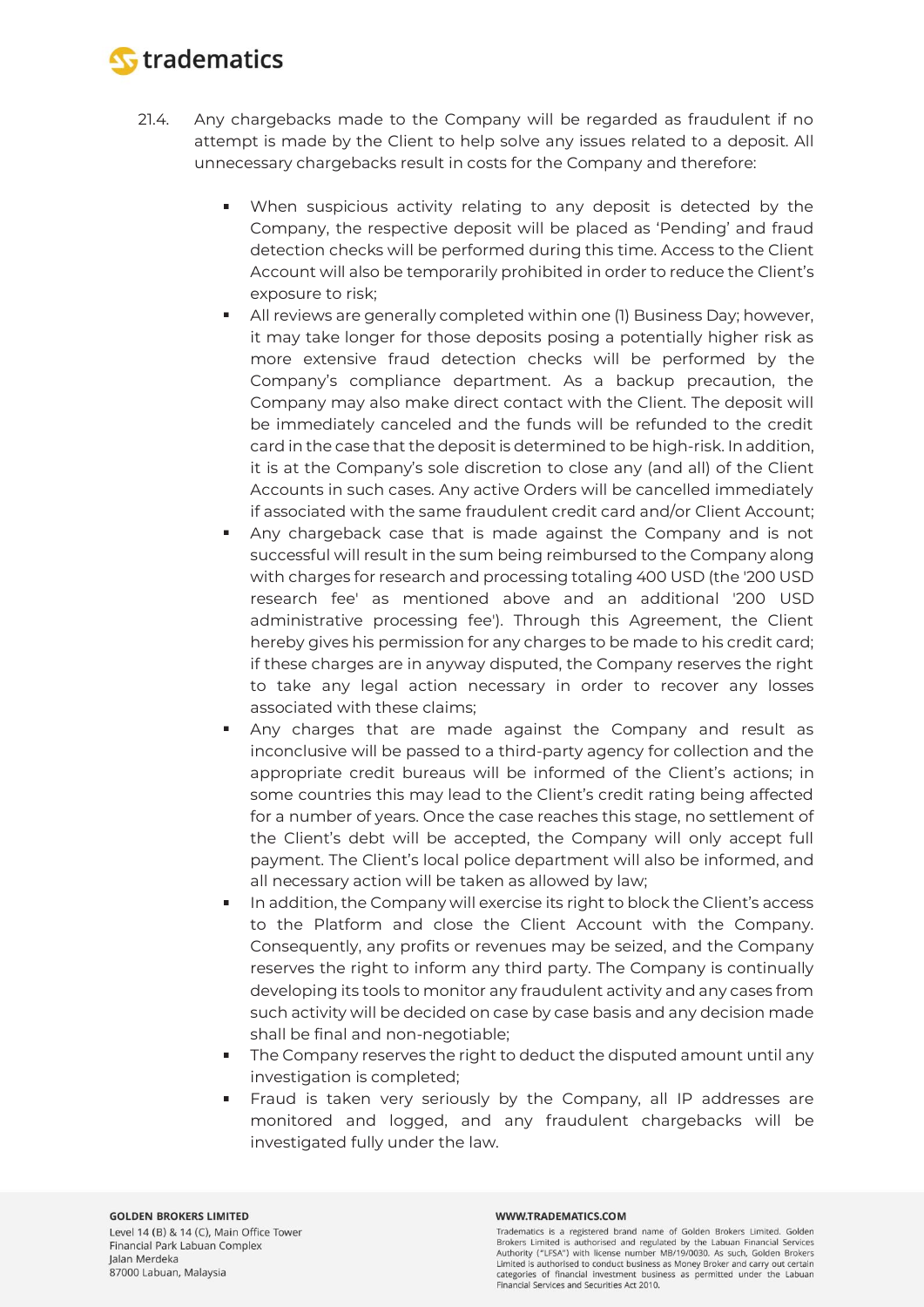

### **22. FEES, TAXES AND INDUCEMENTS**

- 22.1. It is agreed and understood that the Client shall be solely responsible for all filings, tax returns and reports which should be made to any relevant authority, whether governmental or otherwise, and for payment of all taxes (including but not limited to any transfer or value added taxes), arising out of or in connection with his trading activity with the Company hereunder.
- 22.2. The Client undertakes to pay all stamp expenses relating to this Agreement and any documentation which may be required for the carrying out of the transactions under this Agreement.
- 22.3. Should the Company pay or receive any fees, costs or inducements for the introduction of the Client or associated with trading in CFDs or Physical Shares, it shall notify the Client according to Applicable Regulations.
- 22.4. Before the Client places any Orders with the Company the Client should refer to the prices, charges and spreads and Maintenance Fee or Swaps and Management Fee published on the Website, which are binding on both Parties. From time to time, the Company, in its absolute discretion, may offer lower prices or spreads than the ones published on the Website at that time. The Client will be informed exante and ex-post about the costs and associated charges and Maintenance Fee related to trading in CFDs and Physical Shares as provided by Applicable Regulations. The Client will also be informed of the applicable prices, charges, Maintenance Fee and spreads and any terms and conditions. This does not affect the commitment of the Company to offer the same level and quality of service to all Clients.
- 22.5. The Company, further to the fees and charges paid or provided to or by the Client or other person on behalf of the Client, may pay and/or receive fees/commission to/from third-parties, provided that these benefits are designed to enhance the quality of the offered service to the Client and not impair compliance with the Company's duty to act in the best interests of the Client.

# **23. INTRODUCING BROKERS**

- 23.1. The Client may have been referred to the Company by an Introducing Broker. If so, the Company shall not be responsible for any agreement made between the Client and the Client's Introducing Broker.
- 23.2. Based on a written agreement with the Company, the Company will pay a fee or commission to the Introducing Broker. This fee/commission is related to the

**GOLDEN BROKERS LIMITED** Level 14 (B) & 14 (C), Main Office Tower Financial Park Labuan Complex Jalan Merdeka 87000 Labuan, Malaysia

#### WWW.TRADEMATICS.COM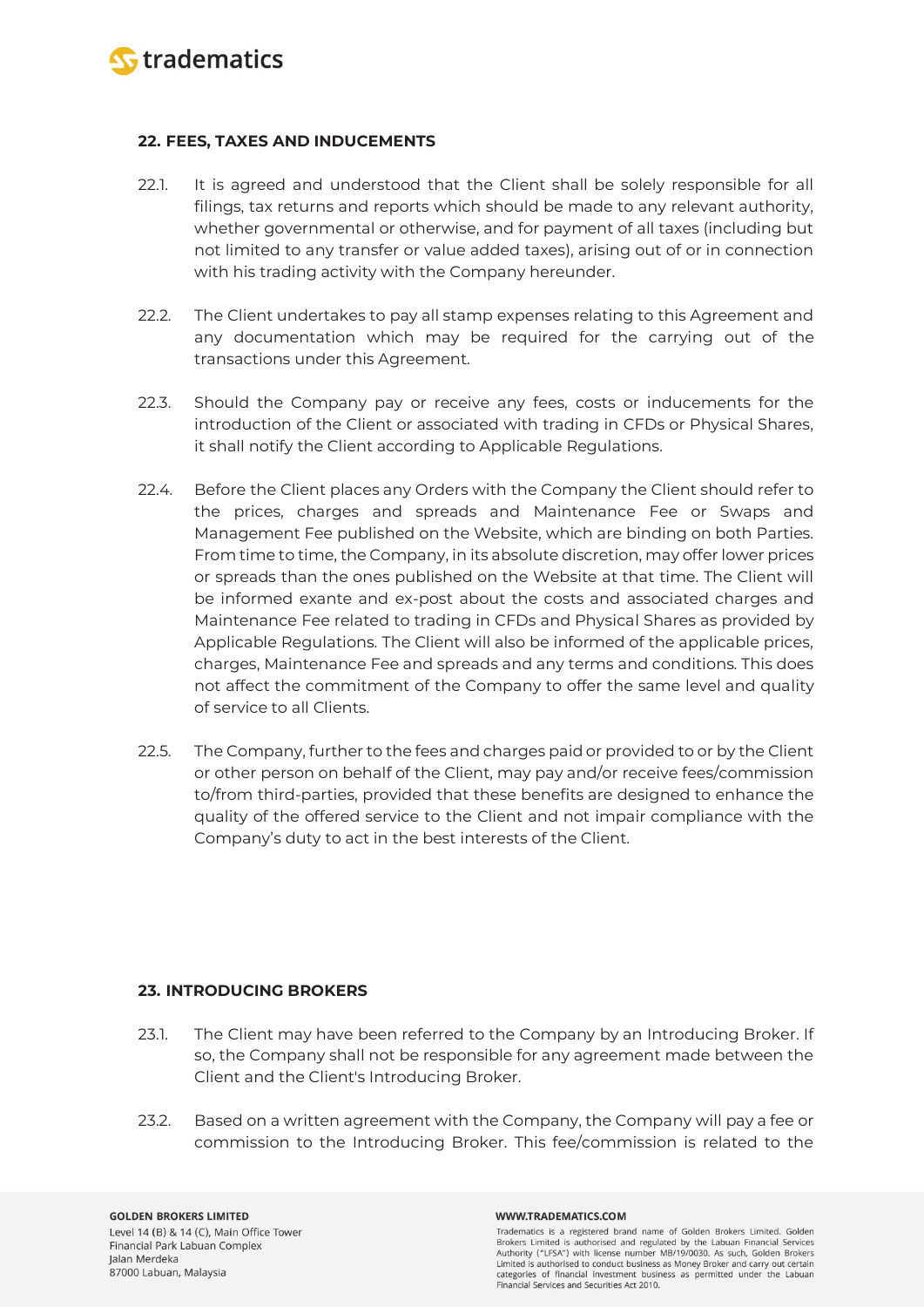

frequency/volume of transactions performed by and the number of referred Clients to the Company.

- 23.3. The Company shall not be liable for any type of agreement that may exist between the Client and the Introducing Broker or for any additional costs that may arise as a result of this Agreement.
- 23.4. The Client acknowledges that the Introducing Broker is not a representative of the Company nor is he authorized to provide any guarantees or any promises with respect to the Company or its services.
- 23.5. In its written agreement with Introducing Brokers, the Company prohibits Introducing Brokers from providing investment advice to Clients.

### **24. REPRESENTATIONS, WARRANTIES AND COVENANTS**

- 24.1. On a continuing basis, a Client represents, warrants, covenants and undertakes to the Company, both in respect of himself and any other person for whom the Client acts as an agent, that:
	- The Client is authorized and has the capacity to enter into this Agreement and any Transactions which may arise under them;
	- The Client is over 18 years old and is aware of the local laws and regulations of his country of residence in regard to being allowed to enter into this Agreement;
	- All the information he provides in the account registration form/KYC as well as in any other documentation is complete, true and accurate. For any change or amendment in the above-mentioned information, including change of address, the client remains responsible to notify the Company;
	- **The Client confirmed that he has obtained the necessary approvals from** the relevant regulatory/legal and compliance authorities to make use of the services provided pursuant to this Agreement;
	- The Client has read and fully understood the entire contents of the Agreement with which he fully accepts and agrees;
	- The Client acknowledges that the Company shall not be obliged to inform the Client on an individual basis for any developments or changes on existing laws, directives, regulations, information and policies from any competent authority, but the Client should refer to the Website to obtain all these data and information as well as to any other documents that the Company may from time to time publish;
	- The Client agrees to direct advertising through cold calling by phone, or personal representation or by email or any other electronic means used by the Company;
	- There are no restrictions, conditions or restraints by Central Banks or any governmental, regulatory or supervisory bodies, regulating Client's activities, which could prevent or otherwise inhibit the Client entering

#### WWW.TRADEMATICS.COM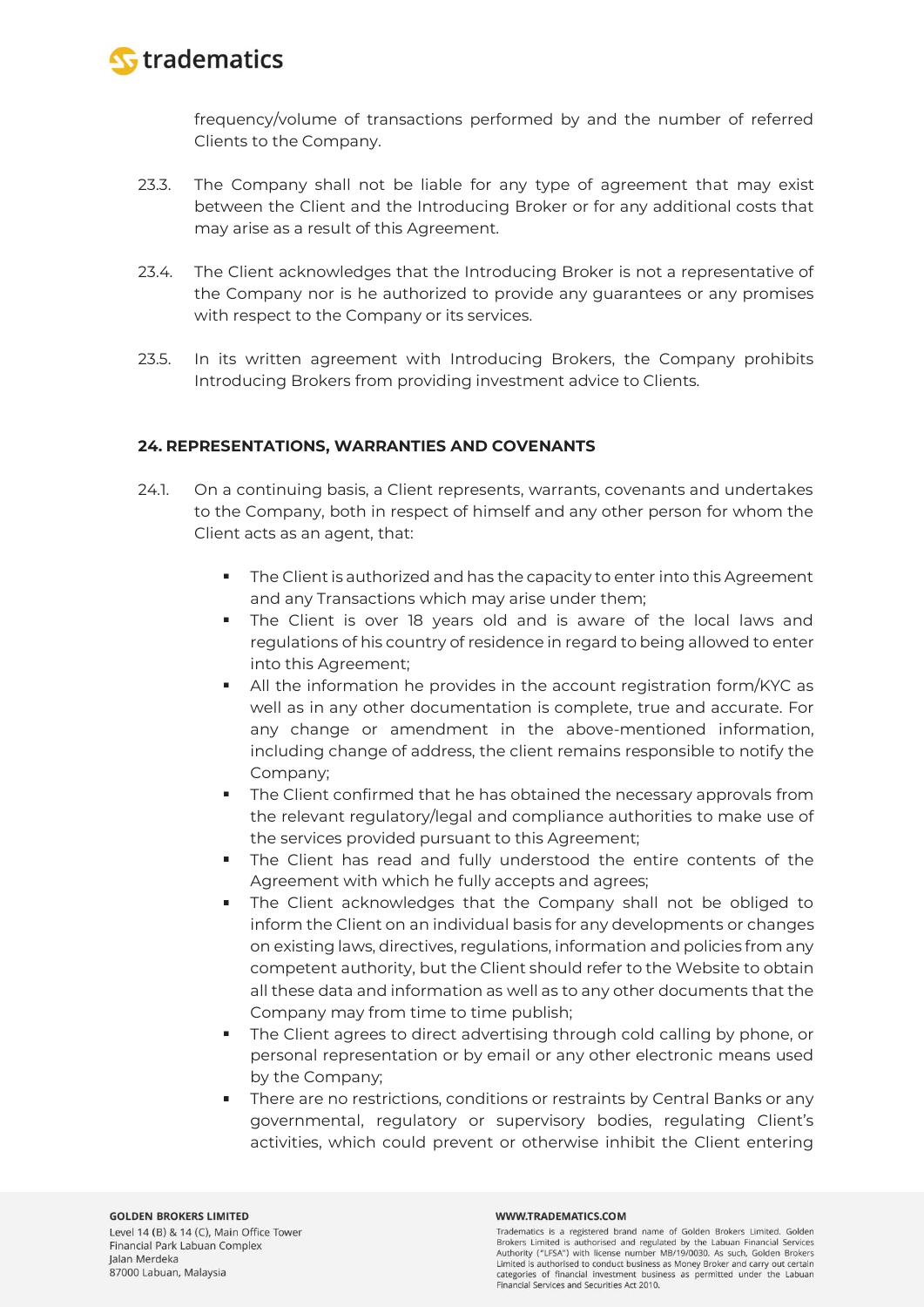

into, or performing in accordance with this Agreement and/or under any transaction which may arise under them;

- Client's performance under any transaction in accordance with this Agreement does not violate any agreement and/or contract with third parties;
- This Agreement, each enforceable against the Client in accordance with their terms and do not violate the terms of any Applicable Regulations;
- There are no pending or, to the best of the Client's knowledge, any legal proceedings before any court, arbitration court, governmental body, agency or official or any arbitrator that purports to draw into question, or is likely to affect, the legality, validity or enforceability against him of this Agreement and any transaction which may arise under them or the Clients ability to perform his obligations under this Agreement and/or under any transaction which may arise under them in any material respect;
- The Client is not entering into any transaction unless he has a full understanding of all of the terms, conditions and risks thereof, and he is capable of understanding and willing to accept (financial and otherwise) those risks;
- Any information that the Client provides to the Company will not be misleading and will be true and accurate in all material respects. The Client will inform the Company if his position changes and the information provided to the Company becomes misleading or does not materially represent his capacity and ability to trade with the Company;
- By entering into this Agreement, the Client acknowledges and understand that, when participating in the Company's promotions, he will be bound by the terms and conditions of such promotions applicable at the time on the country of residence of the Client;
- No Event of Default has occurred or is continuing;

# **25. CONFLICTS OF INTEREST**

25.1. The Company, its associates or other persons or companies connected with the Company may have an interest, relationship or arrangement that is material in relation to any transaction or Contract effected, or advice provided by the Company, under this Agreement. By accepting this Agreement and the Company's Conflict of Interest Policy (which distinctly describes the general character and/or background of any conflict of interest) the Client agrees that the Company may transact such business without prior reference to any potential specific conflict of interest.

# **26. ANTI-MONEY LAUNDERING PROVISIONS**

26.1. The Company is obliged to follow certain requirements as set out by the compliance department as well as local authorities for preventing and suppressing money laundering activities, which requires Investment Firms to obtain certain verification documents from Clients.

#### WWW.TRADEMATICS.COM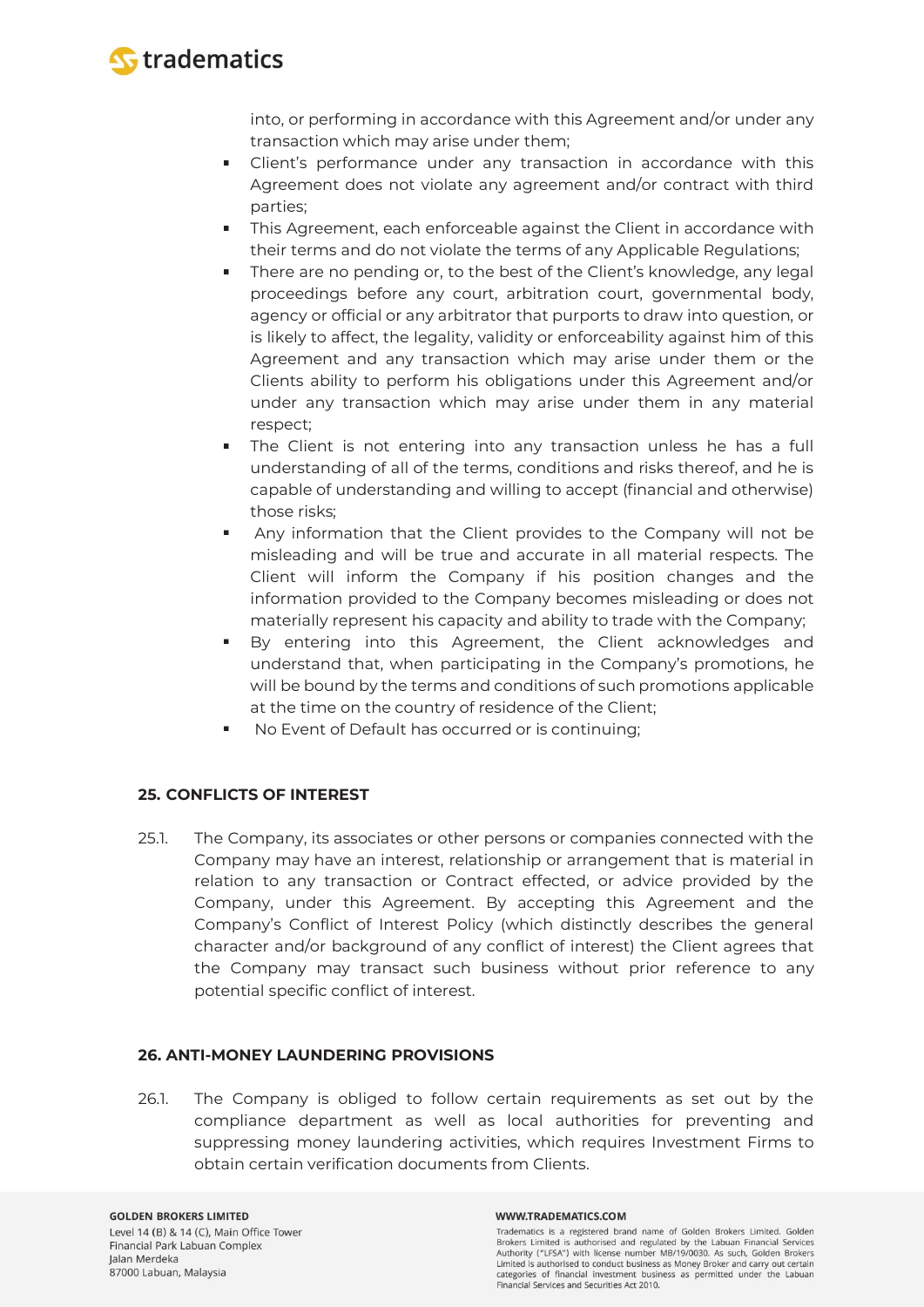

- 26.2. The Company may also request from the Client to inform the Company how monies being invested were obtained/accumulated. This process may require proof of certain documentation.
- 26.3. The Company has the right not to carry out orders or instructions received from the Client as long as the Client has not supplied the information requested by the Company. The Company takes no responsibility for any possible delays where the Client's verification documents are outstanding.

### **27. INDEMNITY AND LIMITATIONS OF LIABILITY**

- 27.1. The Client is obliged to compensate the Company for all losses, taxes, expenses, costs and liabilities whatsoever (present, future, contingent or otherwise and including reasonable legal fees) which may be suffered or incurred by The Company as a result of or in connection with:
	- the Client's breach of this Agreement;
	- ×. The Company entering into any transaction or Contract; or
	- The Company taking any of the steps which the Company is entitled to take in an Event of Default;

Unless and to the extent only that such losses, taxes, expenses, costs and liabilities are suffered or incurred as result of the Company's gross negligence or willful default.

- 27.2. This right to compensation shall survive any termination of the Client relationship.
- 27.3. Without prejudice the Company shall not be liable for:
	- any loss (including consequential and other indirect losses), expense, cost or liability (together referred to as "Loss") suffered or incurred by the Client as a result of or in connection with the provision of the Investment Services hereunder unless and to the extent that such Loss is suffered or incurred as a result of the Company's gross negligence or willful default;
	- **any Loss due to actions taken by the Company according to its rights under** this Agreement, or;
	- any consequential or other indirect loss suffered or incurred by the Client whether arising from the Company's negligence or otherwise.
- 27.4. Especially, the Client acknowledges, recognizes and accepts that any market recommendation and any information communicated by the Company does not constitute an offer to buy or sell or the solicitation of an offer to buy or sell a Contract and that such recommendation and information, although based upon information from sources believed by the Company to be reliable, may be based solely on a broker's opinion and that such information may be incomplete and may be unverified and unverifiable. The Company makes no representation,

Jalan Merdeka 87000 Labuan, Malaysia

#### WWW.TRADEMATICS.COM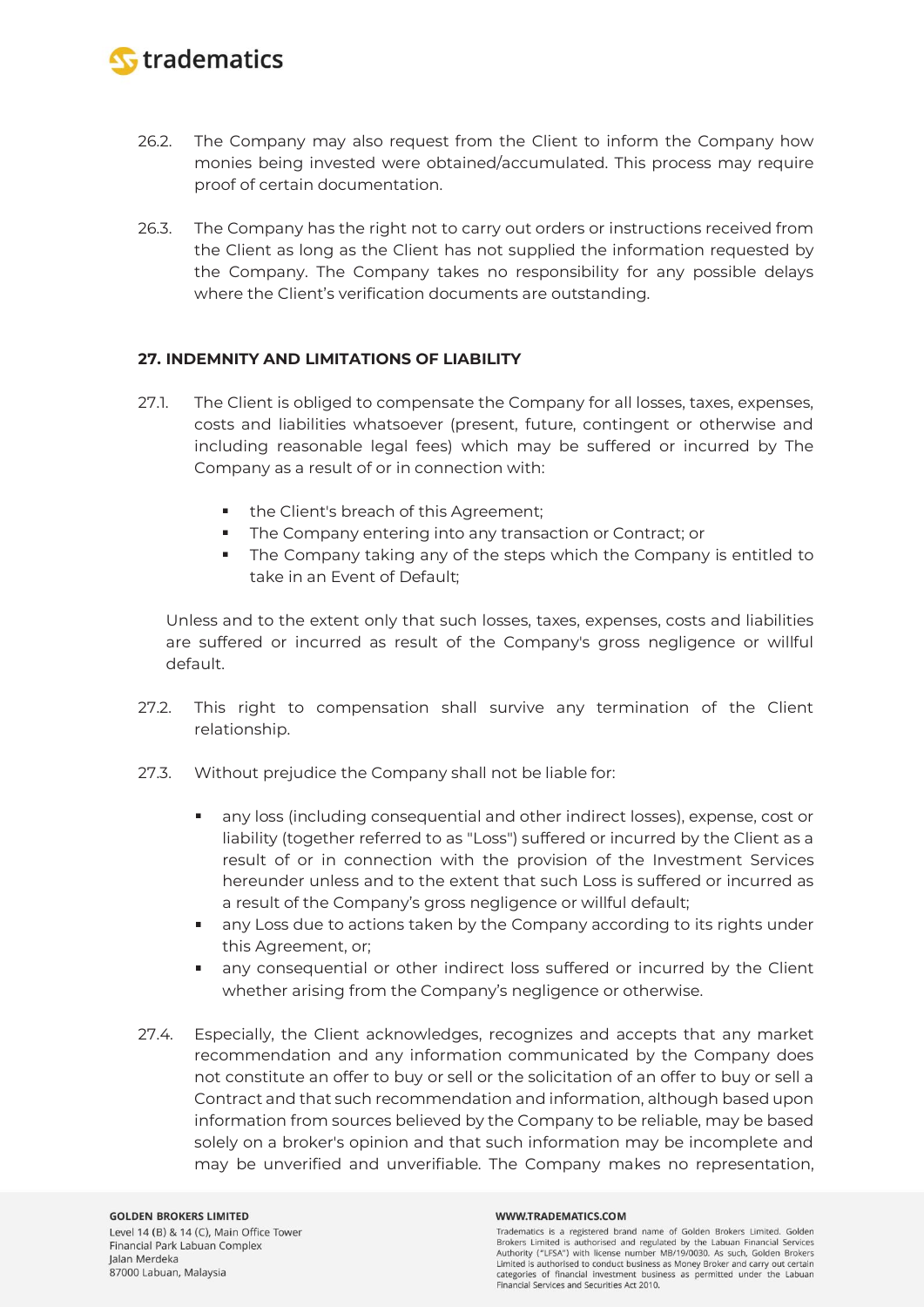

warranty or guarantee as to, and shall not be responsible for, the accuracy or completeness of any information or trading recommendation furnished to the Client.

### **28. PROVISION OF INFORMATION, DATA PROTECTION**

- 28.1. The Client shall promptly provide the Company with any information which the Company may request as evidence for the matters referred to in the Agreement or to comply with any Application Regulations or otherwise and will notify the Company if there are any material changes to such information.
- 28.2. It is the Company's policy to take all necessary steps to ensure the personal data held, is processed fairly and lawfully in accordance with the Applicable Laws and Regulation.
- 28.3. The Company holds personal data relating to the Client in connection with products and services offered to him except to the extent that the Company is required or permitted by law. Personal data provided to or obtained by the Company will be used for the purposes of providing the Client with the products and services he has requested.
- 28.4. The Company has the right without informing the Client to inform any third parties or authorities in regard to the Client's personal information, transactions or any other information as it may deem necessary in the case where the Client is directly or indirectly involved in fraud.
- 28.5. The Client acknowledges and accepts that he has read and accepted the Company's "Privacy Policy", which is uploaded on the Company's Website.
- 28.6. Neither Party shall disclose any information relating to the business, investments, finances or other matters of a confidential nature of the other Party of which it may in the course of its duties or obtain possession of, and each Party shall use all reasonable endeavors to prevent any such disclosure. However, this shall not apply if a Party is obliged hereto due to prevailing legislation, or to a legislative or supervising authority, or to another person who according to the law is entitled to demand disclosure, or in order to enable the party sufficiently to fulfill its obligations pursuant to this Agreement.
- 28.7. By accepting this Agreement, the Client authorizes the Company to disclose such information relating to the Client as may be required by any law, rule or regulatory authority, including any applicable Market Rules, without prior notice to the Client. Furthermore, the Company may disclose requested and relevant information relating to the Client to third parties in order to facilitate the transfer of funds by credit card initiated by Client.
- 28.8. By accepting this Agreement, the Client permits the Company to transfer personal information about the Client submitted to or collected by the Company with any legal entity within the Company. The Company may transfer such

#### WWW.TRADEMATICS.COM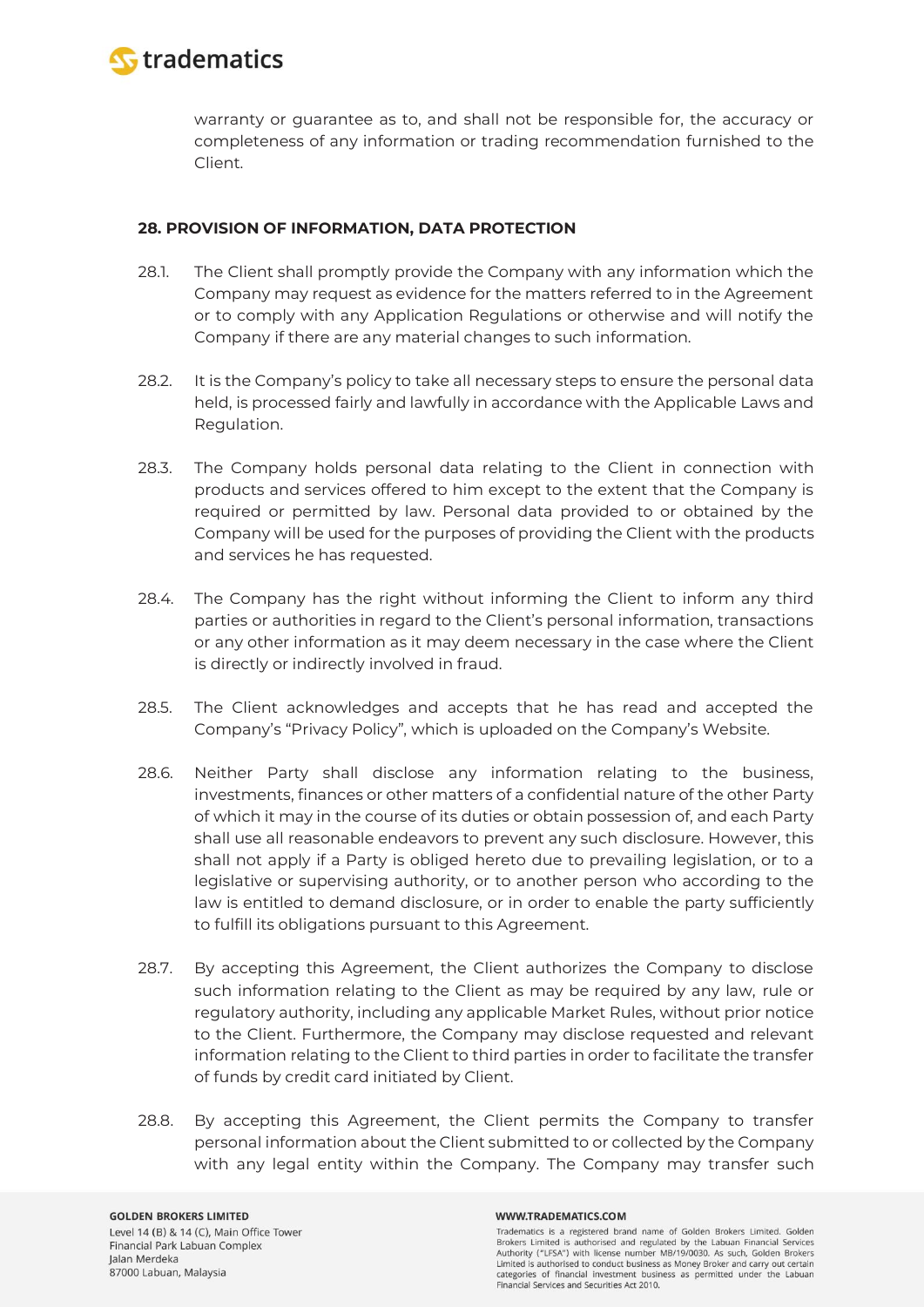

personal information for the purposes of complying with regulatory matters, providing and performing Investment Services, and other services which the Company offers from time to time subject to its license, conducting marketing, and managing the client relationship. Furthermore, the Company may share such personal information with a third-party agency working on behalf of the Company with the purpose of performing client analysis for the use of the Company's sales and marketing and with any introducing broker working on behalf of the Company for the purpose of completing the due diligence and approving of account applications.

- 28.9. The Client's personal information will be stored no longer than necessary to carry out the purposes listed in this Agreement. The Client has the right to request correction, supplementation, deletion, or blocking of such personal information if inaccurate, incomplete, or irrelevant for the purposes of the processing or if processed in any other way that is unlawful. In certain circumstances, the Client may also have the right to object for legitimate reasons to the processing of such personal data in accordance with the procedures set forth in the applicable data protection regulations and to seek other legal remedies available in connection with the processing of such personal information.
- 28.10. Telephone conversations and communications between the Client and the Company as well as well as internal communications which relate to the Client` affairs and/or Transactions and/or Orders might be recorded and kept by the Company and such recordings and communication will be the sole property of the Company. The Client accepts such recordings or communication as conclusive evidence of the Orders or conversations so recorded. A copy of such recordings and communications as well as internal communications which relate to the Client` affairs and/or Transactions and/or Orders will be available on request by the Client for a period of five (5) years and where requested by the regulator for a period of up to seven (7) years.

### **29. TERMINATION**

- 29.1. Either Party can terminate the Agreement by giving five (5) Business Days written notice to the other Party. During the termination notice, the Client is obliged to close all open positions. In the case where the Client has open positions during the termination period, then the Company reserves the right to close all Clients' open positions.
- 29.2. Upon termination of this Agreement, the Company will be entitled, without prior notice of the Client, to cease the access of the Client to the Company's Trading Platform.
- 29.3. The Company may terminate the Agreement immediately without giving give (5) Business Days written notice in the following cases:
	- Death of the Client;

#### WWW.TRADEMATICS.COM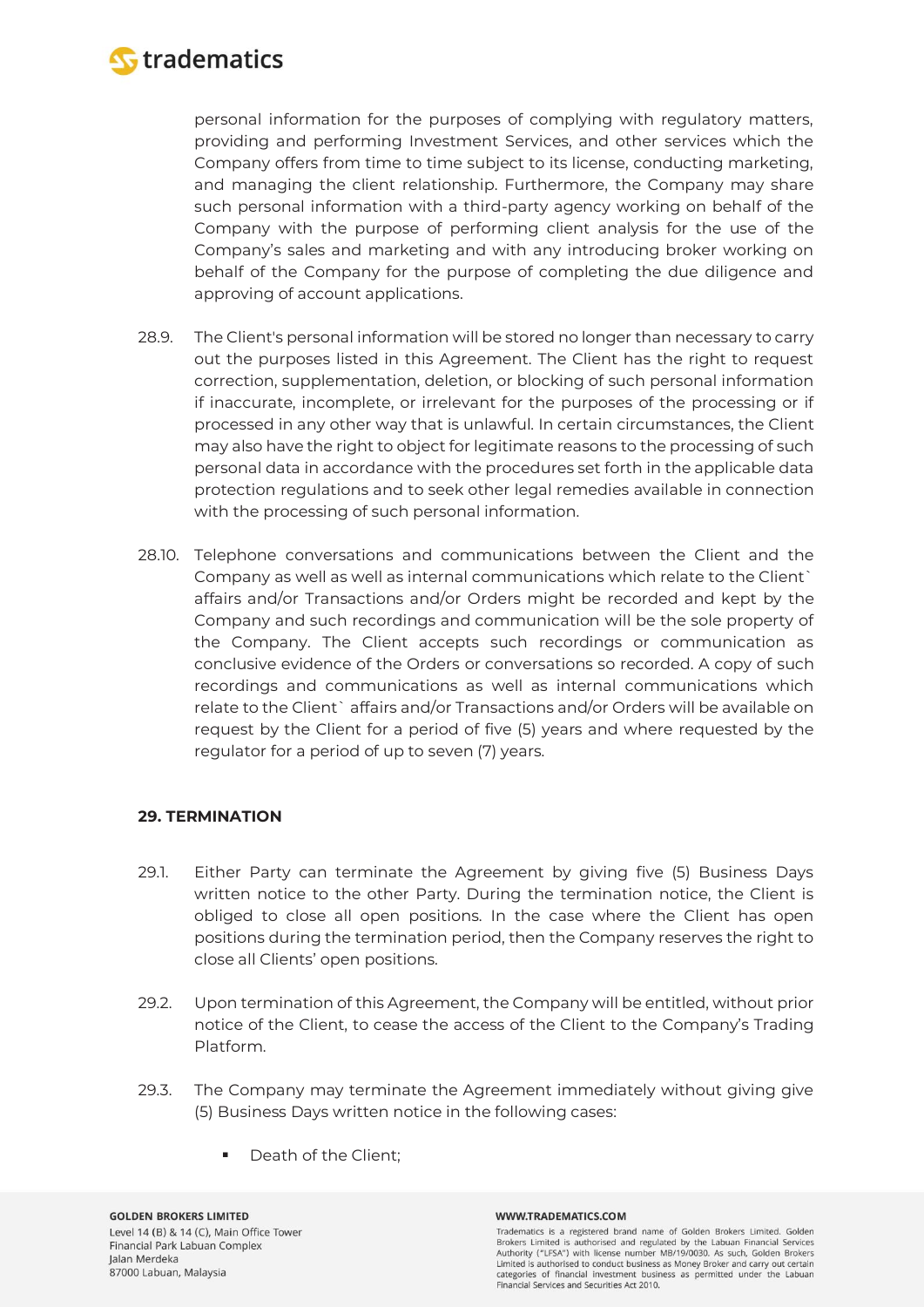

- Any measures of bankruptcy or winding up of the Client are taken;
- Such termination is required by any competent regulatory authority or body;
- **The Client violates any provision of the Agreement or any other** Agreement and in the Company's opinion, the Agreement cannot be implemented;
- **If the Client's trading activity was determined as abusive.**
- 29.4. The Company may terminate the Agreement immediately without giving five (5) Business Days written notice, and the Company has the right to reverse and/or cancel all previous transactions on a Client's account, in the following cases:
	- The Client involves the Company directly or indirectly in any type of fraud, in which it places the Company's as well as other Company's clients interests at risk prior to the terminating the Agreement;
	- ×. The Company has grounds to believe that the Client's trading activity affects in any manner the reliability and/or smooth operation and/or orderly of the Company's Trading Platform.
- 29.5. The termination of the Agreement shall not in any case affect, the rights of which have arisen, existing commitments or any contractual commitments which were intended to remain in force after the termination and in the case of termination, the Client shall pay for:
	- Any pending fees/commission of the Company and any other amount payable to the Company;
	- Any charges and additional expenses incurred or to be incurred by the Company as a result of the termination of the Agreement;
	- Any damages which arose during the arrangement or settlement of pending obligations.
- 29.6. The Company has the right to subtract all above pending obligations from the Client's Trading Account.
- 29.7. Upon termination of the Agreement, the Company shall immediately hand over to the Client's assets (i.e. funds) in it possession, providing that the Company shall be entitled to keep such a Client's assets as necessary, to pay any pending obligations of the Client.

# **30. FORCE MAJEURE**

- 30.1. The Company will not be liable to the Client for a failure to perform any obligation or discharge any duty owed under this Agreement if the failure results from any cause beyond our control, including, without limitation:
	- acts of God, war, fire, flood, earthquake or other natural disaster;

#### WWW.TRADEMATICS.COM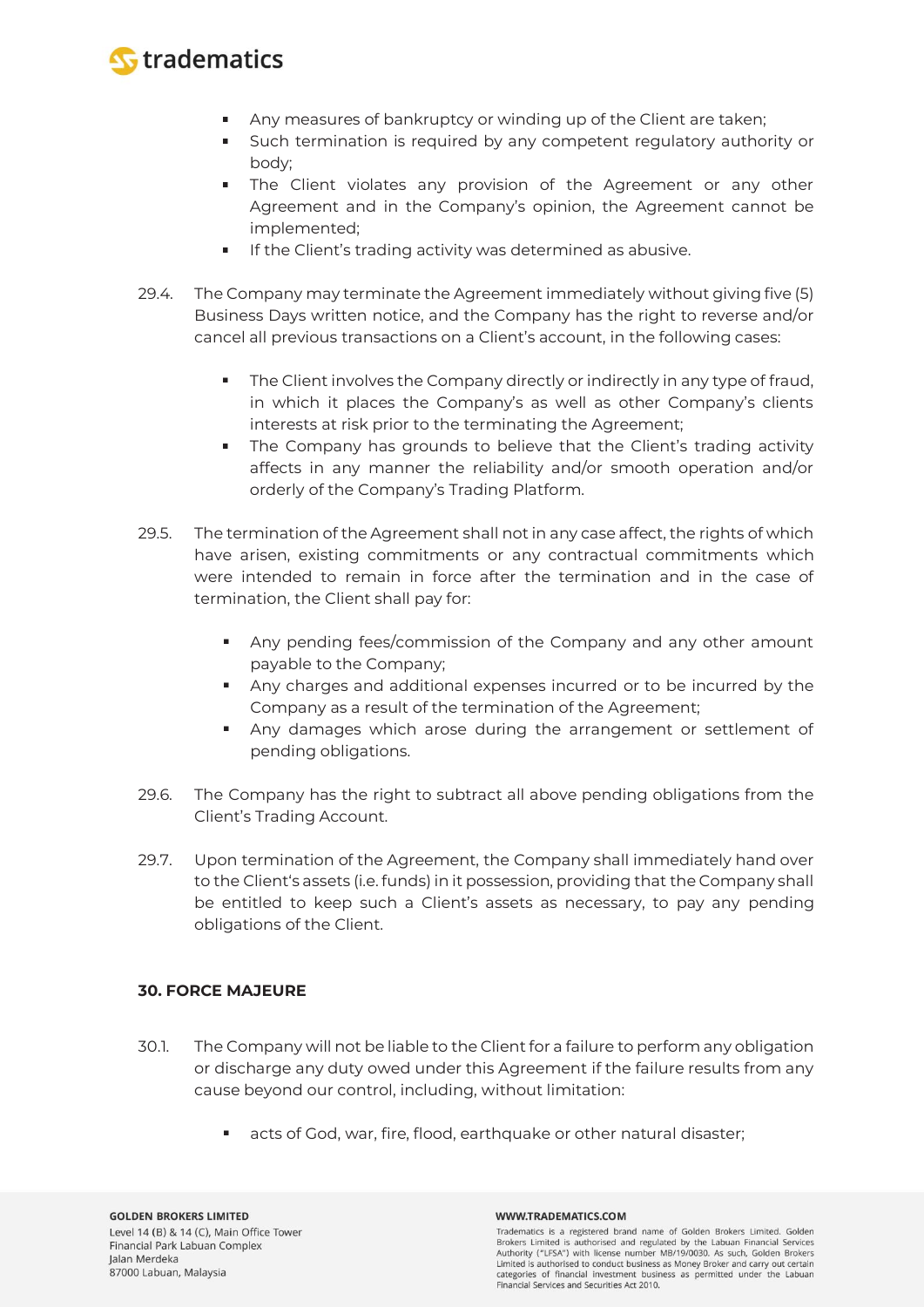

- **terrorist attack, civil war, threat of or preparation for war, imposition of** sanctions, explosions;
- Government actions, the outbreak of war or hostilities, the threat of war, acts of terrorism, national emergency, riot, civil disturbance, sabotage, requisition, or any other international calamity, economic or political crisis.
- postal or other strikes or similar industrial actions or disputes;
- **any law or any action taken by a government or public authority;**
- any breakdown, or interruption of power supply or failure of utility service or of transmission or communication or computer facilities;
- hacker attacks or other illegal actions against the Company's electronic Trading Platform or of the equipment of the Company;
- **the suspension, liquidation or closure of any market or the abandonment** or failure of any event to which the Company related its Quotes, or the imposition of limits or special or unusual terms on trading in any such market or on any such event;
- the failure of any relevant exchange, clearing house and/or broker for any reason to perform its obligations;
- **Labour disputes and lock-out;**
- Suspension of trading on a market or the liquidation or closure of any market, or the fixing of minimum or maximum prices for trading on a market to which the Company relates its Quotes, or the imposition of limits or special or unusual terms on the trading in any such market or a regulatory ban on the activities of any party (unless the Company has caused that ban), decisions of state authorities, governing bodies of selfregulating organizations, decisions of governing bodies of organized trading platforms;
- A financial services moratorium having been declared by appropriate regulatory authorities or any other acts or regulations of any regulatory, governmental, supervisory, regulatory or supranational body or authority;
- **Breakdown, failure or malfunction of any electronic, network and** communication lines (not due to the bad faith or wilful default of the Company);
- Any event, act or circumstances not reasonably within the Company's control and the effect of that event(s) is such that the Company is not in a position to take any reasonable action to cure the default.
- 30.2. In case such an event occurs, and the Company reasonably believes that Force Majeure exists, the Company may, without any prior notice to the Client, at any time and without limitations, take any of the following actions:
	- **·** increase margin requirements;
	- determine at its discretion the quotes and spreads that are executable through the Trading Platform;
	- **decrease leverage;**
	- close out any or all Client's Open Positions at such prices as the Company considers in good faith to be appropriate;

#### WWW.TRADEMATICS.COM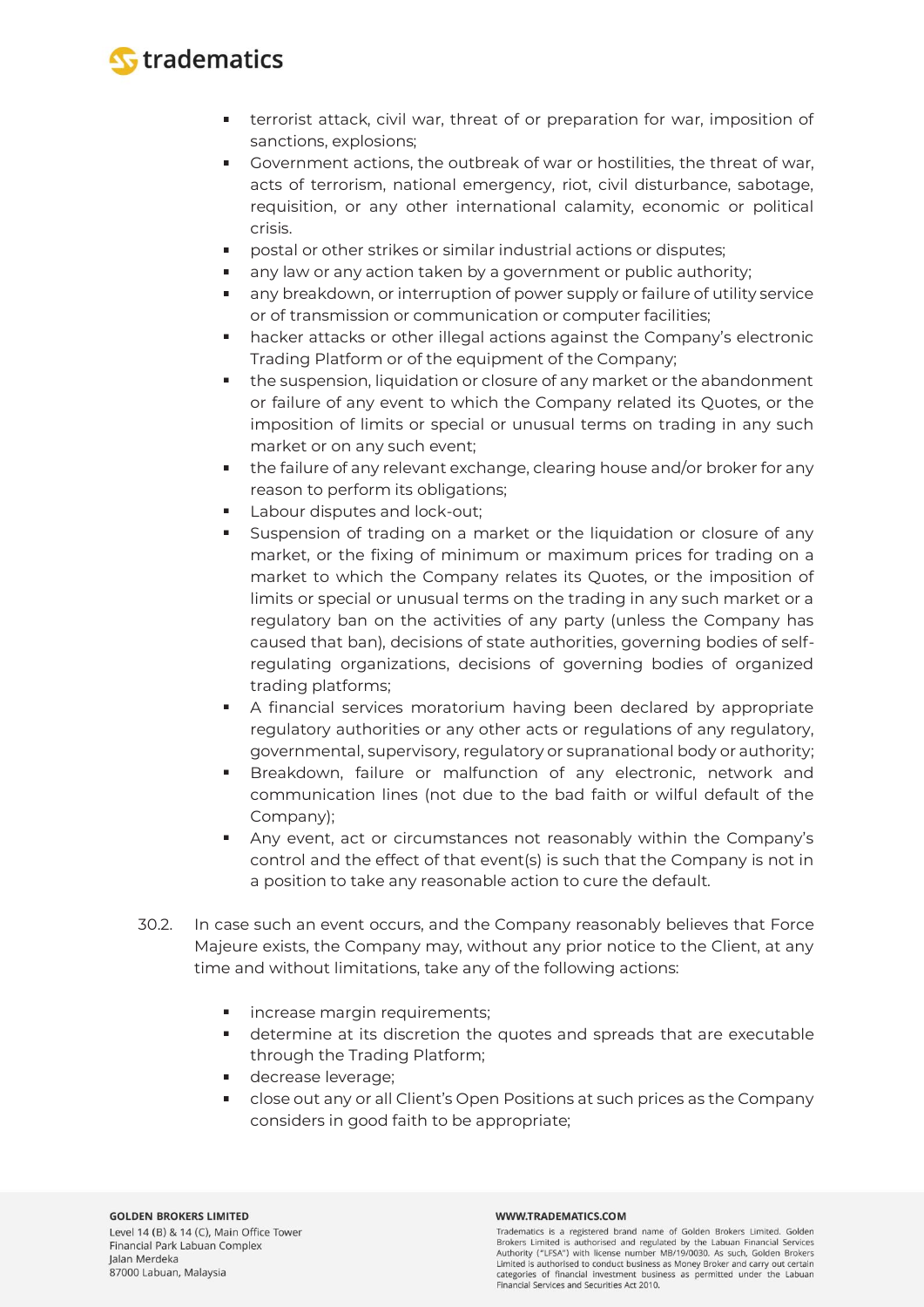

- suspend or freeze or modify any or all terms of this Agreement to the extent that the Force Majeure makes it impossible or impracticable for the Company to comply with them;
- suspend the provision of any or all Investment Services of this Agreement;
- **•** regards to the position of the Company, the Client and all the other Company Clients;
- **Suspend or modify the application of any or all terms of the Agreement** to the extent that the Force Majeure Event makes it impossible or impractical for the Company to comply with them;
- Take or omit to take all such other actions as the Company deems to be reasonably appropriate in the circumstances with regard to the position of the Company, the Client and other clients;
- **Shut down the Platform(s) in case of malfunction for maintenance or to** avoid damage. d) Cancel any Client Orders
- **Refuse to accept Orders from Clients;**
- Inactivate the Client Account;
- Close out any or all Open Positions at such prices as the Company considers in good faith to be appropriate;
- **Increase Spreads;**
- $\blacksquare$ Decrease Leverage;
- Change Stop Out Level.
- 30.3. Except as expressly provided in this Agreement, the Company will not be liable or have any responsibility for any type of loss or damage arising out of any failure, interruption, or delay in performing its obligations under this Agreement where such failure, interruption or delay is due to a Force Majeure event.

# **31. INFORMATION DISCLOSURE**

31.1. By accepting the Agreement and Terms of Business the Client hereby authorizes the Company to disclose such information relating to the Client as may be required by any law, rule or regulatory authority, including any applicable market rules, without prior notice to the Client. Moreover, the Company is entitled to disclose necessary and required information about the Client to third parties, to facilitate the transfer of funds from the Client's credit card.

# **32. LIMITATIONS OD LIABILITY AND INDEMNITY**

32.1. In the event the Company provides the Information as specified in paragraph 8.3. of this Client Agreement, the Company shall not, in the absence of its fraud, willful default or gross negligence, be liable for any losses, costs, expenses or damages suffered by the Client arising from any inaccuracy or mistake in any such information given.

#### WWW.TRADEMATICS.COM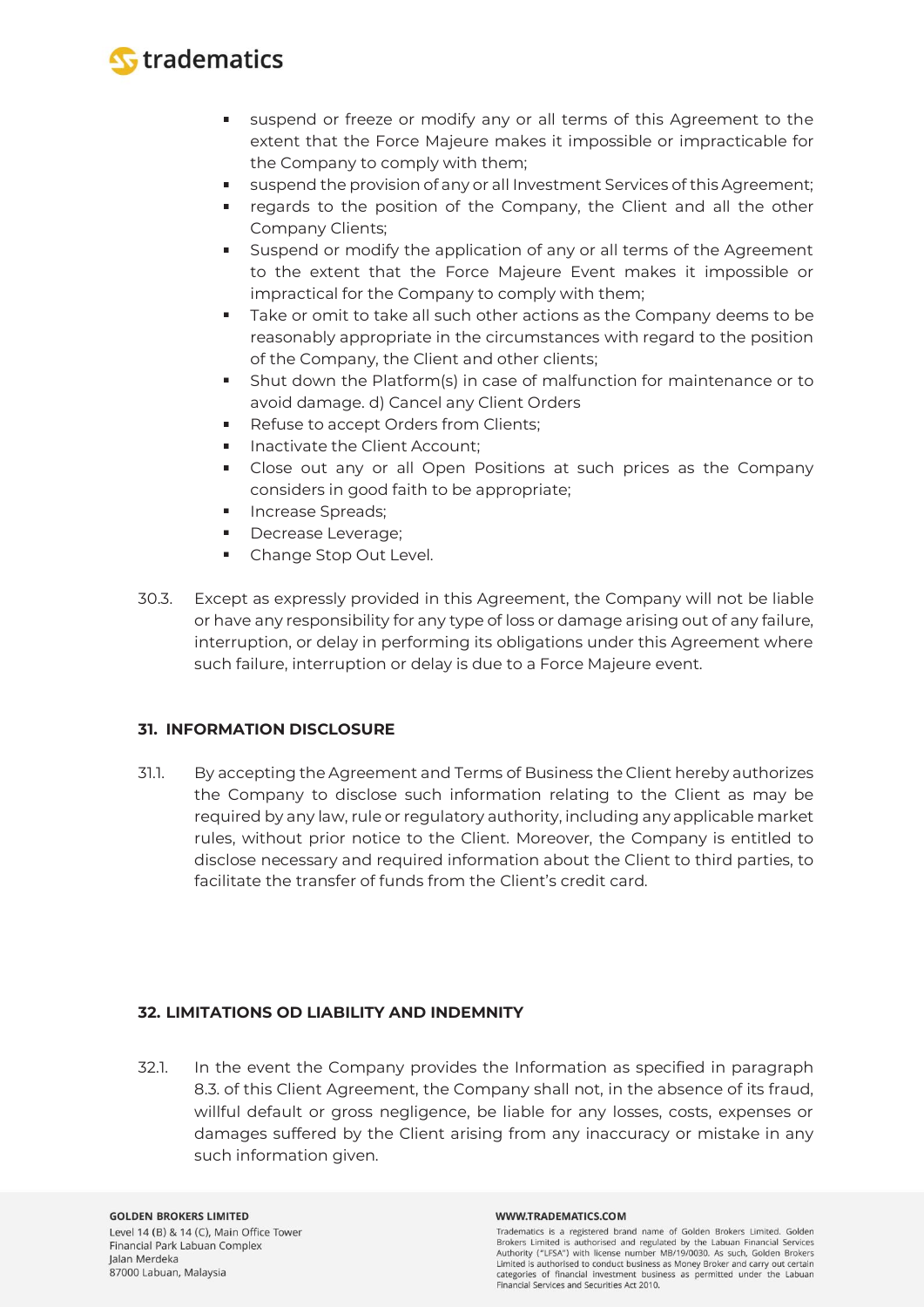

- 32.2. The Company will not be held liable for any loss or damage or expense or loss incurred by the Client in relation to, or directly.
- 32.3. If the Company, its directors, officers, employees, Affiliates, or agents incur any claims, damage, liability, costs or expenses, which may arise in relation to the execution or as a result of the execution of the Agreement and/or in relation to the provision of the Services and/or in relation to the use of the Platform(s), then the Company, its directors, officers, employees, Affiliates, or agents bear no responsibility whatsoever, it is the Client's responsibility to indemnify the Company for such.
- 32.4. The Company shall in no circumstances be liable to the Client for any consequential, special, incidental or indirect losses, damages, loss of profits, loss of opportunity (including in relation to subsequent market movements), costs or expenses the Client may suffer in relation to the Agreement, the provision of the Services or the use of the Platform(s).
- 32.5. The Company's cumulative liability to the Client shall not exceed the fees paid to the Company under this Agreement in relation to the particular Client for the Provision of the Services and use of the Platform(s).

### **33. REPRESENTATIONS AND WARRANTIES**

- 33.1. 22.1. The Client represents and warrants to the Company the following:
	- $\blacksquare$ The Client is at least 18 years old, or the age of legal consent for engaging in financial investment activities under the laws of any jurisdiction that applies to him;
	- **The Client is of sound mind and capable of taking decisions for his own** actions;
	- There are no restrictions on the markets or financial instruments in which any Transactions
	- will be sent for execution, depending on the Client's nationality or religion;
	- All actions performed under the Agreement will not violate any law or rule applicable to the Client or to the jurisdiction in which the Client is resident, or any agreement by which the Client is bound or by which any of the Client's assets or funds are affected;
	- The Client will not use the IP or the Platform or Website in contravention to this Agreement, or for unauthorized or unlawful purposes and that he will use the IP, Platform and Website only for the benefit of his Client Account and not on behalf of any other person;
	- **The Client is duly authorized to enter into the Agreement, to give Orders** and to perform its obligations hereunder;
	- The Client is the individual who has completed the Account Opening Application Form or, if the Client is a company, the person who has

#### WWW.TRADEMATICS.COM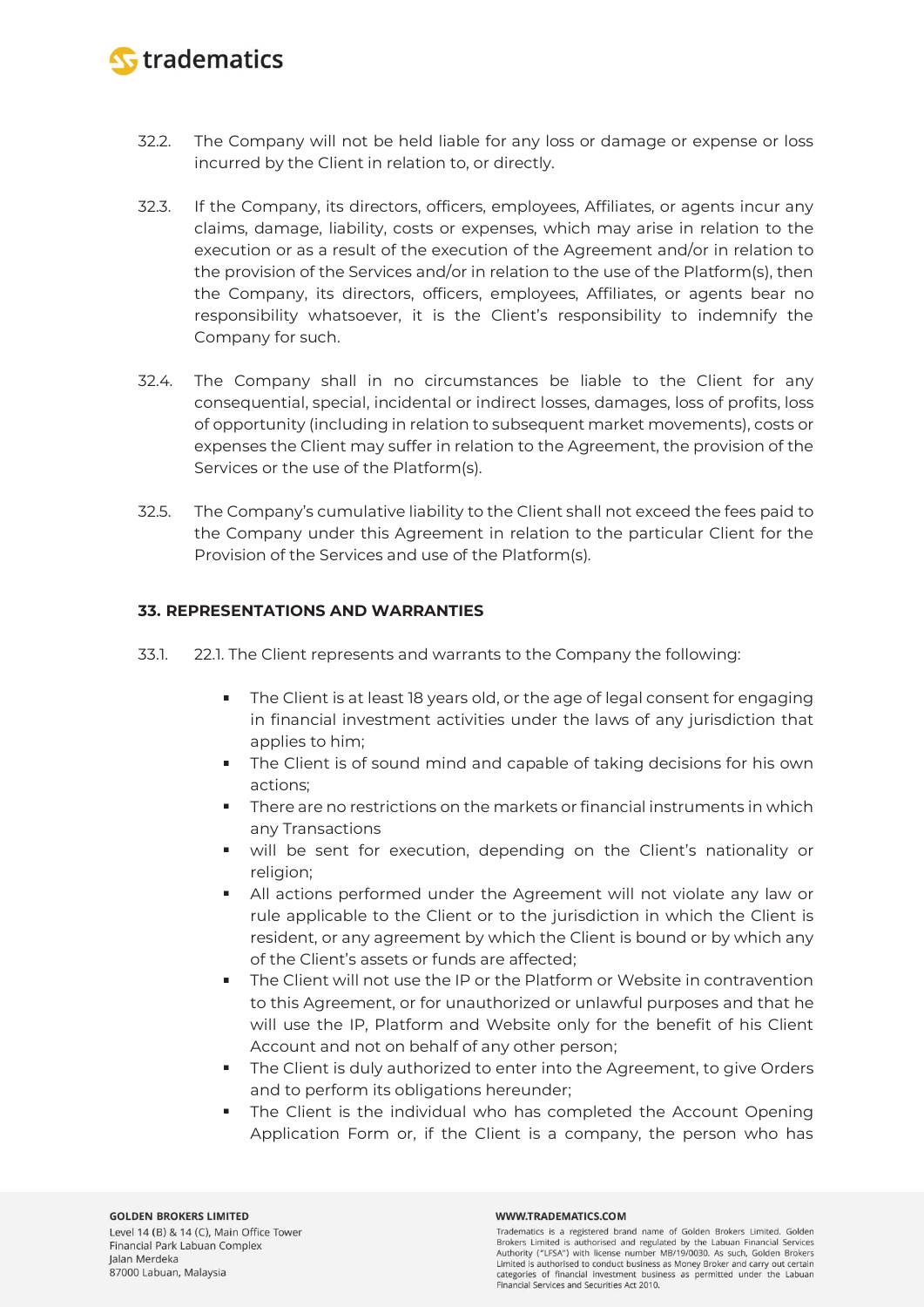

completed Account Opening Application Form on the Client's behalf is duly authorized to do so;

- The Client is acting as a principal and not as agent or representative or trustee or custodian on behalf of someone else. The Client may act on behalf of someone else only if the Company specifically consents to this in writing and provided all the documents required by the Company for this purpose are received;
- **The information provided by the Client to the Company in the Account** Opening Application Form and at any time thereafter is true, accurate and complete and the documents handed over by the Client are valid and authentic;
- The Client has read and fully understood the terms of the Agreement including the information in the Appendixes;
- The Client funds used for trading are not in any direct or indirect way the proceeds of any illegal activity or used or intended to be used for terrorist financing;
- The Client is not a Politically Exposed Person and does not have any relationship (for example relative or business associate) with a person who holds or held in the last twelve (12) months a prominent public position. If the above statement is untrue and, in the event, that the Client has not disclosed this already in the Account Opening Application Form, he will inform the Company as soon as possible will notify the Company if at any stage during the course of this Agreement he becomes a Politically Exposed Person;
- **The Client is not from the USA and North Korea, as the Company does not** accept Clients from these countries;
- He has read and understands the Risks Disclosure and Warnings Notice;
- The Client consents to the provision of the information of the Agreement by means of a Website or email;
- The Client confirms that he has regular access to the internet and consents to the Company providing him with information, including, without limitation, information about amendments of the Agreement, the Company's various policies, trading reports, and information about the nature and risks of investments by posting such information on the Website or sending via email. Should the Client wish, he may request for these to be sent by post.

# **34. COMPLAINTS AND DISPUTES**

34.1. In case the Client has raised a question or a problem with the account executive or another employee of the Company without receiving a satisfactory answer, the Client is entitled to file a written complaint with the Compliance Department in the Company. The Compliance Department hereafter investigates and answers the complaint.

### **35. MISCELLANEOUS**

#### WWW.TRADEMATICS.COM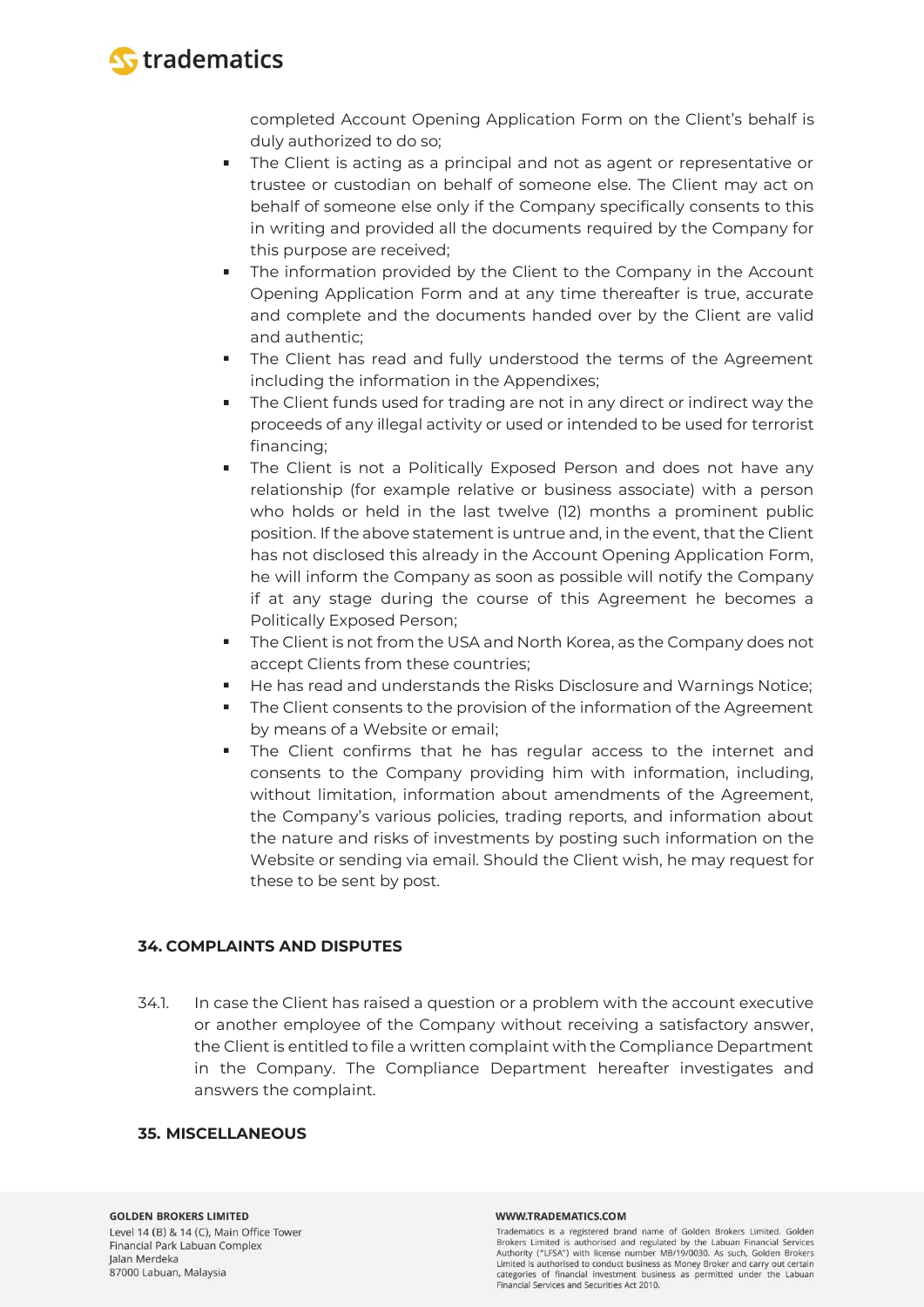

- 35.1. If at any time any provision of this Agreement is or becomes illegal, invalid or unenforceable in any respect under the law of any jurisdiction, neither the legality, validity or enforceability of the remaining provisions of this Agreement under the law of that jurisdiction nor the legality, validity or enforceability of such provision under the law of any other jurisdiction shall be in any way affected.
- 35.2. The Company shall not be liable to the Client for any failure, hindrance or delay in performing its obligations under this Agreement where such failure, hindrance or delay arises directly or indirectly from circumstances beyond its reasonable control. Such force majeure events shall include without limitation any technical difficulties such as telecommunications failures or disruptions, non-availability of the Company's Website e.g. due to maintenance downtime, declared or imminent war, revolt, civil unrest, catastrophes of nature, statutory provisions, measures taken by authorities, strikes, lock-outs, boycotts, or blockades, notwithstanding that the Company is a party to the conflict and including cases where only part of the Company's functions are affected by such events.
- 35.3. If the Client's combined exposure in one or more margin trades reaches a level which - in case of an adverse market development - may lead total significant deficit not covered by the Client's deposits and/or margin with the Company, The Company may in its reasonable discretion (i) increase the margin requirements and/or (ii) reduce the Client's exposure by closing one or more or all of the Client's open positions.
- 35.4. Furthermore, the Company is entitled in its reasonable opinion to determine that an emergency or an exceptional market condition has occurred. Such conditions shall include, but are not limited to, the suspension or closure of any market or the abandonment or failure of any event to which the Company relates its quote or the occurrence of an excessive movement in the level of any Margin Trade and/or underlying market or the Company's. reasonable anticipation of the occurrence of such a movement. In such cases the Company may increase its margin requirements, reduce the Client's exposure, close any or all of the Client's open trades and/or suspend trading.
- 35.5. The Client may not assign its rights or delegate any of the Client's obligations under this Agreement to others whereas the Company may assign its rights or delegate its obligations to any regulated financial institution.
- 35.6. For various investments, instruments and groups of Clients, the Company may provide additional business agreements. The Client acknowledges, understands and accepts that:
	- such business agreements made available to Clients shall constitute an addition to this Agreement; and
	- the Client should not undertake any transaction unless the business terms applicable for such investment instrument or group of Clients have been understood and accepted. Transactions undertaken by the

#### WWW.TRADEMATICS.COM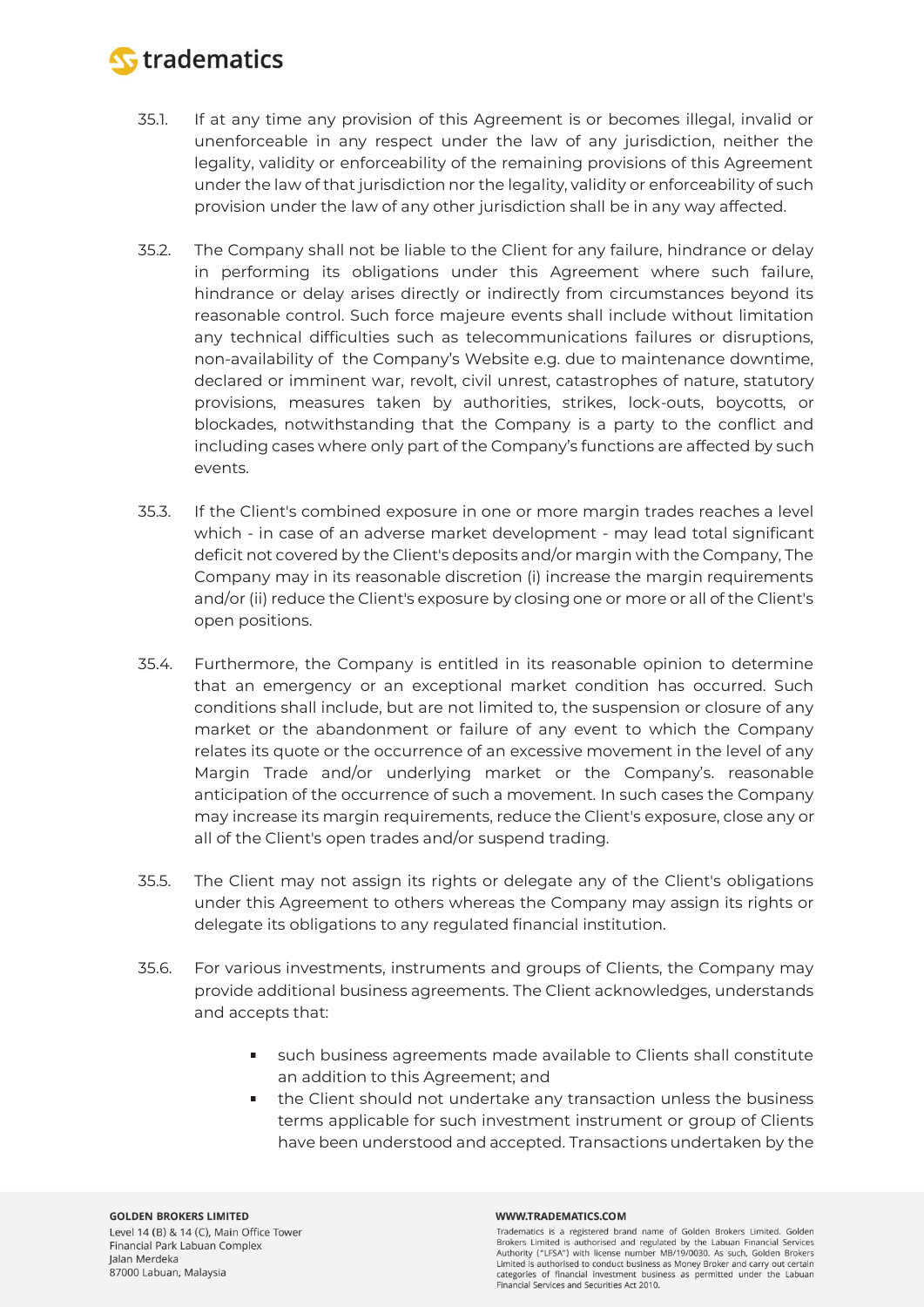

Client notwithstanding above, shall be deemed as had this sub-clause indeed been complied with.

- 35.7. The rights and remedies contained in this Agreement are cumulative and not exclusive of any rights or remedies provided by law.
- 35.8. No delay or omission on the part of the Company in exercising any right, power or remedy provided by law or under this Agreement, or partial or defective exercise thereof, shall: #
	- **I** impair or prevent further or other exercise of such right, power or remedy; or
	- operate as a waiver of such right, power or remedy.
- 35.9. No waiver of pleading a default of a clause in this Agreement shall (unless expressly agreed in writing by the waiving party) be construed as a waiver of a future breach of the same clause or as authorizing a continuation of the particular breach.
- 35.10. By accepting this Agreement on behalf of a corporation or other legal entity, the person signing represents and warrants that he/she is authorised to act on behalf of such corporation or legal entity and to bind the same to this Agreement and all obligations arising hereunder. If at a later stage it becomes apparent that the signatory was not duly authorized to bind the corporation or legal entity, the Company will have the right to seek restitution from this person. Furthermore, the signatory shall indemnify the Company against all liabilities, losses, damages, costs and expenses in relation to any claims or action brought against the Company as a result of the signatory holding out to be authorised to act and bind any such corporation or legal entity.
- 35.11. The domain name www.goldenbrokers.my (hereafter the "Website") is owned by the Company. The Company may also register and operate other website mainly for promotional and marketing purposes in languages other than English.
- 35.12. The Company's records, unless proven to be wrong, will be the evidence of Client's dealings with the Company in connection to the Investment Services provided. The Client will not rely on the Company to comply with Client's record keeping obligations, although records may be made available to the Client on request at the Company's discretion.
- 35.13. The Agreement and all Transactions are subject to Applicable Regulations so that: (i) if there is any conflict between the Agreement and any Applicable Regulations, the latter will prevail; (ii) nothing in the Agreement shall exclude or restrict any obligation which the Company has towards the Client under Applicable Regulations; (iii) the Company may take or omit to take any action it considers necessary to ensure compliance with any Applicable Regulations and whatever the Company does or fails to do in order to comply with them will be binding for the Client.

#### WWW.TRADEMATICS.COM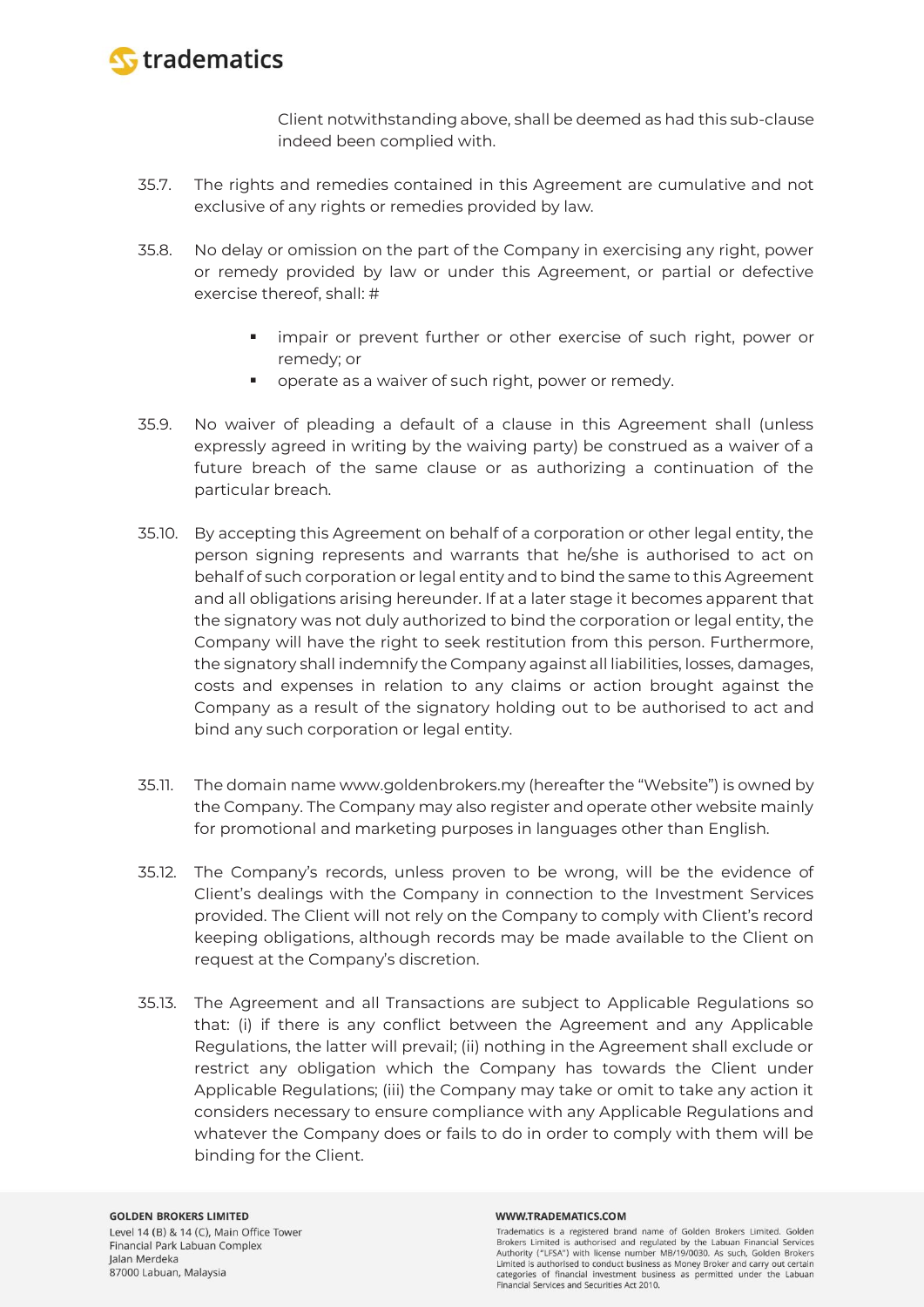

### **36. COMMUNICATION BETWEEN THE CLIENT AND THE COMPANY**

- 36.1. Unless otherwise specified, the Client has to send any notice, instruction, request or other communication in writing to the Company's mailing address.
- 36.2. Information may be provided by the Company to the Client in paper format or by email to the Client's email address provided during his registration.
- 36.3. All notices/information provided by the Company or received from the Clients should be in the English language.
- 36.4. In order to communicate with the Client, the Company may use any of the following methods: email, Platform's internal mail, facsimile transmission, telephone, post, commercial courier service, air mail or the Company's Website.
- 36.5. The following methods of communication are considered as Written Notice from the Company to the Client: email, Platform's internal mail, facsimile transmission, post, commercial courier service, air mail or the Company's Website.
- 36.6. The following methods of communication are considered as Written Notice from the Client to the Company: email, facsimile transmission, post, commercial courier service or air mail or commercial courier.
- 36.7. Any communications sent to the Client (documents, notices, confirmations, statements, reports etc.) are deemed received:
	- If sent by email, within one (1) hour after emailing it and provided the email has left from the Company's outlook;
	- If sent by the Platform's internal mail, immediately after sending it;
	- **If sent by facsimile transmission, upon receipt by the sender of a** transmission report from its facsimile machine confirming receipt of the message by recipient's facsimile machine;
	- **If sent by telephone, once the telephone conversation has been finished;**
	- **If sent by post, three (3) Business Days after posting it;**
	- If sent via commercial courier service, at the date of signing of the document on receipt of such notice;
	- If sent by air mail, eight (8) Business Days after the date of their dispatch;
	- If posted on the Company Webpage, within one (1) hour after it has been posted.
- 36.8. In order to communicate with the Client, the Company will use the contact details provided by the Client whilst opening the Client Account or as updated latter on. Hence, the Client has an obligation to notify the Company immediately of any change in the Client's contact details.

#### WWW.TRADEMATICS.COM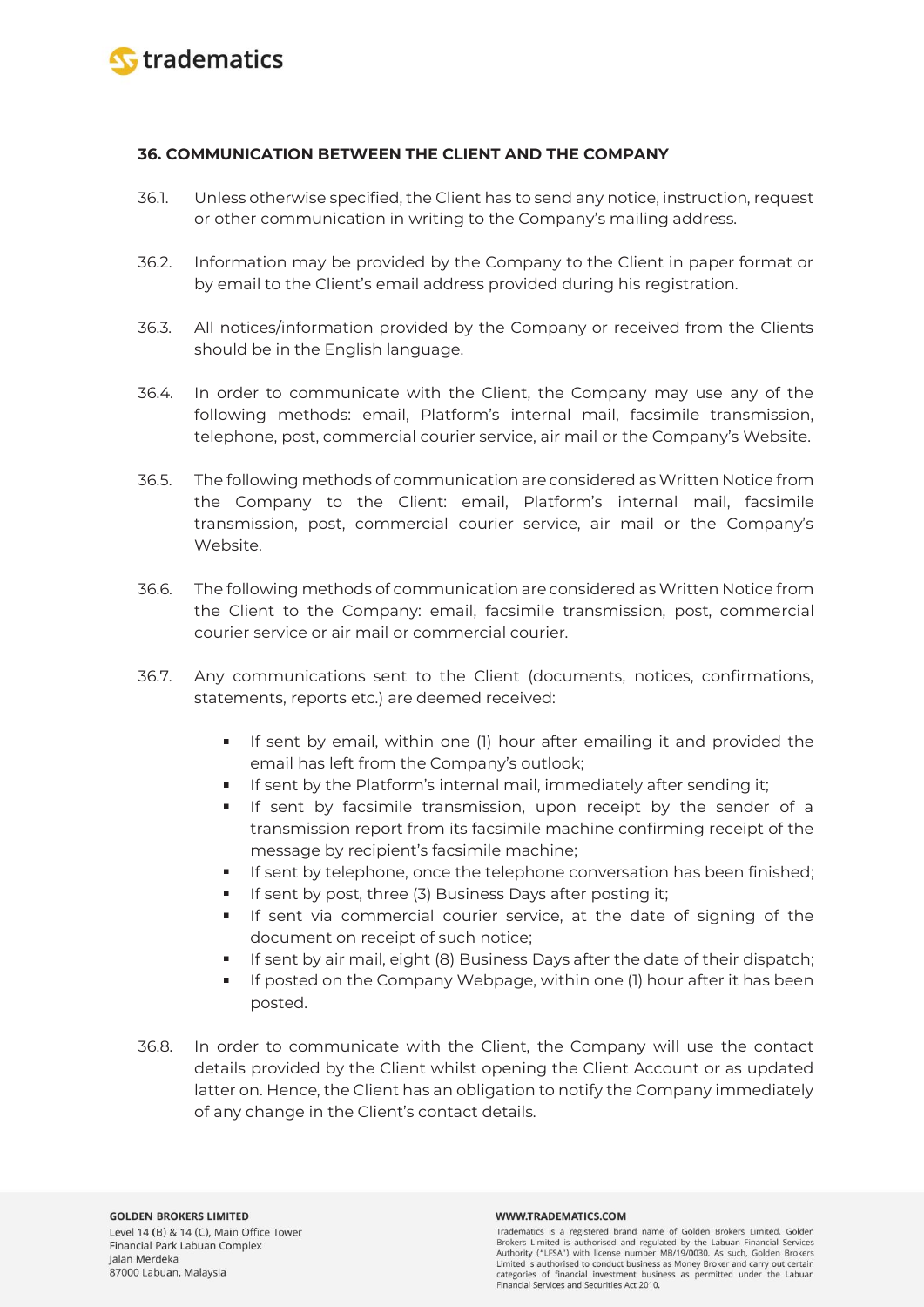

- 36.9. Faxed documents received by the Company may be electronically scanned and reproduction of the scanned version shall constitute conclusive evidence of such faxed instructions.
- 36.10. The Client shall be able to call the Company within its normal working hours. The Company may contact the Client outside its normal working hours.
- 36.11. Orders shall only be placed on the Platform or via phone.

# **37. LANGUAGE OF COMMUNICATION**

- 37.1. Language of communication between the Company and the Client shall be in English. All binding contractual documentation is available in English. The Client accepts and understands that the official language of the Company is the English language.
- 37.2. Any other language translation is provided as a convenience only. In case of any inconsistency or discrepancy between original English texts and their translation into other language, as the case may be, original versions in English shall prevail.
- 37.3. The Client should always refer to the legal documentation posted on the Website of the Company for all information and disclosures about the Company and its activities.

# **38. APPLICABLE LAWS AND REGULATIONS**

- 38.1. This Agreement and all transactional relations between the Client and the Company are governed by the laws of Labuan and any disputes shall be settled by the local competent courts.
- 38.2. This Agreement and all transactions are subject to Applicable Laws and Regulations so that nothing in this Agreement shall exclude or restrict any obligation by the Company to the Client under Applicable Laws and Regulations. The Company may take or omit to take any action it considers necessary to ensure compliance with any Applicable Laws and Regulations. All applicable laws regulations and whatever the Company does or fails to do in order to comply with, will be binding on the Client. Such action that the Company takes or fails to take for the purpose of compliance with any Applicable Laws and Regulations shall not render the Company or any of its directors, officers, employees or agents liable.

### **39. SEVERABILITY**

#### WWW.TRADEMATICS.COM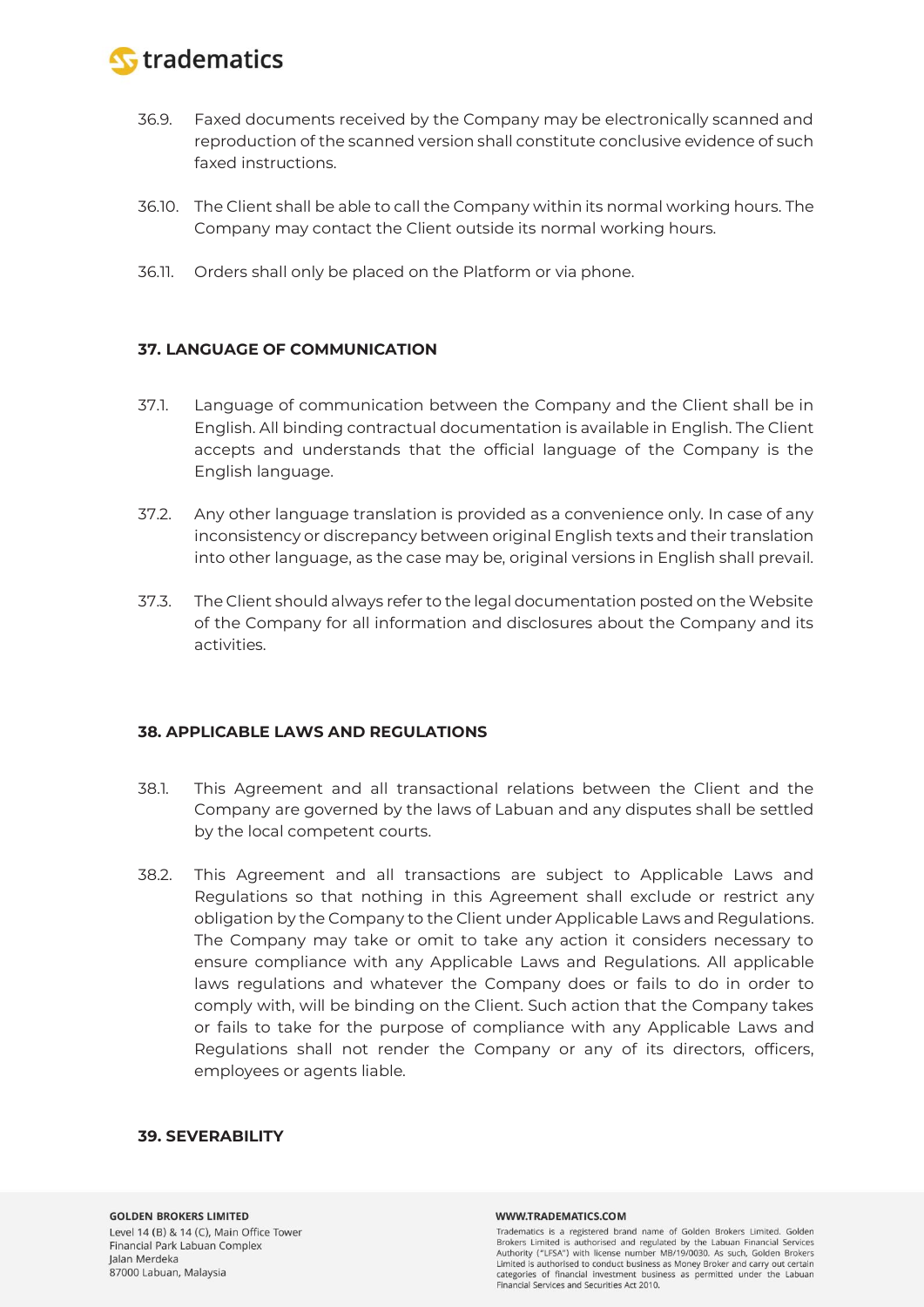

39.1. Should any part of this Agreement be held by any Court of competent jurisdiction to be unenforceable or illegal or contravene any rule, regulation or by law of any Market or regulator, that part will be deemed to have been excluded from this Agreement from the beginning, and this Agreement will be interpreted and enforced as though the provision had never been included and the legality or enforceability of the remaining provisions of the Agreement or the legality, validity or enforceability of this provision in accordance with the law and/or regulation of any other jurisdiction, shall not be affected.

### **40. NON-EXERCISE OF RIGHTS**

40.1. Either Party's failure to seek redress for violations, or to insist upon strict performance, of any condition or provision of this Agreement, of its failure to exercise any or part of any of right or remedy to which that Party is entitled under this Agreement, shall not constitute an implied waiver thereof.

### **41. AMENDMENTS**

- 41.1. This Agreement may only be amended upon the prior written consent of both the Company and the Client, provided that the Company may amend this Agreement by notice in writing on its Website where the Company considers that amendment is necessary to comply with laws and regulations of any other competent body. In the case of an amendment by notice in writing to the Client from the Company, such amendment shall become effective on the date specified in the notice on its Website and will be deemed to be accepted when the Client places an order in the trading platform after the date on which the amendment becomes effective.
- 41.2. The Company may upgrade the Client Account, the Platform or enhance the services offered to the Client if it reasonably considers this is to the Clients advantage and there is no increased cost to the Client.

### **42. ASSIGNMENT, AUTHORISED REPRESENTATIVES AND INTRODUCER**

- 42.1. The Company may at any time sell, transfer, assign or novate to a third party any or all of its rights, benefits or obligations under this Agreement or the performance of the entire Agreement subject to providing five (5) Business Days prior Written Notice to the Client. This may be done without limitation in the event of merger or acquisition of the Company with a third party, reorganisation of the Company, winding up of the Company or sale or transfer of all or part of the business or the assets of the Company to a third party.
- 42.2. It is agreed and understood that in the event of transfer, assignment or novation described in paragraph above, the Company shall have the right to disclose and/or transfer all Client Information (including without limitation personal data, recording, correspondence, due diligence and client identification documents,

#### WWW.TRADEMATICS.COM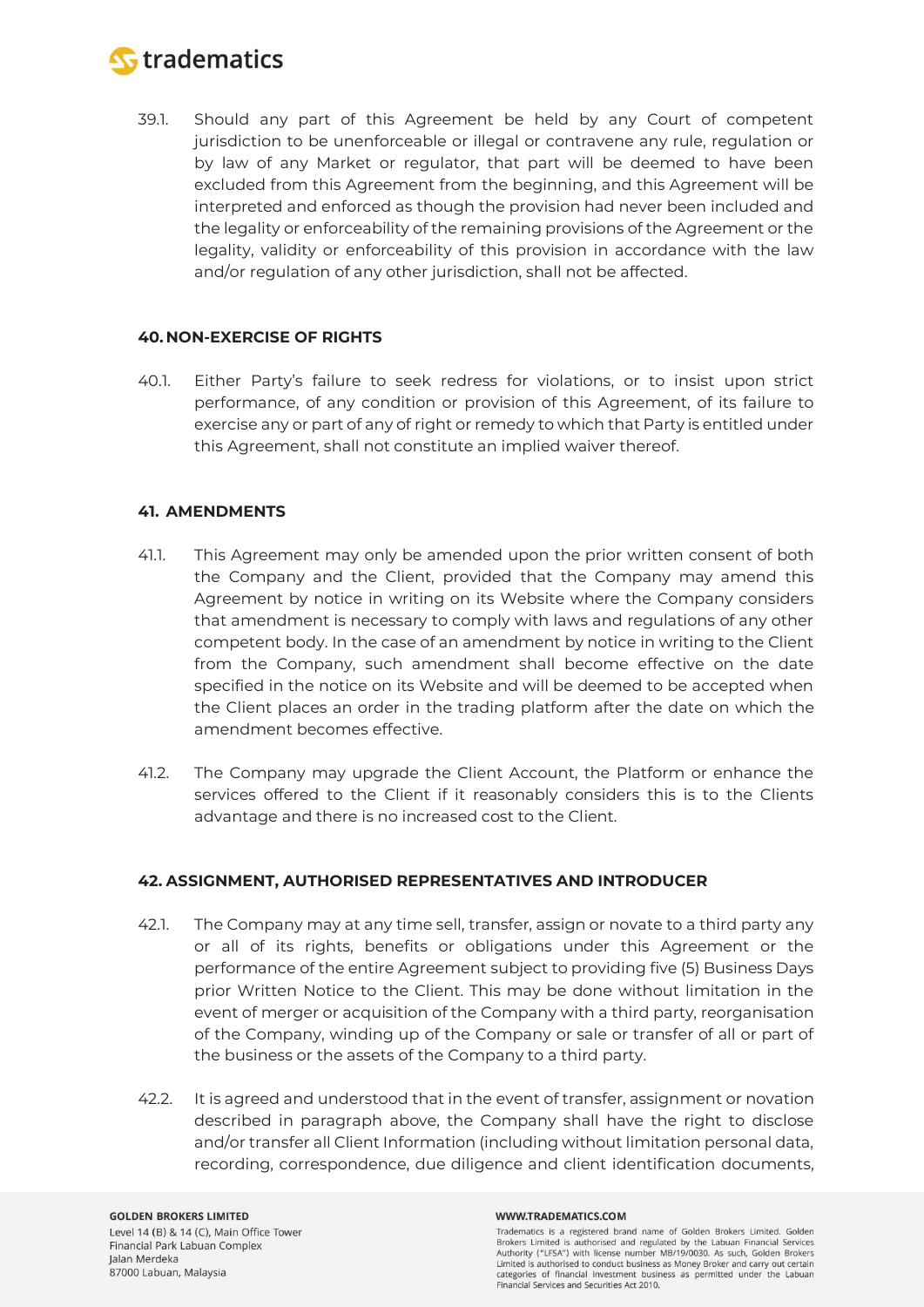

files and records, the Client trading history) transfer the Client Account and the Client Money as required, subject to providing five (5) Business Days prior Written Notice to the Client.

- 42.3. The Client may not transfer, assign, charge, novate or otherwise transfer or purport to do so the Client's rights or obligations under the Agreement.
- 42.4. The Company may in certain cases accept an Authorized Representative on behalf of the Client to place Orders to the Company or to handle any other matters related to the Client Account or this Agreement, provided the Client notifies the Company in writing of the appointment of an Authorized Representative and this person is approved by the Company fulfilling all of the Company specifications for this.
- 42.5. Unless the Company receives a written notification from the Client for the termination of the authorisation of Authorized Representative, the Company has the right to continue accepting Orders and/ or other instructions relating to the Client Account by the Authorized Representative on the Client's behalf and the Client will recognize such Orders as valid and committing to him.

# **43. LANGUAGES**

- 43.1. Language of communication between the Company and the Client shall be in English. All binding contractual documentation is available in English
- 43.2. Upon its sole discretion the Company, may communicate with the Client in other language than English, however in case of any discrepancy between the meanings of any communications and/or meanings, or any other communications forming part of this Document or any other agreements, information or communication in any other language, the meaning of the English Language version shall prevail.
- 43.3. The Company or third parties may have provided the Client with translations of this Document. The original English versions shall be the only legally binding version. In case of discrepancies between the English version and other translations in the Client's possession, the original English version provided by the Company on the website shall prevail.

### **44.INVESTMENT ADVICE**

44.1. Should the Client specifically request it, the Company may provide the Client, at his request, with the Investment Service of Investment Advice; this includes information and personal advice about investment possibilities suitable to his investment profile and his specific investment objectives, in order to enable the Client, after understanding the investment risks involved in the proposed or desired Financial Instrument or service, to take his own investment decisions.

#### WWW.TRADEMATICS.COM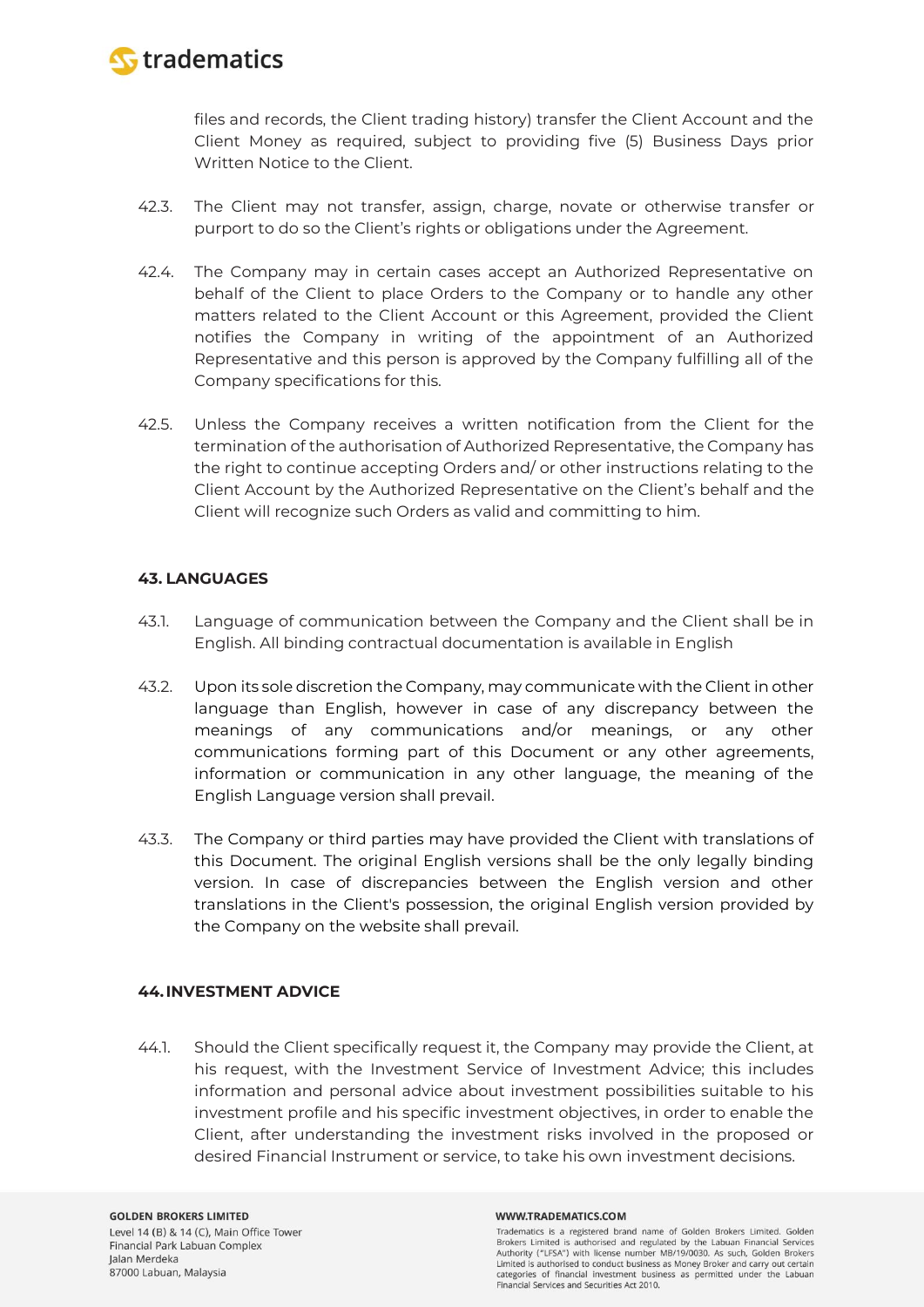

- 44.2. It is understood that the Company shall not have any duty to monitor the Client's investments or the course of the Financial Instruments that the Client chooses over a specific time period nor shall it have any duty to provide continuous update to the Client regarding any developments. However, should the Company decide to undertake monitoring of the performance of the Client's investment, this shall be done at the Company's discretion and shall not create a responsibility for continuous monitoring. The Company shall be pleased to advise the Client at any specific time the Parties agree.
- 44.3. Once the Investment Advice is provided, the final choice for effecting or not any transaction in Financial Instruments lies with the Client and he shall be solely responsible for any unexpected return of any investments.
- 44.4. It is agreed and understood that any information or recommendations by the Company which are made available in any way to the Client within the framework of Investment Advice, are strictly personal, are addressed to the Client only, and their publication, reproduction or disclosure in any way by the Client to any third party is forbidden and the Company shall have no liability towards third parties for this reason.
- 44.5. The provision of Investment Advice shall be subject to fee to the Company. The fees shall appear in the Website or agree upon individually with the Client.

# **45. PORTFOLIO MANAGEMENT SERVICE**

- 45.1. If the Client wishes so, the Company will offer to the Client access to use the Social Trading features of the Platform, which involve the provision of the Service of Portfolio Management.
- 45.2. For the purposes of the provision of the Portfolio Management Service only, the Client hereby appoints the Company as a manager of his Portfolio ("Portfolio" shall mean the portfolio of cash and Financial Instruments in the Client Account), which provides the Company's authority to automatically conclude any Transactions or Orders and perform operations with the Client's Portfolio on a discretionary basis without preliminary consultations or approvals each time with the Client.
- 45.3. In providing the Portfolio Management Service to the Client, the Company shall have the right (and without prior reference to the Client):
	- purchase (or otherwise acquire), sell (or otherwise dispose of), maintain, exchange or trade in Financial Instruments;
	- execute Orders with the Company's execution venues, including Orders outside regulated markets and multilateral trading facility as defined in the Law, for example enter into over the counter transactions ("OTC");
	- debit or credit the Client Account.

#### WWW.TRADEMATICS.COM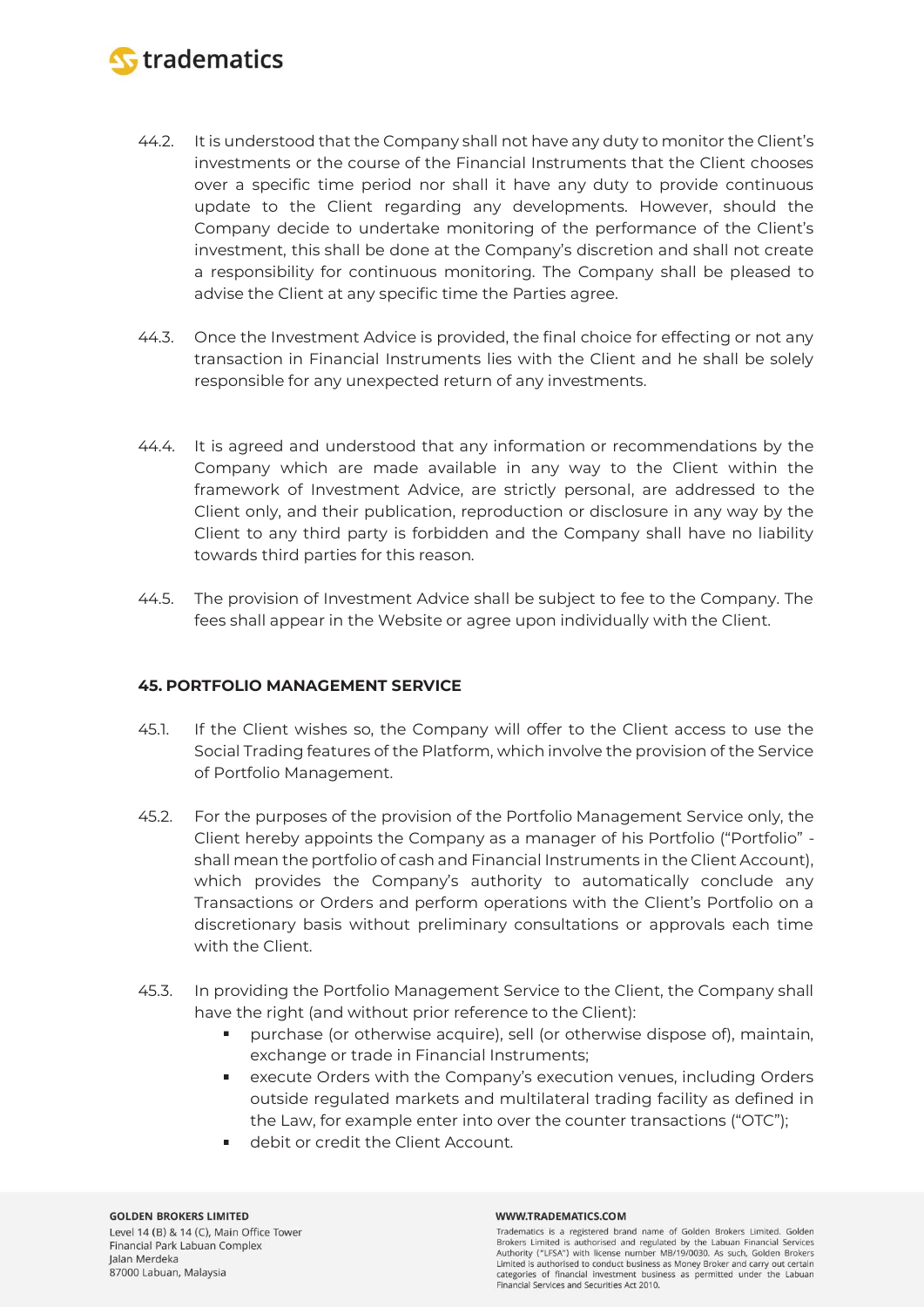

- 45.4. For the avoidance of any doubt, in offering the Service of Portfolio Management, Orders will be executed according to "The Order Execution Policy", which is available on the Company's Website and the Agreement, hence any reference to placement or execution of Orders in the Agreement (unless specifically differentiated or the meaning commands otherwise) shall also cover Orders placed or executed under the Service of Portfolio Management.
- 45.5. The value of the Portfolio will be the Balance in the relevant Client Account. The initial value of the Client's Portfolio will be the one at the date the Company provides access to the Social Trading features. In the event of termination of the Agreement, the final value of the Portfolio will be the value of the portfolio on the date of termination.
- 45.6. The value of the Client's Portfolio may be calculated at the end of each Business Day and may be observed on the Platform at the end of the Business Day.
- 45.7. The Company will provide the Client with an online access to the Platform(s) used by the Client. Where the Company deems that the information that will be provided by the Platform is inadequate and does not meet the requirements of Applicable Regulations.
- 45.8. The Client undertakes to and is obliged to assess the performance of his Portfolio as well as of individual Signal Providers which he may be copying from time to time to assess the overall performance of his Portfolio and/or any particular Financial Instrument. The Platform will provide information which will enable the Client to assess whether his Portfolio or particular Financial Instrument has diminished and/or increased in value.

Tradematics is a registered brand name of Golden Brokers Limited. Golden Brokers Limited is authorised and regulated by the Labuan Financial Services Authority ("LFSA") with license number MB/19/0030. As such, Golden Brokers Limited is authorised to conduct business as Money Broker and carry out certain categories of financial investment business as permitted under the Labuan Financial Services and Securities Act 2010.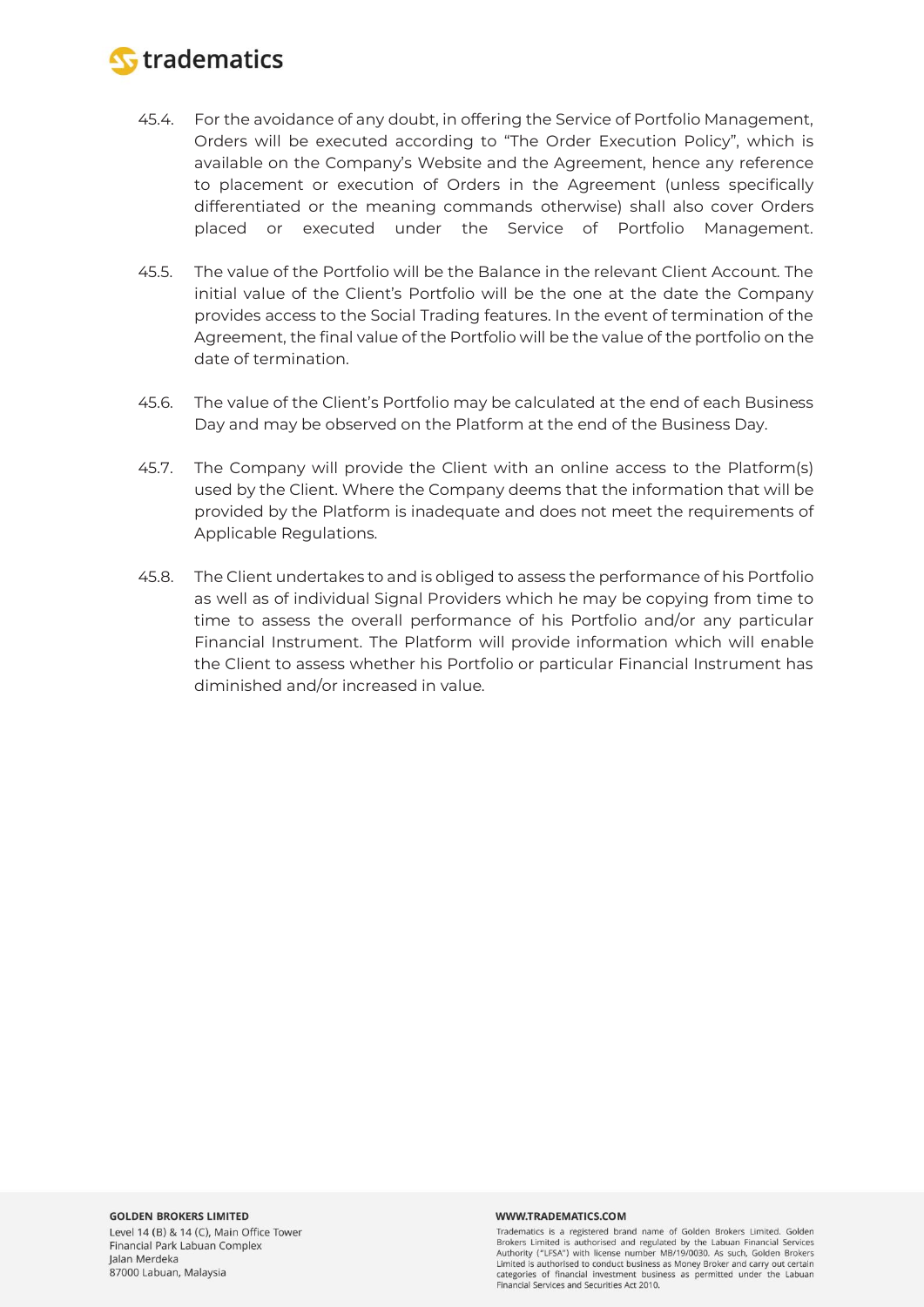

### **APPENDIX 1- CFD TRADING TERMS**

# **1. SCOPE**

1.1. This Appendix is applicable only to those Clients trading in the Financial Instruments of CFDs.

# **2. TYPE OF ORDERS**

2.1. The following CFD Orders may be given by the Client:

- Buy;
- Sell;
- Sell Limit, Sell Stop;
- **Buy Limit, Buy Stop;**
- Take Profit, Stop Loss;
- Set Expiry date
- **Any other Orders available on the Platform.**

# **3. PLACING, CANCELLING OR REMOVING ORDERS AND EXECUTION OF CLIENT ORDERS**

- 3.1. It is understood that additional terms, conditions, requirements, functionalities and limitations may apply for CFD trading which are available on each Platform the Client agrees that he is bound by them, and the Company has the right to change these without any prior notice to the Client; therefore, the Client agrees to check for such changes before placing a new CFD Order. In addition, CFD Orders are placed and executed in accordance to the Contract Specifications, the financing charges, the Rollover Policy and the trading hours, available on the Website, and the Company has the right to change these without any prior notice to the Client; therefore, the Client agrees to check for such changes on the Company's Website before placing a new CFD Order. The Client also agrees to pay applicable Management Fee for trading in Physical Shares.
- 3.2. Orders can be placed, executed and (if allowed) changed or removed within the trading hours for each CFD appearing on the Company's Website, as amended from the Company from time to time. Pending Orders, not executed, shall remain effective through the next trading session (as applicable). Market Orders not executed because there is not enough volume to fill them, will not remain effective and will be cancelled. All open spot positions will be rolled over to the next Business Day at the close of business in the relevant Underlying Market, subject to the Company's rights to close the open spot position. Any open forward positions will be rolled over at the expiry of the relevant period into the next relevant period subject to the Company's rights to close the open forward position.
- 3.3. Orders shall be valid in accordance with the type and time of the given Order, as specified by the Client. If the time of validity of the Order is not specified, it shall

#### WWW.TRADEMATICS.COM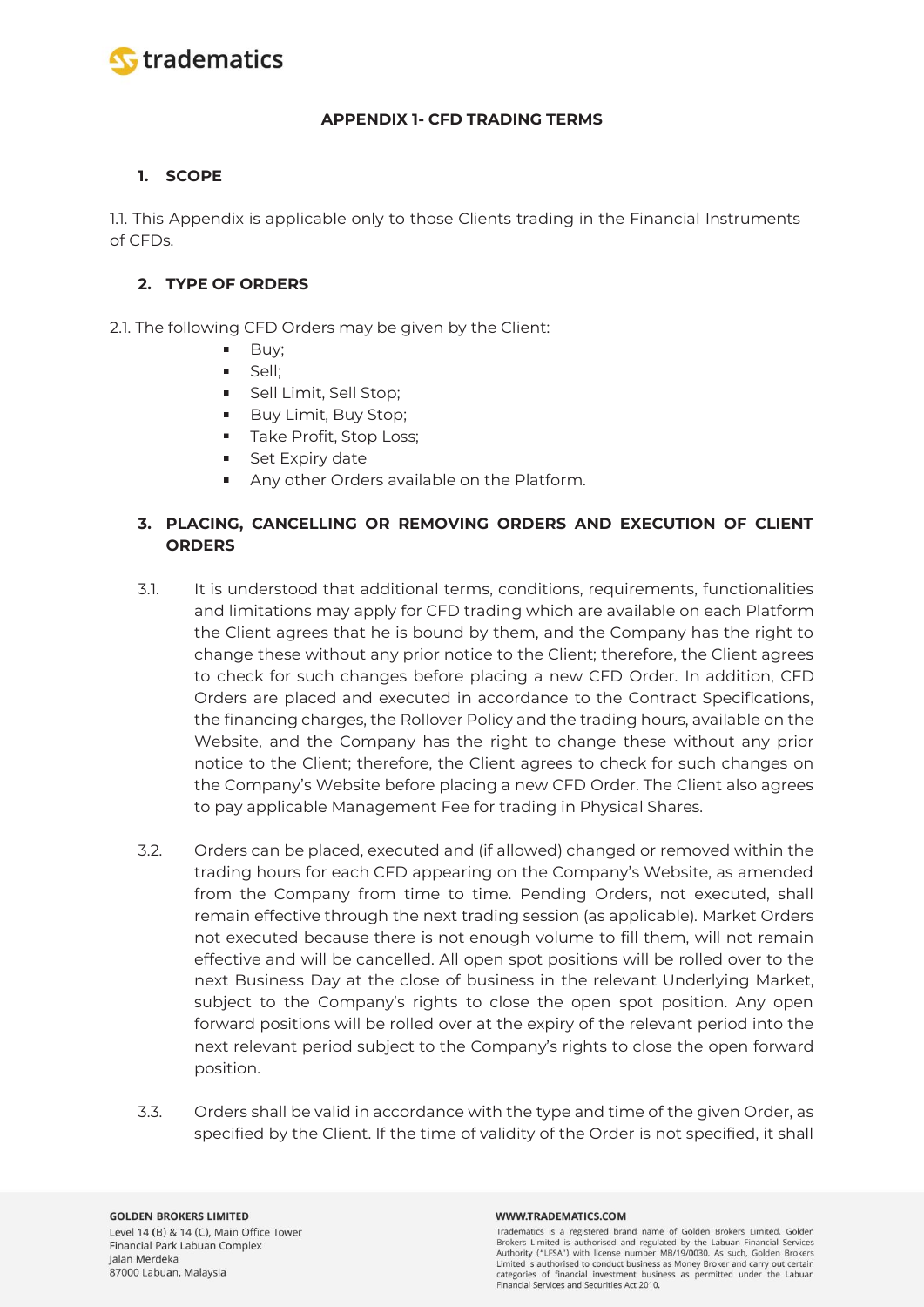

be valid for an indefinite period. However, the Company may delete one or all pending Orders if the Client Account Equity reaches zero.

- 3.4. Orders cannot be changed or removed after placed in the market. Stop Loss and Take Profit Orders may be changed even if the trade was placed in the market as long as they are higher in distance than a specific level (depending on the trading symbol).
- 3.5. The Client may change the expiration date of pending Orders or delete or modify a pending Order before it is executed.
- 3.6. The Company shall receive and transmit for execution all Orders given by the Client strictly in accordance with their terms. The Company will have no responsibility for checking the accuracy of any Order.
- 3.7. Orders are executed as follows:
	- Take Profit (T/P) Orders are executed at stated prices;
	- **Stop Loss (S/L) Orders are executed at stated prices, depending on the** market opening prices;
	- **Stop Loss (S/L) Orders set for lock positions are executed at first market** prices-at first price the Company obtains;
	- Buy Stop and Sell Stop Orders for position opening are executed at first market prices- opening at the price the Company obtains.
- 3.8. During the course of this Agreement in relation to all individual CFD trading the Company will receive the Client Orders and transmit them for execution to a third party which will be the execution venue and counterparty in the CFD. A list of the Company's execution venues is available on the Website. The Company will not be the counterparty in a CFD.
- 3.9. The Company is under no obligation, unless otherwise agreed in the Agreement, to monitor or advise the Client on the status of any Transaction or to close out any Client's Open Positions. When the Company decides to do so, this will be done on a discretionary basis and will not be considered an undertaking of an obligation to continue.
- 3.10. It is the Client's responsibility to be aware of his positions at all times.

# **4. QUOTES**

- 4.1. In the event that the Company is unable to proceed with an Order with regard to price or size or other reason, the Company will send a re-quote to the Client with the price it is willing to deal.
- 4.2. The Quotes appearing on the Client's terminal are live. However, if there's high volatility in the Underlying Market the execution of the Order may change due to execution time and also the Client may ask for price but he will get the first price that will be in the market.

#### WWW.TRADEMATICS.COM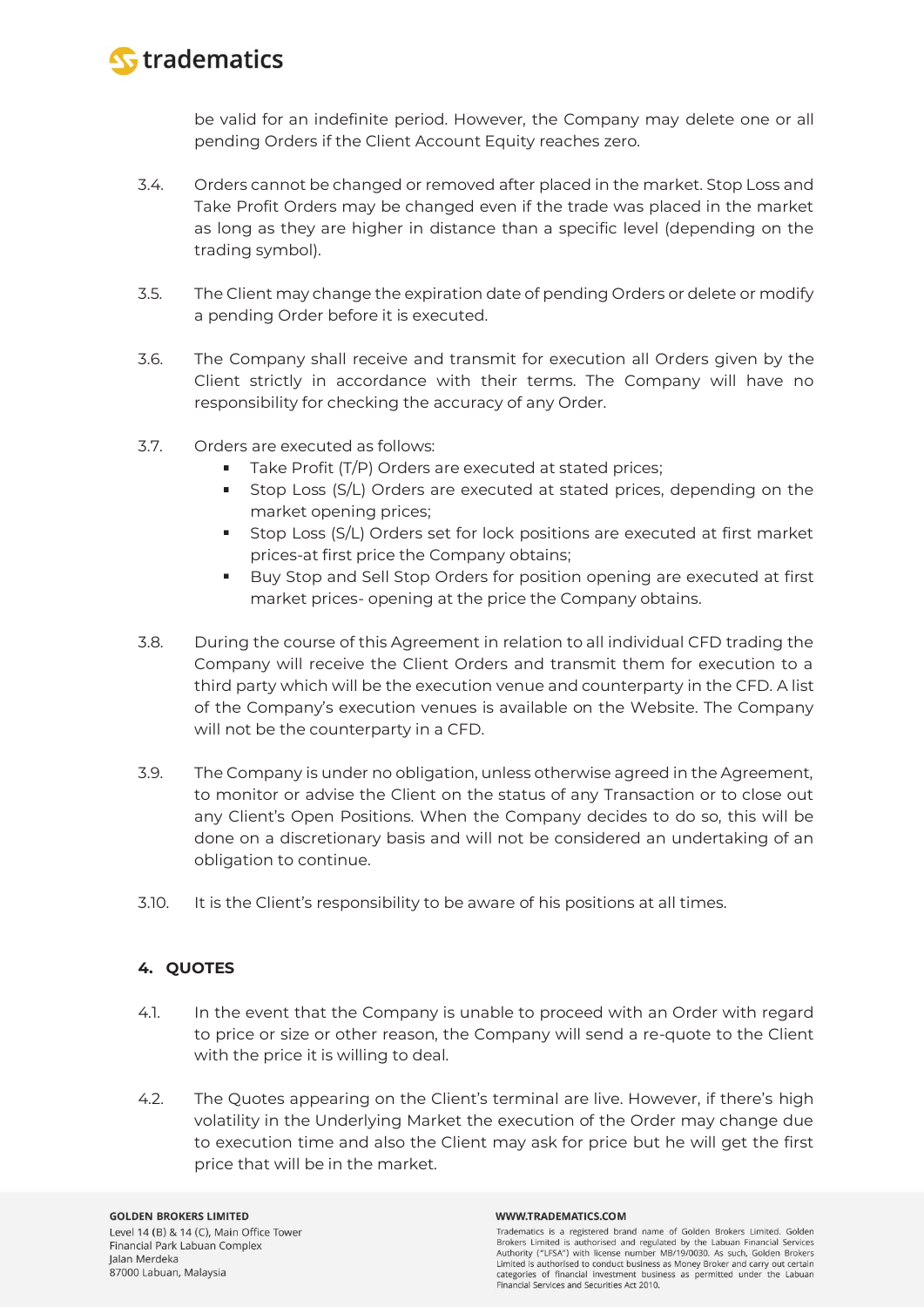

4.3. The Company provides Quotes by taking into account the Underlying Asset price, but this does not mean that these Quotes are within any specific percentage of the Underlying Asset price. When the relevant Underlying Market is closed, the Quotes provided by the Company will reflect what the Company thinks to be the current Bid and Ask price of the relevant Underlying Asset at that time. The Client acknowledges that such Quotes will be set by the Company at its absolute discretion.

# **5. FINANCING CHARGES, CONTRACTS SPECIFICATIONS, ROLLOVER POLICY AND TRADING HOURS**

- 5.1. All CFDs available with the Company will have a daily financing charge. Financing charges for different types of CFDs appear in the Contract Specifications, which are found in the Website and/or Platform.
- 5.2. All Physical Shares available with the Company will have a daily Management Fee for holding open position which will be charged at the end of each business day and each Wednesday the fee will be tripled.

# **6. SWAPS**

6.1. The Company will display on its Website the terms, when swap points are calculated. On Wednesdays these are tripled on MT5 platforms.

# **7. LOTS**

7.1. The 1 (one) standard lot size is the measurement unit specified for each CFD. The Company may offer standard lots, micro-lots and mini-lots, in its discretion, as defined from time to time in the Contract Specifications.

# **8. TRAILING STOP, EXPERT ADVISOR AND STOP LOSS ORDERS**

- 8.1. The Client agrees that trading operations using additional functions on the Platform, such as but not limited to Trailing Stop and/or Expert Advisor or similar automated trading software are executed completely under the Client's responsibility, as they depend directly on his trading terminal and the Company bears no responsibility whatsoever.
- 8.2. The Client agrees that placing a Stop Loss Order will not necessarily limit losses to the intended amounts, because market conditions may make it impossible to

#### WWW.TRADEMATICS.COM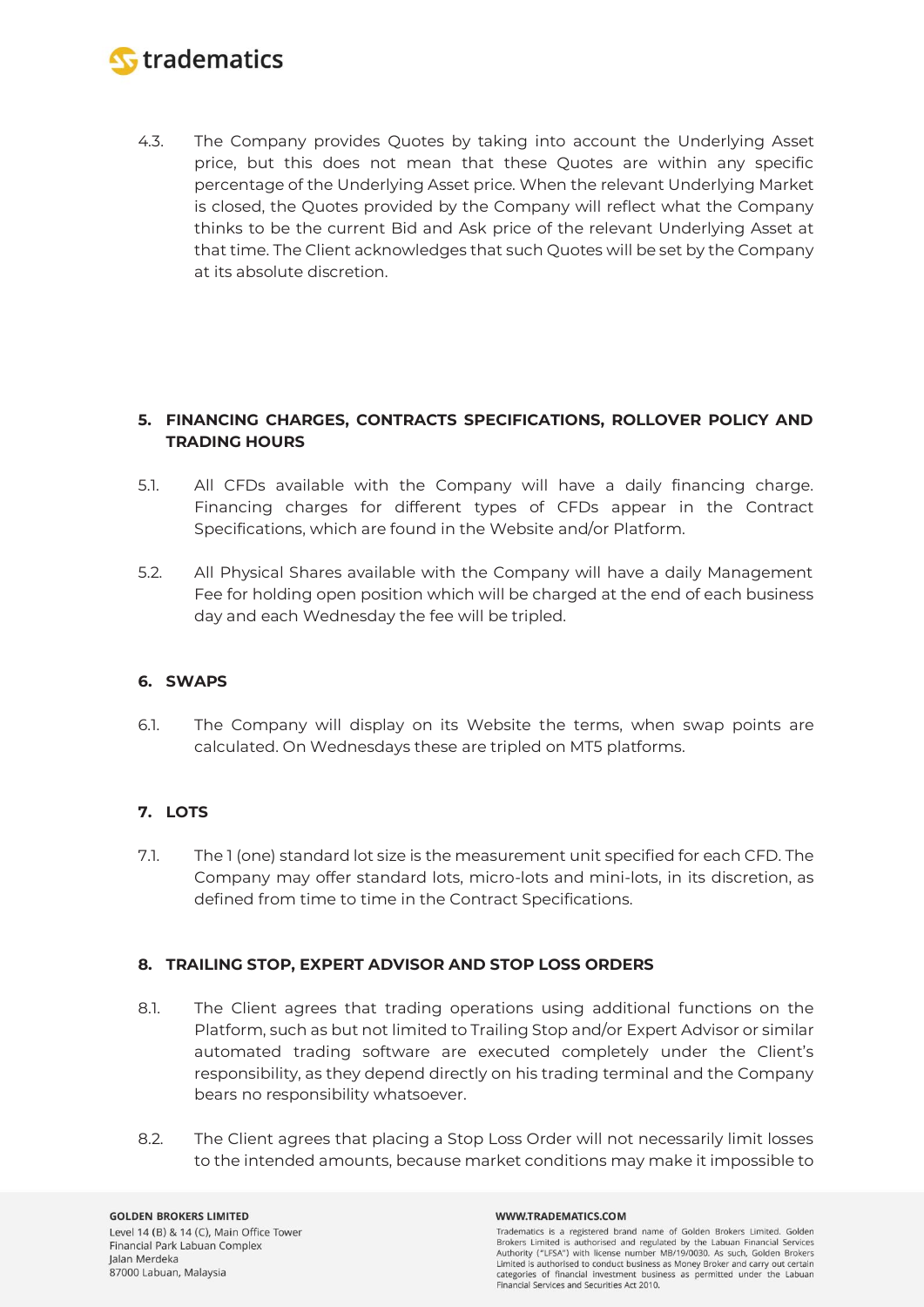

execute such an Order at the stipulated price and the Company bears no responsibility whatsoever.

### **9. MARGIN REQUIREMENTS**

- 9.1. The Client shall provide and maintain the Initial Margin and/or Hedged Margin in such limits as the Company, at its sole discretion, may determine at any time under the Contract Specifications for each type of CFD.
- 9.2. It is the Client's responsibility to ensure that he understands how a Margin is calculated.
- 9.3. Unless a Force Majeure Event has occurred, the Company has the right to change the Margin requirements, giving to the Client ten (10) Business Days Written Notice prior to these amendments. In this situation the Company has the right to apply new Margin requirements to the new positions and to the positions which are already open.
- 9.4. The Company has the right to change Margin requirements without prior notice to the Client in the case of Force Majeure Event. In this situation the Company has the right to apply new Margin requirements to the new positions and to the positions which are already open.
- 9.5. The Company has the right to close and or limit the size of the Client Open Positions (New or Gross) and to refuse new Orders in any of the following cases:
	- $\blacksquare$ The Company considers that there are abnormal trading conditions;
	- The value of the Client collateral falls below the minimum Margin requirement;
	- At any time equity (current balance including Open Positions) is equal to or less than a specified percentage of the Margin (collateral) needed to keep the open position;
	- The Company makes a Margin Call and the Client fails to meet it;
	- In an Event of Default of the Client.
- 9.6. The Client has the responsibility to notify the Company as soon as he believes that he will be unable to meet a Margin Call payment when due.
- 9.7. When a Margin Call is made, the Client will be offered with all or any of the three options to deal with the situation:
	- limit his exposure (i.e. close trades);
	- hedge his positions (i.e. open counter positions to the ones he has) while reevaluating the situation; or
	- deposit more money in the Client Account.
- 9.8. If a Client fails to meet a Margin Call and the market works against him his positions will be closed at Stop Out level of 50% and the Company has the right to refuse a new Order.

#### WWW.TRADEMATICS.COM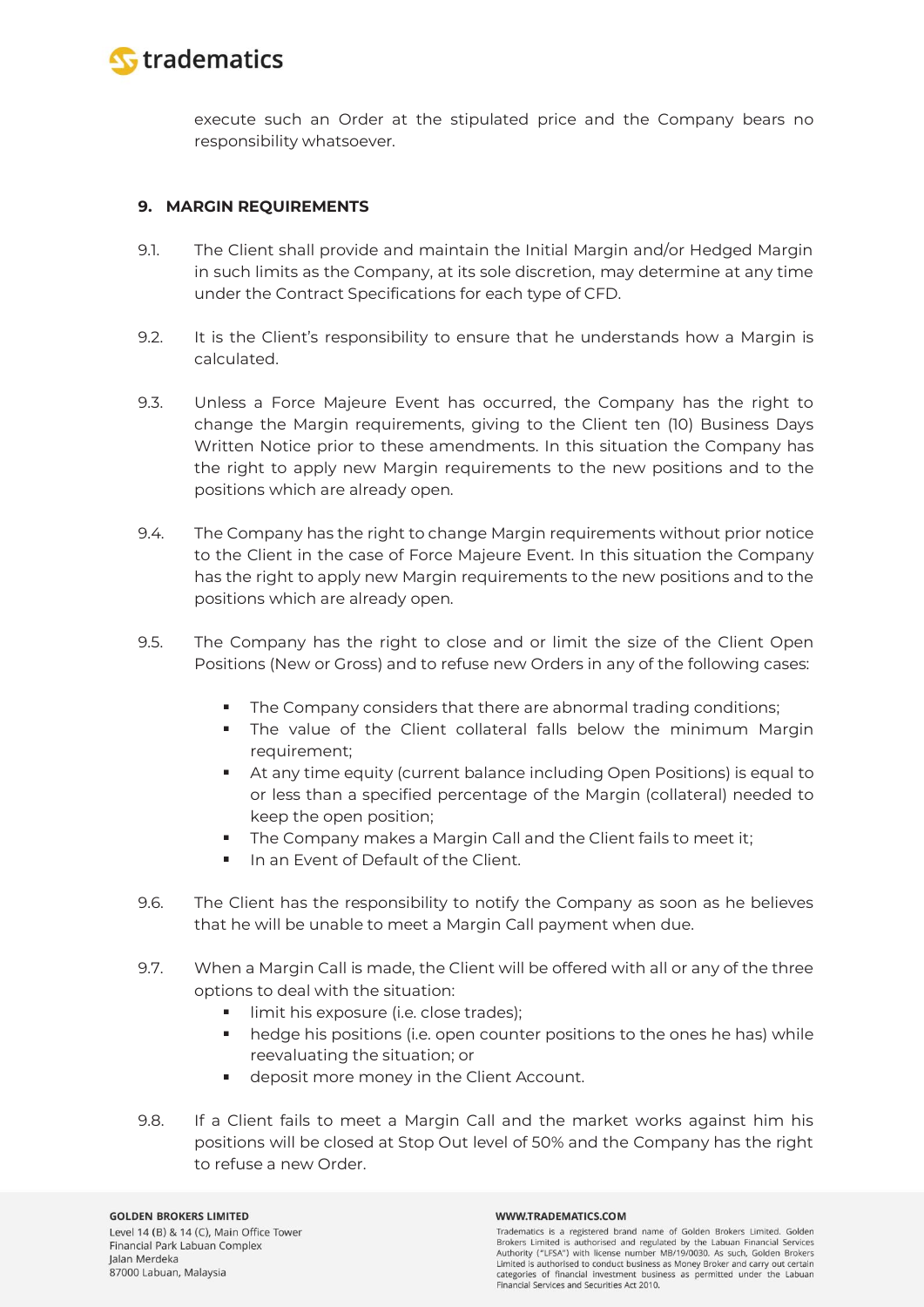

- 9.9. Margin must be paid in monetary funds in the Currency of the Client Account.
- 9.10. The Client undertakes neither to create nor to have outstanding any security interest whatsoever over, nor to agree to assign or transfer, any of the Margin transferred to the Company.

### **10. BENEFITS**

10.1. At the discretion of the Company and subject to Applicable Regulations, the Company shall have the right from time to time to provide its Clients with various benefits compliant with Applicable Regulations (hereinafter all together the "Benefits"). Additional terms and conditions may apply for the Benefits each time.

### **11. ROBOT TRADING**

11.1. Should the Client wish to use Robot, he must first obtain the prior written approval of the Company. Breach of this obligation is considered an Event of Default.

### **12. DIFFERENCE AND SETTLEMENT**

- 12.1. Upon completing a Transaction:
	- a. The Client shall be liable for the Difference if the Transaction is:
		- i. a Sell, and the closing price of the Transaction is higher than the opening price of the Transaction; or ii. a Buy, and the closing price of the Transaction is lower than the opening price of the Transaction.
	- b. The Client shall receive the Difference if the Transaction is:
		- i. a Sell, and the closing price of the Transaction is lower than the opening price of the Transaction; or
		- ii. a Buy, and the closing price of the Transaction is higher than the opening price of the Transaction.
- 12.2. Unless the Company agrees otherwise, the Client hereby authorises the Company to debit or credit the Client Account with the relevant sums at the closing of each Transaction. It is understood that once the Client places an Order, until such Order is executed, and the Transaction is closed, the Maintenance Margin shall not be used as collateral and hence shall be unavailable for withdrawal.

#### WWW.TRADEMATICS.COM

Tradematics is a registered brand name of Golden Brokers Limited. Golden Brokers Limited is authorised and regulated by the Labuan Financial Services Authority ("LFSA") with license number MB/19/0030. As such, Golden Brokers Limited is authorised to conduct business as Money Broker and carry out certain categories of financial investment business as permitted under the Labuan Financial Services and Securities Act 2010.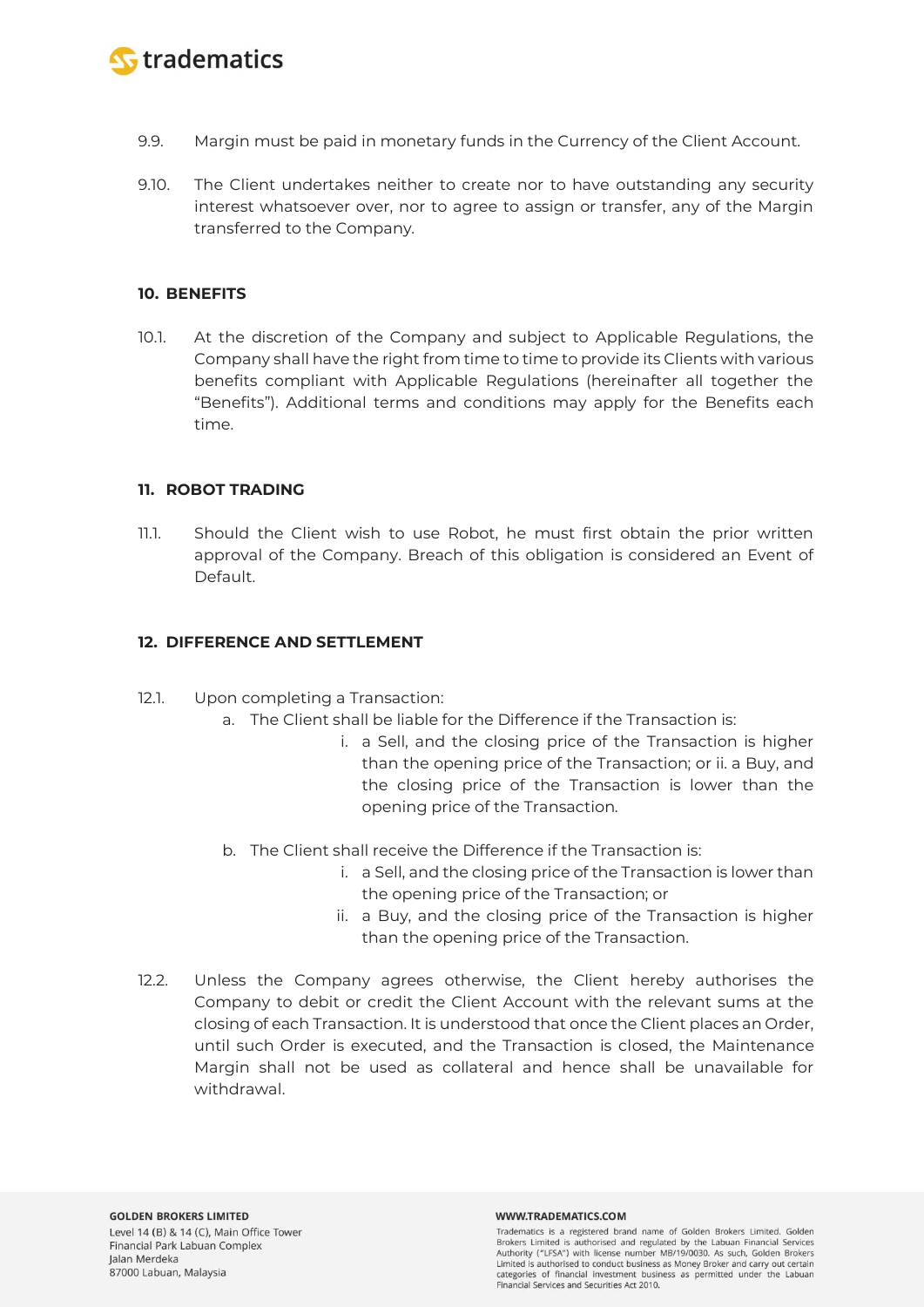

# **APPENDIX 2- SOCIAL TRADING TERMS**

# **1. SCOPE**

- 1.1. This Appendix 2 is applicable only to those Clients engaging in Social Trading. Social Trading involves the provision of the Investment Service of Portfolio Management.
- 1.2. Social Trading is only available for CFD Transactions.

# **2. AUTOMATIC ORDERS**

2.1. The Platform provides the Client with the ability to use the Automatic Orders. The Client agrees and understands that when activating the Automatic Orders, Orders will be placed automatically for the Client every time a data from the particular Signal Provider is generated. So, as soon as the Signal Provider places an Order for himself the Platform will automatically send a signal to the Client Account of the Client to copy/imitate the Order of the Signal Provider.

#### WWW.TRADEMATICS.COM